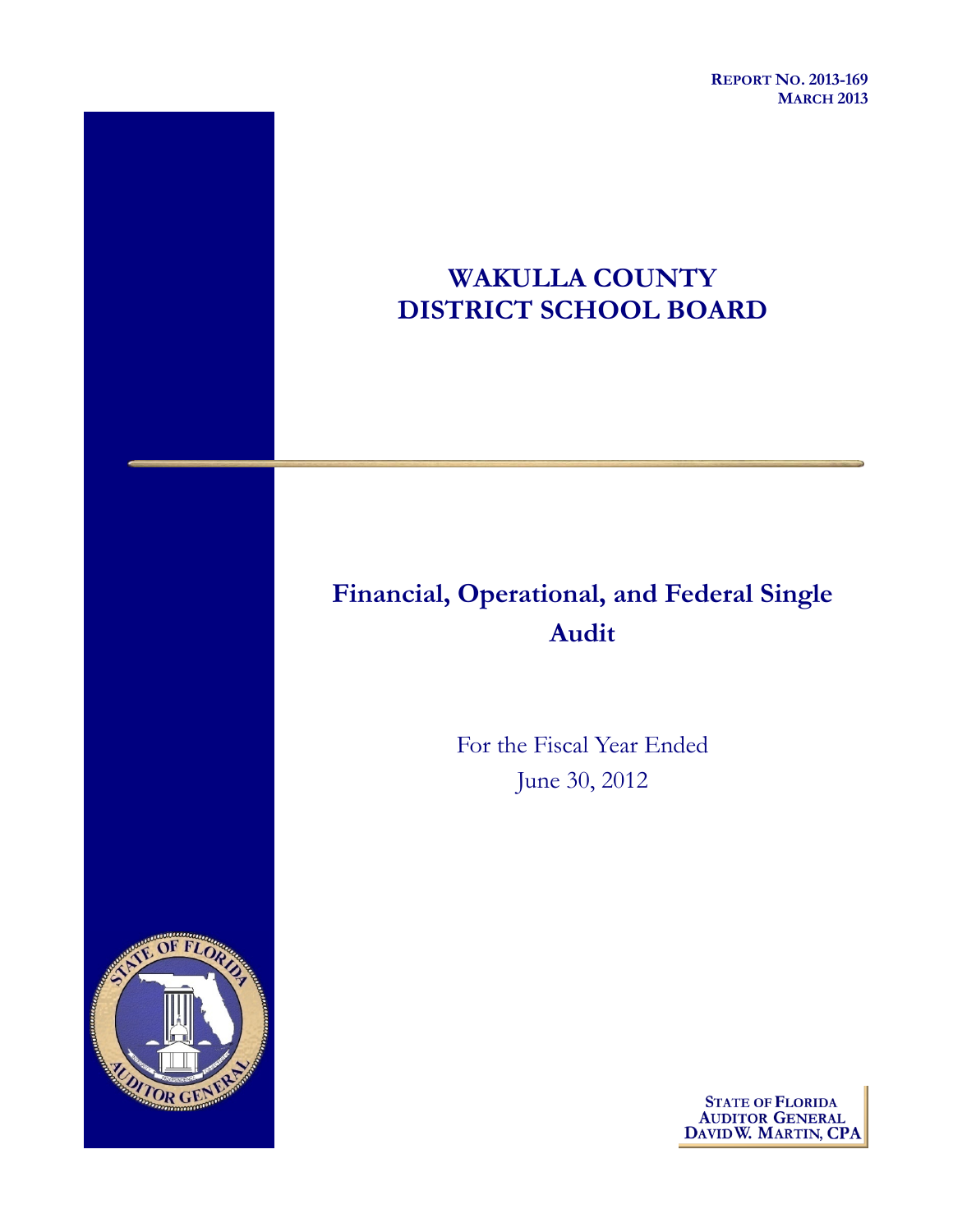#### **BOARD MEMBERS AND SUPERINTENDENT**

Board members and the Superintendent who served during the 2011-12 fiscal year are listed below:

|                         | District No.                 |
|-------------------------|------------------------------|
| Ray Gray, Vice Chair    |                              |
| Michael A. Scott, Chair | 2                            |
| <b>Becky Cook</b>       | 3                            |
| Greg Thomas             | 4                            |
| Jerry Evans             | 5                            |
|                         | David Miller, Superintendent |

The Auditor General conducts audits of governmental entities to provide the Legislature, Florida's citizens, public entity management, and other stakeholders unbiased, timely, and relevant information for use in promoting government accountability and stewardship and improving government operations.

The audit team leader was Stellar Lee, CPA, and the audit was supervised by Karen L. Revell, CPA. Please address inquiries regarding this report to Gregory L. Centers, CPA, Audit Manager, by e-mail at gregcenters@aud.state.fl.us or by telephone at (850) 487-9039.

This report and other reports prepared by the Auditor General can be obtained on our Web site at www.myflorida.com/audgen; by telephone at (850) 487-9175; or by mail at G74 Claude Pepper Building, 111 West Madison Street, Tallahassee, Florida 32399-1450.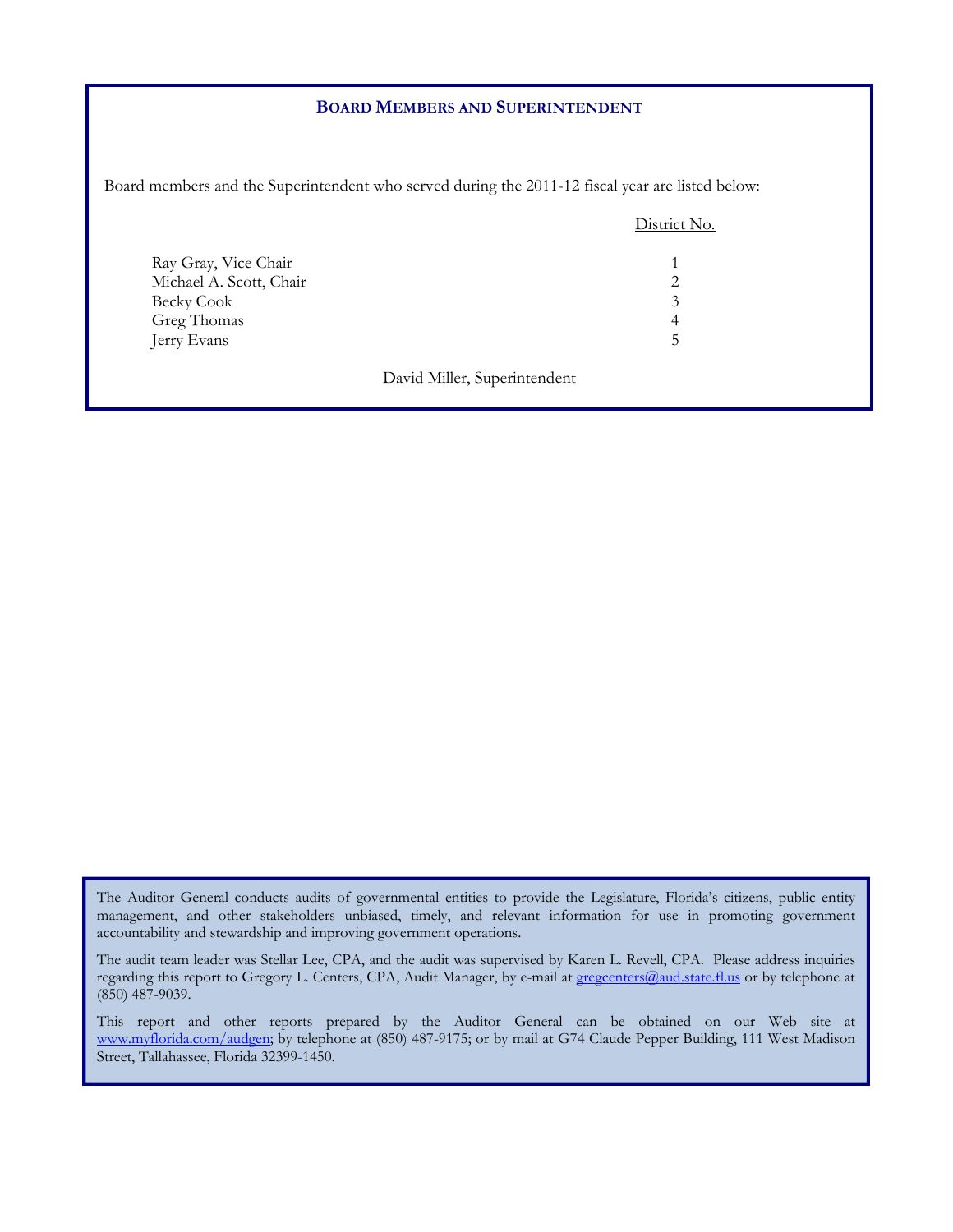## **WAKULLA COUNTY DISTRICT SCHOOL BOARD TABLE OF CONTENTS**

|                                                                                                                                                                                                  | <b>PAGE</b><br>NO. |
|--------------------------------------------------------------------------------------------------------------------------------------------------------------------------------------------------|--------------------|
|                                                                                                                                                                                                  |                    |
|                                                                                                                                                                                                  |                    |
|                                                                                                                                                                                                  |                    |
| <b>BASIC FINANCIAL STATEMENTS</b>                                                                                                                                                                |                    |
|                                                                                                                                                                                                  |                    |
|                                                                                                                                                                                                  |                    |
|                                                                                                                                                                                                  |                    |
| <b>Reconciliation of the Governmental Funds Balance Sheet</b>                                                                                                                                    |                    |
| <b>Statement of Revenues, Expenditures, and Changes in</b>                                                                                                                                       |                    |
| <b>Reconciliation of the Governmental Funds Statement of</b><br><b>Revenues, Expenditures, and Changes in Fund Balances</b>                                                                      |                    |
|                                                                                                                                                                                                  |                    |
| <b>Statement of Revenues, Expenses, and Changes in Fund</b>                                                                                                                                      |                    |
|                                                                                                                                                                                                  |                    |
|                                                                                                                                                                                                  |                    |
|                                                                                                                                                                                                  |                    |
| OTHER REQUIRED SUPPLEMENTARY INFORMATION                                                                                                                                                         |                    |
| Budgetary Comparison Schedule - General and Major Special Revenue Funds 42                                                                                                                       |                    |
|                                                                                                                                                                                                  |                    |
|                                                                                                                                                                                                  |                    |
|                                                                                                                                                                                                  |                    |
| <b>INDEPENDENT AUDITOR'S REPORT ON INTERNAL CONTROL OVER</b><br><b>FINANCIAL REPORTING AND ON COMPLIANCE AND OTHER MATTERS</b><br><b>BASED ON AN AUDIT OF THE FINANCIAL STATEMENTS PERFORMED</b> |                    |
| <b>INDEPENDENT AUDITOR'S REPORT ON COMPLIANCE WITH REQUIREMENTS</b><br>THAT COULD HAVE A DIRECT AND MATERIAL EFFECT ON EACH MAJOR<br>PROGRAM AND ON INTERNAL CONTROL OVER COMPLIANCE IN          |                    |
|                                                                                                                                                                                                  |                    |
| SUMMARY SCHEDULE OF PRIOR AUDIT FINDINGS – FEDERAL AWARDS 58                                                                                                                                     |                    |
|                                                                                                                                                                                                  |                    |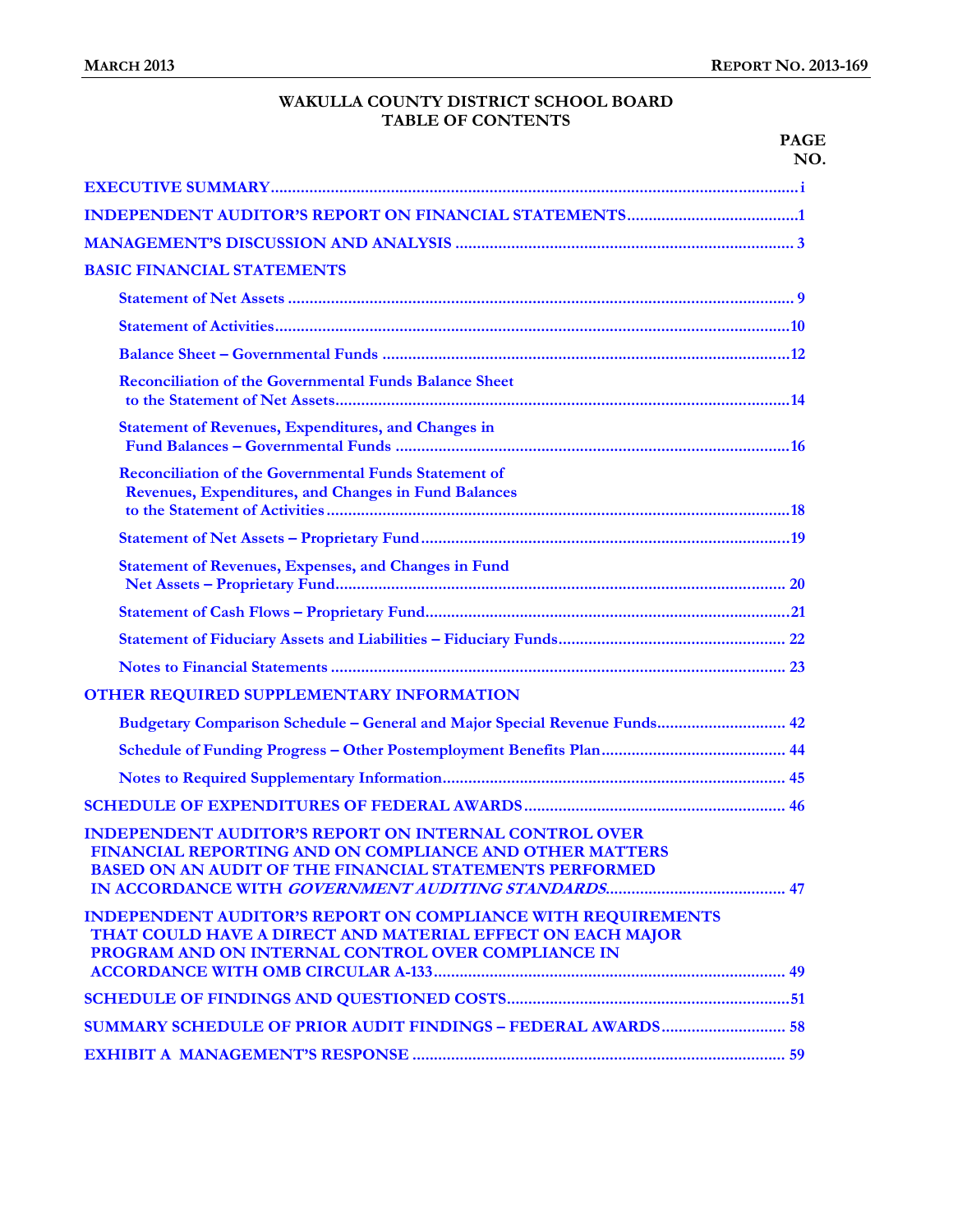## **EXECUTIVE SUMMARY**

#### **Summary of Report on Financial Statements**

<span id="page-3-0"></span>**Our audit disclosed that the District's basic financial statements were presented fairly, in all material respects, in accordance with prescribed financial reporting standards.** 

#### **Summary of Report on Internal Control and Compliance**

**Our audit did not identify any deficiencies in internal control over financial reporting that we consider to be material weaknesses.** 

**The results of our tests disclosed no instances of noncompliance or other matters that are required to be reported under Government Auditing Standards**, **issued by the Comptroller General of the United States; however, we noted certain additional matters as summarized below.**

#### **ADDITIONAL MATTERS**

**Finding No. 1: The Board had not established a documented process to identify instructional personnel entitled to differentiated pay using the factors prescribed in Section 1012.22(1)(c)4.b., Florida Statutes.** 

**Finding No. 2: Controls over procurement of contractual services needed enhancement.** 

**Finding No. 3: The District needed to strengthen its controls to ensure the accurate reporting of instructional contact hours for adult general education classes to the Florida Department of Education.** 

**Finding No. 4: The District needed to enhance procedures to ensure timely bank account reconciliations.** 

**Finding No. 5: The District's information technology (IT) disaster recovery plan lacked key disaster recovery control elements and had not been tested.** 

**Finding No. 6: District IT security incident response procedures needed improvement.** 

**Finding No. 7: District IT security controls related to data loss prevention needed improvement.** 

#### **Summary of Report on Federal Awards**

**We audited the District's Federal awards for compliance with applicable Federal requirements. The Child Nutrition Cluster and Race-to-the-Top programs were audited as major Federal programs. The results of our audit indicated that the District materially complied with the requirements that could have a direct and material effect on each of its major Federal programs. However, we did note a noncompliance and control deficiency finding as summarized below.** 

**Federal Awards Finding No. 1: The District prepaid for software services prior to receipt of the services, resulting in \$41,814 of questioned costs for the Race-to-the-Top Program.** 

#### **Audit Objectives and Scope**

**Our audit objectives were to determine whether the Wakulla County District School Board and its officers with administrative and stewardship responsibilities for District operations had:** 

- **Presented the District's basic financial statements in accordance with generally accepted accounting principles;**
- **Established and implemented internal control over financial reporting and compliance with requirements that could have a direct and material effect on the financial statements or on a major Federal program;**
- **Established internal controls that promote and encourage: 1) compliance with applicable laws, rules, regulations, contracts, and grant agreements; 2) the economic and efficient operation of the District; 3) the reliability of records and reports; and 4) the safeguarding of District assets;**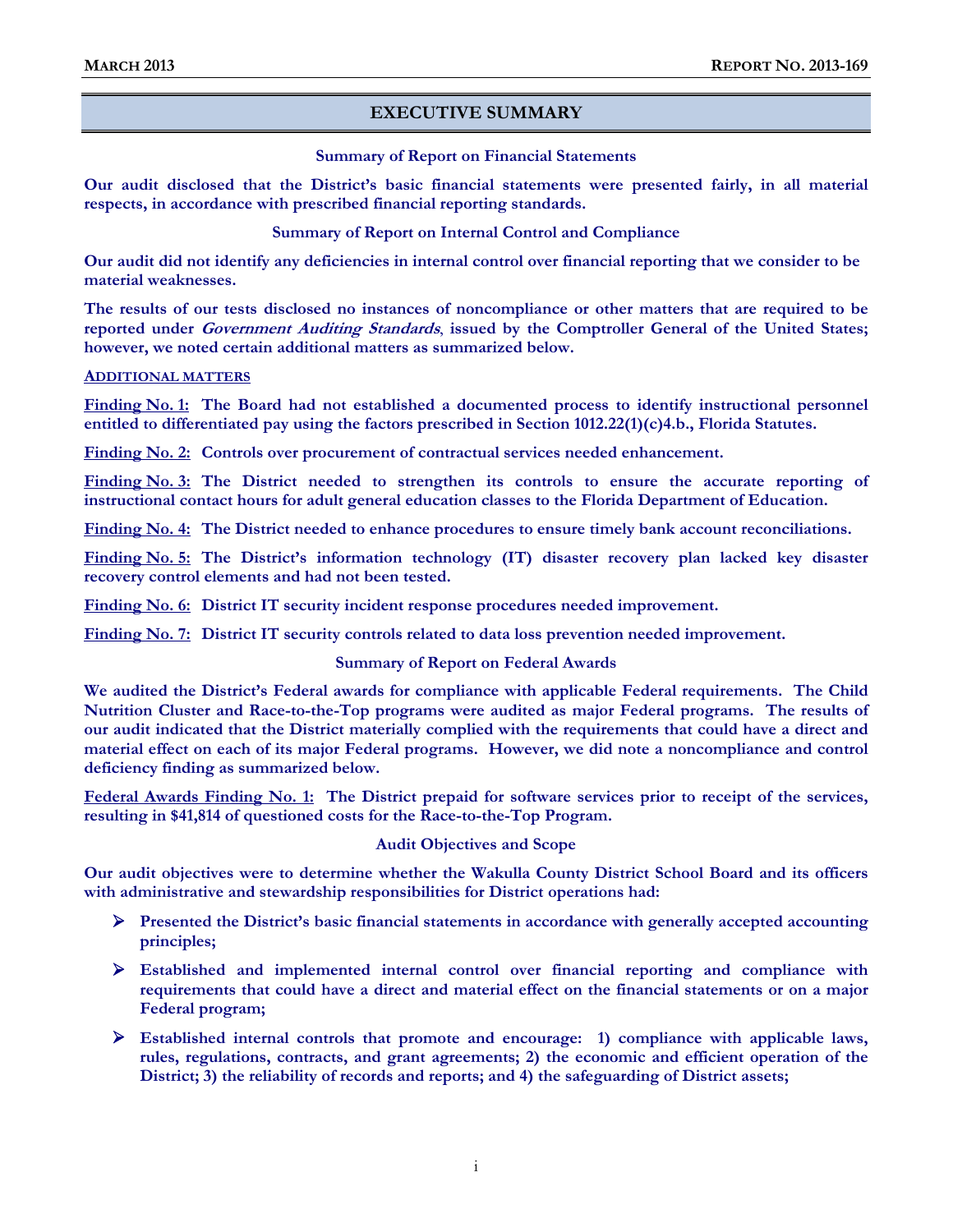- **Complied with the various provisions of laws, rules, regulations, contracts, and grant agreements that are material to the financial statements, and those applicable to the District's major Federal programs; and**
- **Taken corrective actions for findings included in our report No. 2012-148.**

**The scope of this audit included an examination of the District's basic financial statements and the Schedule of Expenditures of Federal Awards as of and for the fiscal year ended June 30, 2012. We obtained an understanding of the District's environment, including its internal control, and assessed the risk of material misstatement necessary to plan the audit of the basic financial statements and Federal awards. We also examined various transactions to determine whether they were executed, both in manner and substance, in accordance with governing provisions of laws, rules, regulations, contracts, and grant agreements.** 

#### **Audit Methodology**

**The methodology used to develop the findings in this report included the examination of pertinent District records in connection with the application of procedures required by auditing standards generally accepted in the United States of America; applicable standards contained in Government Auditing Standards, issued by the Comptroller General of the United States; and Office of Management and Budget Circular A-133.**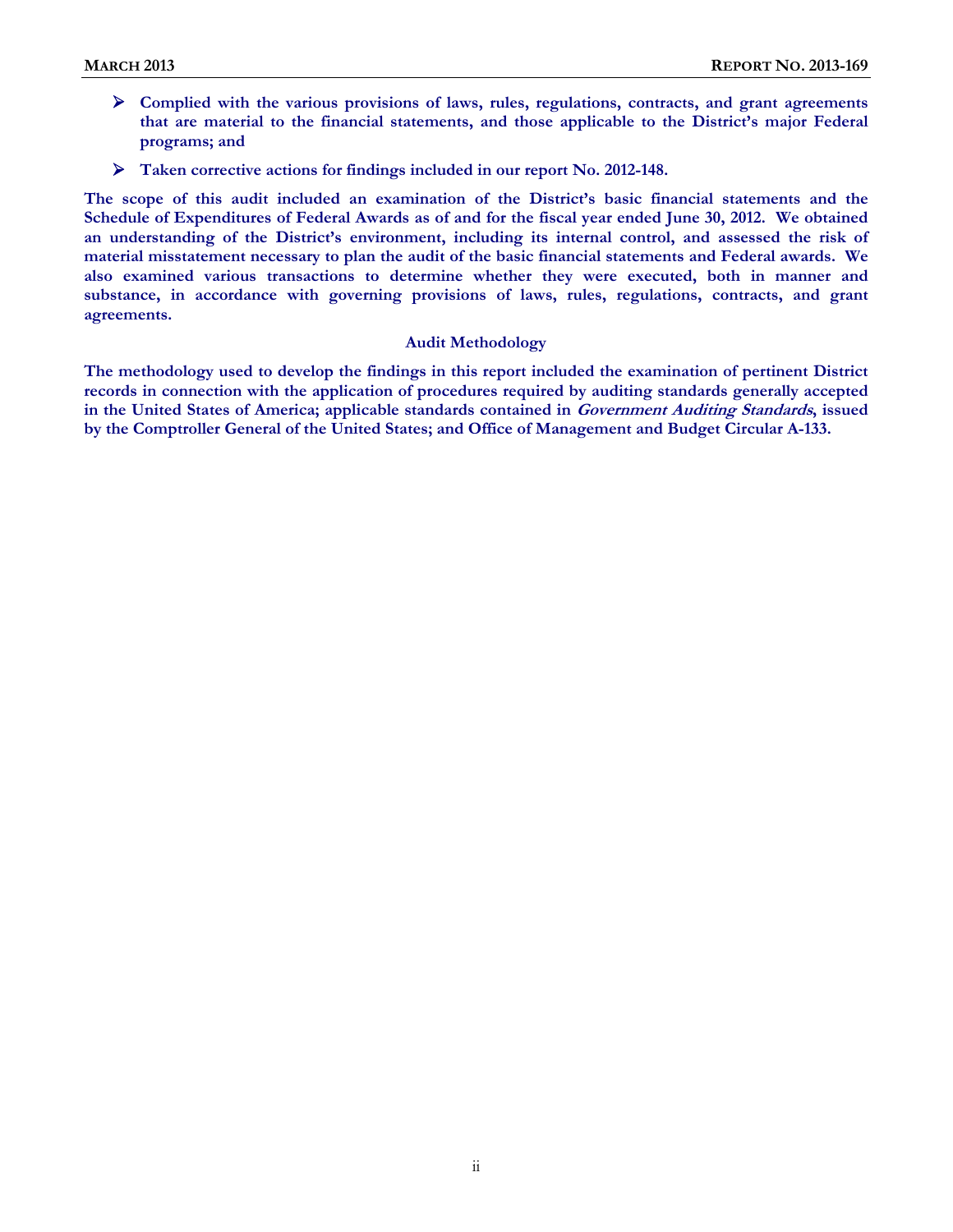<span id="page-5-0"></span>

**DAVID W. MARTIN, CPA AUDITOR GENERAL**

# **AUDITOR GENERAL STATE OF FLORIDA**

**G74 Claude Pepper Building 111 West Madison Street Tallahassee, Florida 32399-1450** 



**PHONE: 850-488-5534 FAX: 850-488-6975**

The President of the Senate, the Speaker of the House of Representatives, and the Legislative Auditing Committee

#### **INDEPENDENT AUDITOR'S REPORT ON FINANCIAL STATEMENTS**

We have audited the accompanying financial statements of the governmental activities, the business-type activities, the discretely presented component unit, each major fund, and the aggregate remaining fund information of the Wakulla County District School Board, as of and for the fiscal year ended June 30, 2012, which collectively comprise the District's basic financial statements as listed in the table of contents. These financial statements are the responsibility of District management. Our responsibility is to express opinions on these financial statements based on our audit. We did not audit the financial statements of the school internal funds, which represent 42 percent of the assets and 75 percent of the liabilities of the aggregate remaining fund information. Additionally, we did not audit the financial statements of Wakulla's Charter School of Arts, Science and Technology, Inc., the discretely presented component unit. Those financial statements were audited by other auditors whose reports thereon have been furnished to us, and our opinions, insofar as they relate to the amounts included for the school internal funds and the discretely presented component unit, are based on the reports of the other auditors.

We conducted our audit in accordance with auditing standards generally accepted in the United States of America and the standards applicable to financial audits contained in *Government Auditing Standards*, issued by the Comptroller General of the United States. Those standards require that we plan and perform the audit to obtain reasonable assurance about whether the financial statements are free of material misstatement. The financial statements of the school internal funds were not audited in accordance with *Government Auditing Standards*. An audit includes examining, on a test basis, evidence supporting the amounts and disclosures in the financial statements. An audit also includes assessing the accounting principles used and significant estimates made by management, as well as evaluating the overall financial statement presentation. We believe that our audit and the reports of the other auditors provide a reasonable basis for our opinions.

In our opinion, based on our audit and the reports of the other auditors, the financial statements referred to above present fairly, in all material respects, the respective financial position of the governmental activities, the business-type activities, the discretely presented component unit, each major fund, and the aggregate remaining fund information for the Wakulla County District School Board as of June 30, 2012, and the respective changes in financial position and, where applicable, cash flows thereof for the fiscal year then ended in conformity with accounting principles generally accepted in the United States of America.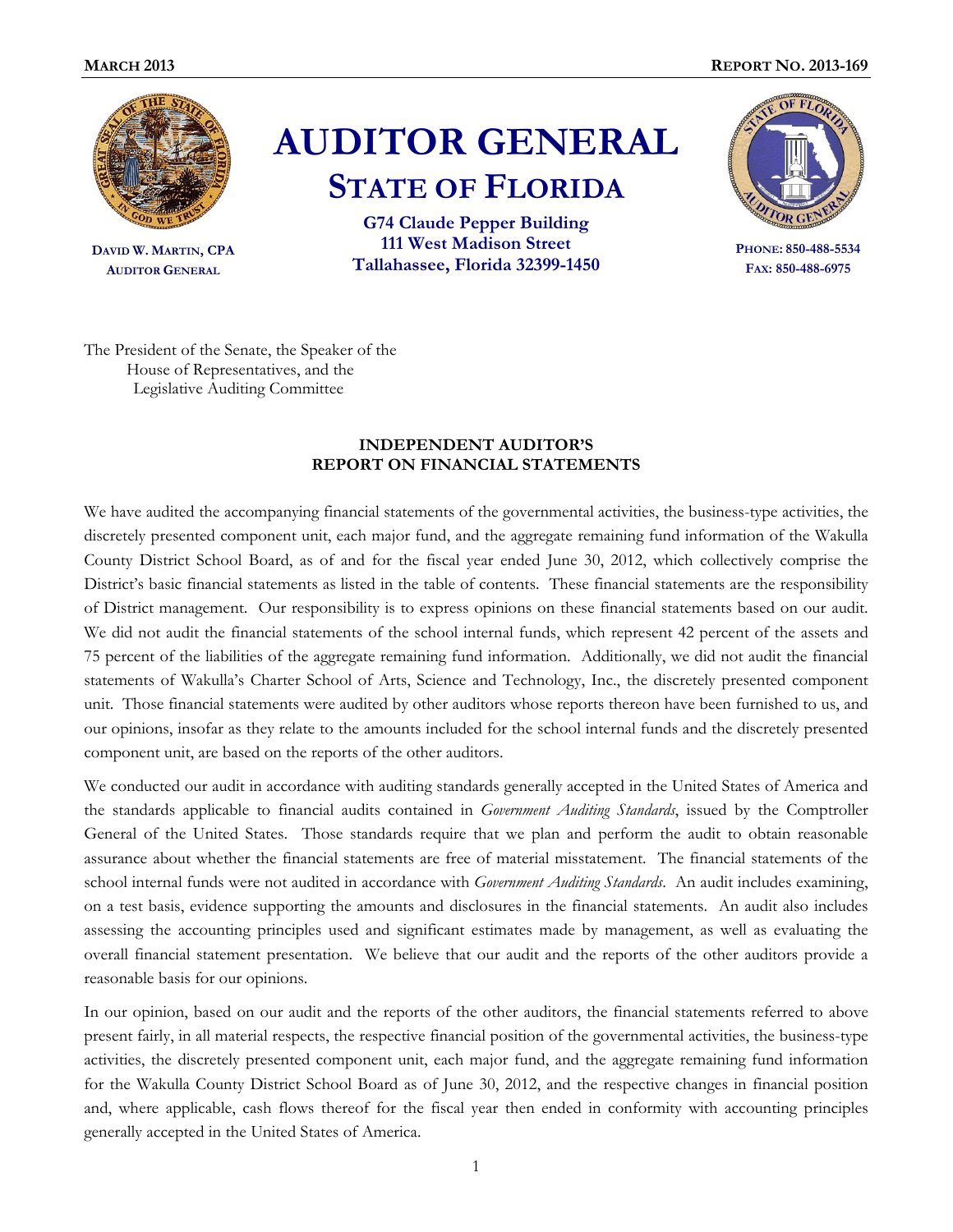In accordance with *Government Auditing Standards*, we have also issued a report on our consideration of the Wakulla County District School Board's internal control over financial reporting and on our tests of its compliance with certain provisions of laws, rules, regulations, contracts, and grant agreements and other matters included under the heading **INDEPENDENT AUDITOR'S REPORT ON INTERNAL CONTROL OVER FINANCIAL REPORTING AND ON COMPLIANCE AND OTHER MATTERS BASED ON AN AUDIT OF THE FINANCIAL STATEMENTS PERFORMED IN ACCORDANCE WITH GOVERNMENT AUDITING STANDARDS**. The purpose of that report is to describe the scope of our testing of internal control over financial reporting and compliance and the results of that testing, and not to provide an opinion on the internal control over financial reporting or on compliance. That report is an integral part of an audit performed in accordance with *Government Auditing Standards* and should be considered in assessing the results of our audit.

Accounting principles generally accepted in the United States of America require that **MANAGEMENT'S DISCUSSION AND ANALYSIS, BUDGETARY COMPARISON SCHEDULE - GENERAL AND MAJOR SPECIAL REVENUE FUNDS, SCHEDULE OF FUNDING PROGRESS - OTHER POSTEMPLOYMENT BENEFITS PLAN**, and **NOTES TO REQUIRED SUPPLEMENTARY INFORMATION**, as listed in the table of contents, be presented to supplement the basic financial statements. Such information, although not a required part of the basic financial statements, is required by the Governmental Accounting Standards Board who considers it to be an essential part of financial reporting for placing the basic financial statements in an appropriate operational, economic, or historical context. We have applied certain limited procedures to the required supplementary information in accordance with auditing standards generally accepted in the United States of America, which consisted of inquiries of management about the methods of preparing the information and comparing the information for consistency with management's responses to our inquiries, the basic financial statements, and other knowledge we obtained during our audit of the basic financial statements. We do not express an opinion or provide any assurance on the information because the limited procedures do not provide us with sufficient evidence to express an opinion or provide any assurance.

Our audit was conducted for the purpose of forming opinions on the financial statements that collectively comprise the District's basic financial statements. The accompanying **SCHEDULE OF EXPENDITURES OF FEDERAL AWARDS** is presented for purposes of additional analysis as required by the United States Office of Management and Budget (OMB) Circular A-133*, Audits of States, Local Governments, and Non-Profit Organizations*, and is not a required part of the basic financial statements. Such information is the responsibility of management and was derived from and relates directly to the underlying accounting and other records used to prepare the basic financial statements. The information has been subjected to the auditing procedures applied in the audit of the basic financial statements and certain additional procedures, including comparing and reconciling such information directly to the underlying accounting and other records used to prepare the basic financial statements or to the basic financial statements themselves, and other additional procedures in accordance with auditing standards generally accepted in the United States of America. In our opinion, the **SCHEDULE OF EXPENDITURES OF FEDERAL AWARDS** is fairly stated in all material respects in relation to the basic financial statements taken as a whole.

Respectfully submitted,

W. Martin

David W. Martin, CPA March 13, 2013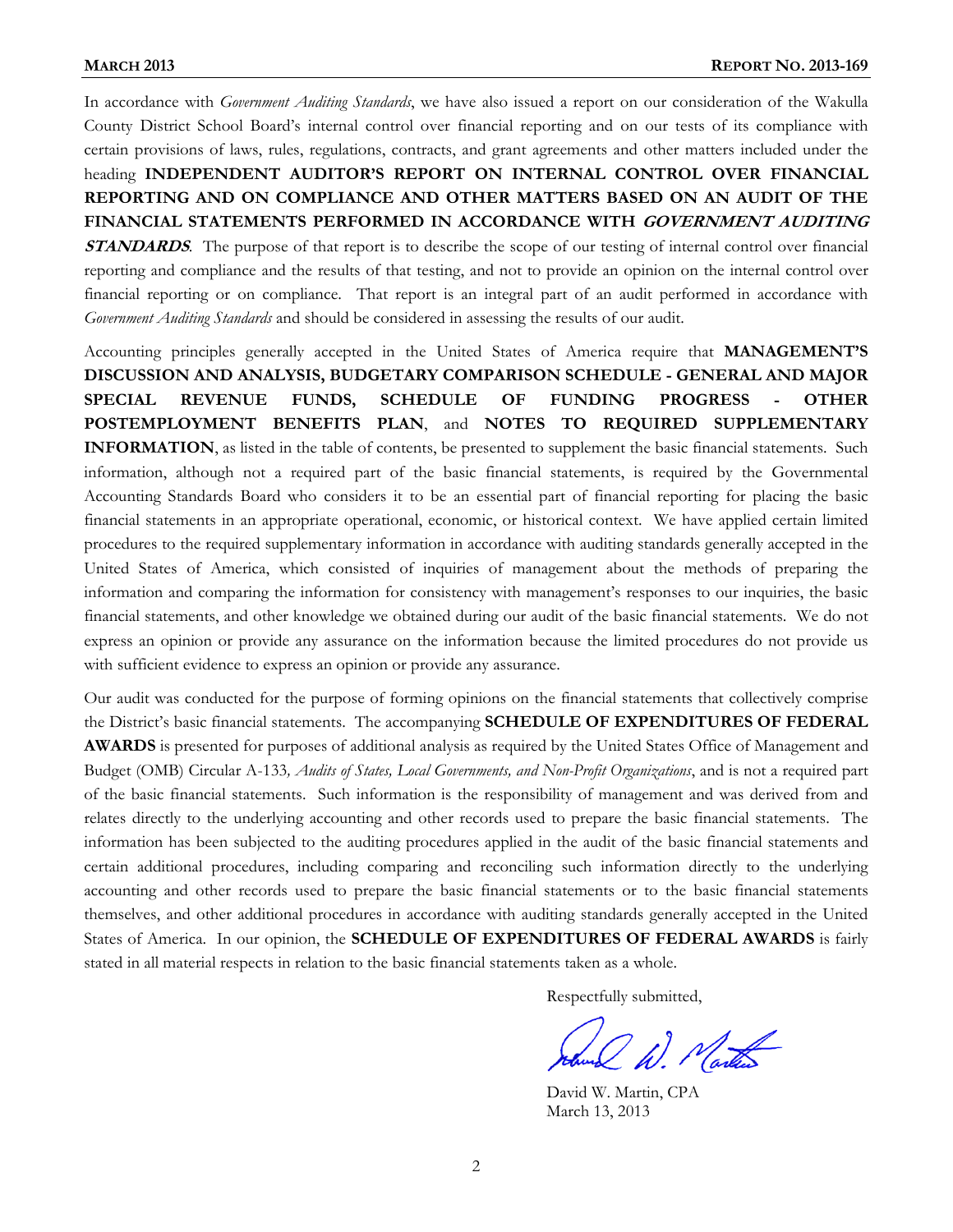#### **MANAGEMENT'S DISCUSSION AND ANALYSIS**

<span id="page-7-0"></span>The management of the Wakulla County District School Board has prepared the following discussion and analysis to provide an overview of the District's financial activities for the fiscal year ended June 30, 2012. The information contained in the Management's Discussion and Analysis (MD&A) is intended to highlight significant transactions, events, and conditions and should be considered in conjunction with the District's financial statements and notes to financial statements found immediately following the MD&A.

#### **FINANCIAL HIGHLIGHTS**

Key financial highlights for the 2011-12 fiscal year are as follows:

- $\triangleright$  In total, net assets increased \$1,044,546.66, which represents a 1.3 percent increase over the 2010-11 fiscal year.
- During the current fiscal year, General Fund expenditures exceeded revenues by 776,057.69. This may be compared to last fiscal year's results in which General Fund expenditures exceeded revenues by \$161,988.66.
- The unassigned and assigned fund balances for the General Fund, representing the net current financial resources available for general appropriation by the Board, total \$4,022,520.96, or 11.8 percent of General Fund expenditures. This represents a 6.3 percent decrease from the previous fiscal year's unassigned and assigned fund balances of \$4,292,482.80.

#### **OVERVIEW OF FINANCIAL STATEMENTS**

The basic financial statements consist of three components:

- Government-wide financial statements;
- Fund financial statements; and
- $\triangleright$  Notes to financial statements.

In addition, this report presents certain required supplementary information (RSI), which includes management's discussion and analysis, budgetary comparison schedule, schedule of funding progress, and notes to RSI.

#### **Government-wide Financial Statements**

The government-wide financial statements provide both short-term and long-term information about the District's overall financial condition in a manner similar to those of a private-sector business. The statements include a statement of net assets and a statement of activities that are designed to provide consolidated financial information about the governmental and business-type activities of the District presented on the accrual basis of accounting. The statement of net assets provides information about the District's financial position, its assets and liabilities, using an economic resources measurement focus. The difference between the assets and liabilities, the net assets, is a measure of the District's financial health. The statement of activities presents information about the change in the District's net assets, the results of operations, during the fiscal year. An increase or decrease in net assets is an indication of whether the District's financial health is improving or deteriorating.

The government-wide statements present the District's activities in the following categories:

- $\triangleright$  Governmental activities This represents most of the District's services, including its educational programs: basic, vocational, adult, and exceptional education. Support functions such as transportation and administration are also included. Local property taxes and the State's education finance program provide most of the resources that support these activities.
- $\triangleright$  Business-type activities As fiscal agent of the Small School District Council Consortium, the District charges fees to cover the cost of certain services it provides.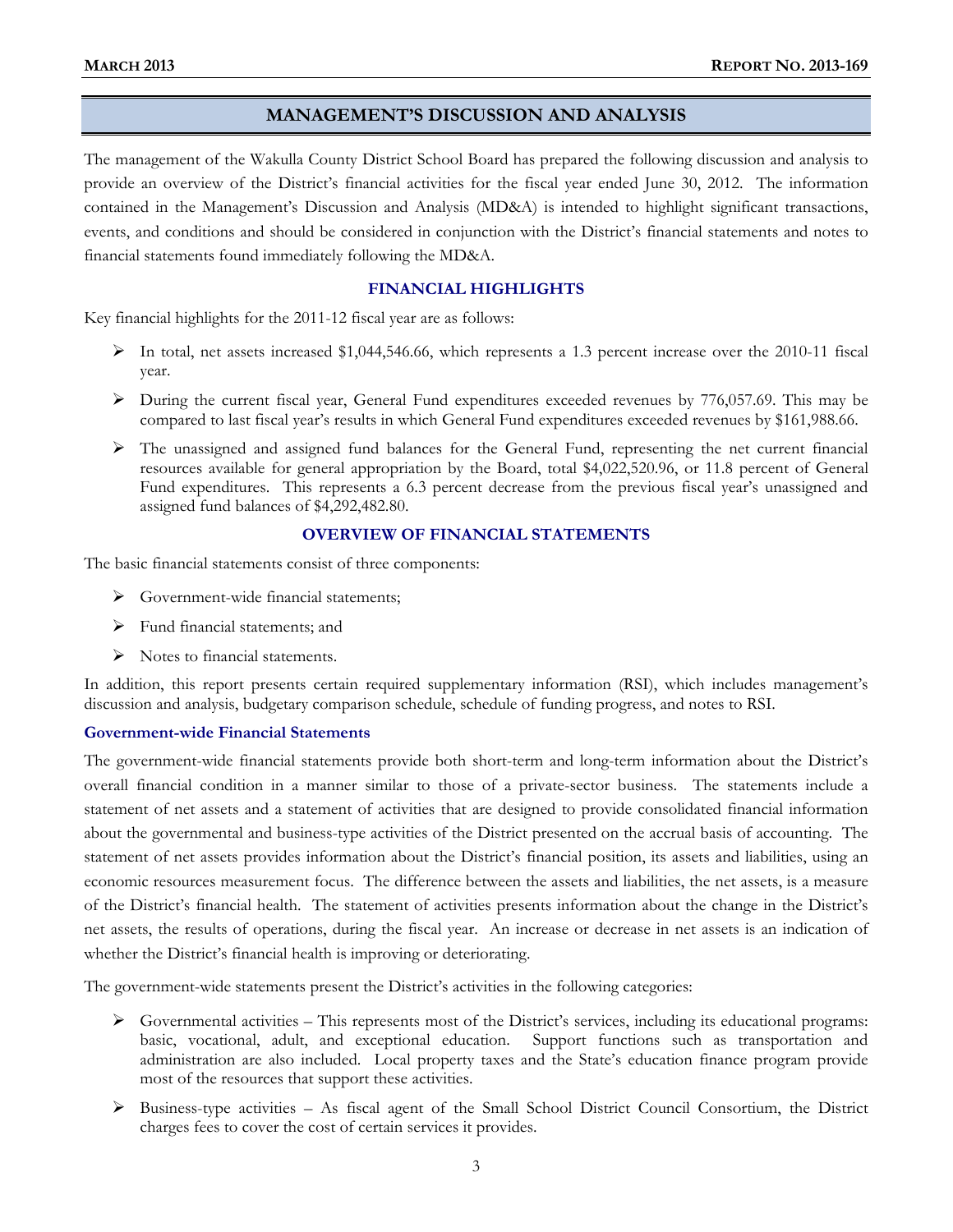Component unit – The District presents Wakulla's Charter School of Arts, Science and Technology, Inc., as a separate legal entity in this report. Although a legally separate organization, the component unit is included in this report because it meets the criteria for inclusion provided by generally accepted accounting principles. Financial information for this component unit is reported separately from the financial information presented for the primary government.

Over a period of time, changes in the District's net assets are an indication of improving or deteriorating financial condition. This information should be evaluated in conjunction with other non-financial factors, such as changes in the District's property tax base, student enrollment, and the condition of the District's capital assets including its school buildings and administrative facilities.

#### **Fund Financial Statements**

Fund financial statements are one of the components of the basic financial statements. A fund is a grouping of related accounts that is used to maintain control over resources that have been segregated for specific activities or objectives. The District uses fund accounting to ensure and demonstrate compliance with finance-related legal requirements and prudent fiscal management. Certain funds are established by law while others are created by legal agreements, such as bond covenants. Fund financial statements provide more detailed information about the District's financial activities, focusing on its most significant or "major" funds rather than fund types. This is in contrast to the entitywide perspective contained in the government-wide statements. All of the District's funds may be classified within one of the broad categories discussed below.

**Governmental Funds**: Governmental funds are used to account for essentially the same functions reported as governmental activities in the government-wide financial statements. However, the governmental funds utilize a spendable financial resources measurement focus rather than the economic resources measurement focus found in the government-wide financial statements. The financial resources measurement focus allows the governmental fund statements to provide information on near-term inflows and outflows of spendable resources, as well as balances of spendable resources available at the end of the fiscal year.

The governmental fund statements provide a detailed short-term view that may be used to evaluate the District's near-term financing requirements. This short-term view is useful when compared to the long-term view presented as governmental activities in the government-wide financial statements. To facilitate this comparison, both the governmental funds balance sheet and the governmental funds statement of revenues, expenditures, and changes in fund balances provide a reconciliation of governmental funds to governmental activities.

The governmental funds balance sheet and statement of revenues, expenditures, and changes in fund balances provide detailed information about the District's most significant funds. The District's major funds are the General Fund, Special Revenue – Federal Economic Stimulus Fund, Capital Projects – Local Capital Improvement Fund, and Capital Projects – Other Fund. Data from the other governmental funds are combined into a single, aggregated presentation.

The District adopts an annual appropriated budget for its governmental funds. A budgetary comparison schedule has been provided for the General and major Special Revenue Funds to demonstrate compliance with the budget.

**Proprietary Funds**: Proprietary funds may be established to account for activities in which a fee is charged for services. Enterprise funds are used to report the same functions as business-type activities in the government-wide financial statements. The District uses an enterprise fund to account for the activities of the Small School District Council Consortium, for which the District is fiscal agent.

**Fiduciary Funds**: Fiduciary funds are used to report assets held in a trustee or fiduciary capacity for the benefit of external parties, such as student activity funds. Fiduciary funds are not reflected in the government-wide statements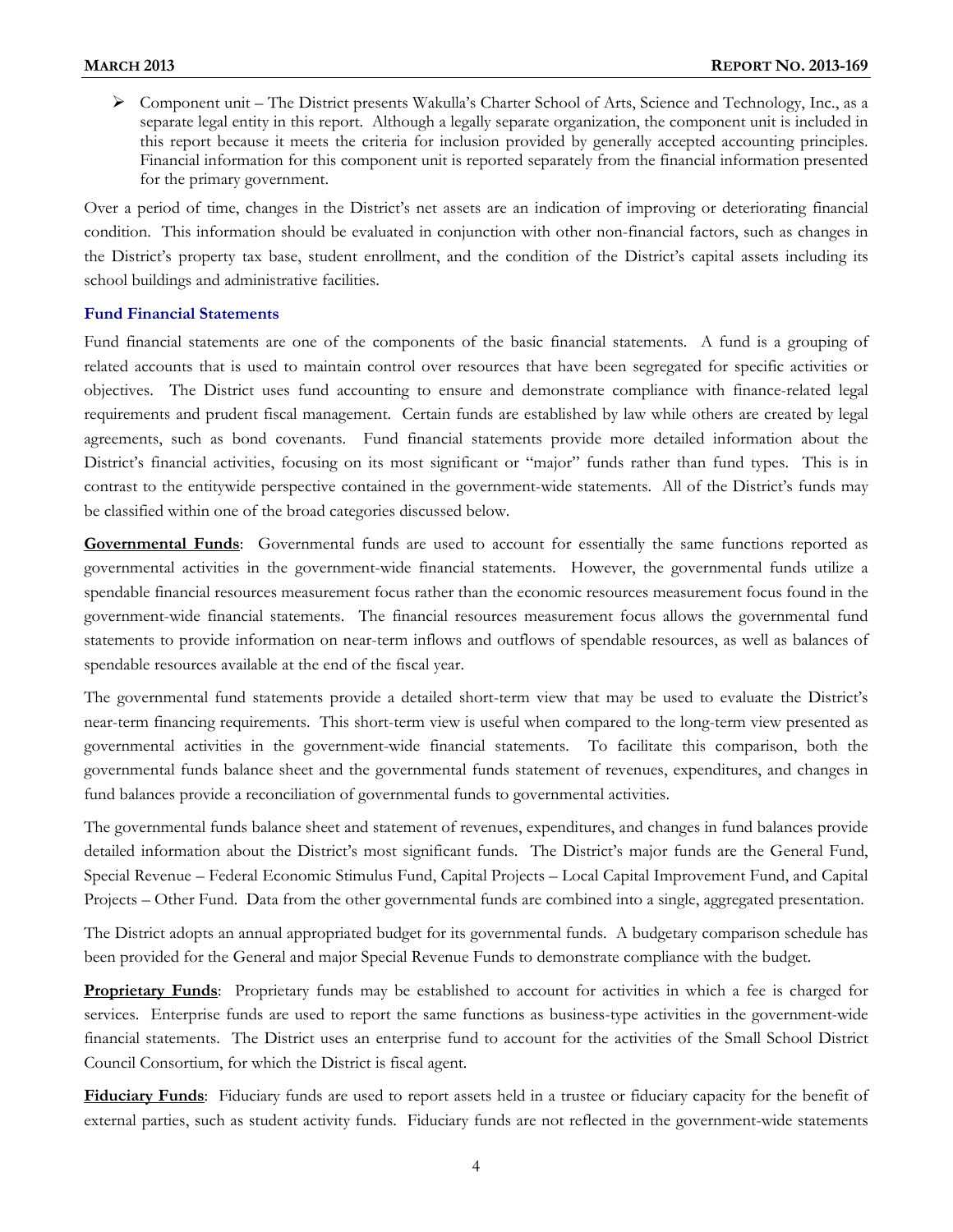because the resources are not available to support the District's own programs. In its fiduciary capacity, the District is responsible for ensuring that the assets reported in these funds are used only for their intended purposes. The District uses agency funds to account for resources held for student activities and groups.

#### **Notes to Financial Statements**

The notes provide additional information that is essential for a full understanding of the data provided in the government-wide and fund financial statements.

### **GOVERNMENT-WIDE FINANCIAL ANALYSIS**

Net assets may serve over time as a useful indicator of a government's financial position. The following is a summary of the District's net assets as of June 30, 2012, compared to net assets as of June 30, 2011:

|                                                          |                                     | Governmental<br>Activities      |               | Business-Type<br>Activities | Total                               |                                 |  |
|----------------------------------------------------------|-------------------------------------|---------------------------------|---------------|-----------------------------|-------------------------------------|---------------------------------|--|
|                                                          | $6 - 30 - 12$                       | $6 - 30 - 11$                   | $6 - 30 - 12$ | $6 - 30 - 11$               | $6 - 30 - 12$                       | $6 - 30 - 11$                   |  |
| <b>Current and Other Assets</b><br><b>Capital Assets</b> | \$<br>9,599,276.40<br>79,413,844.24 | \$9,454,644.37<br>78,073,855.83 | \$37,277.50   | \$37,879.30                 | \$<br>9,636,553.90<br>79,413,844.24 | \$9,492,523.67<br>78,073,855.83 |  |
| <b>Total Assets</b>                                      | 89,013,120.64                       | 87,528,500.20                   | 37,277.50     | 37,879.30                   | 89,050,398.14                       | 87,566,379.50                   |  |
| Long-Term Liabilities<br><b>Other Liabilities</b>        | 6,928,769.98<br>1,266,208.94        | 7,425,996.79<br>338,068.55      | 14,558.40     | 6,000.00                    | 6,928,769.98<br>1,280,767.34        | 7,425,996.79<br>344,068.55      |  |
| <b>Total Liabilities</b>                                 | 8,194,978.92                        | 7,764,065.34                    | 14,558.40     | 6,000.00                    | 8,209,537.32                        | 7,770,065.34                    |  |
| Net Assets:<br>Invested in Capital Assets -              |                                     |                                 |               |                             |                                     |                                 |  |
| Net of Related Debt                                      | 76,913,844.24                       | 74,933,855.83                   |               |                             | 76,913,844.24                       | 74,933,855.83                   |  |
| Restricted                                               | 1,990,202.15                        | 2,581,965.52                    |               |                             | 1,990,202.15                        | 2,581,965.52                    |  |
| Unrestricted                                             | 1,914,095.33                        | 2,248,613.51                    | 22,719.10     | 31,879.30                   | 1,936,814.43                        | 2,280,492.81                    |  |
| <b>Total Net Assets</b>                                  | \$80,818,141.72                     | \$79,764,434.86                 | \$22,719.10   | \$31,879.30                 | \$80,840,860.82                     | \$79,796,314.16                 |  |

#### **Net Assets, End of Year**

The largest portion of the District's net assets (95.1 percent) reflects its investment in capital assets (e.g., land; buildings; furniture, fixtures, and equipment), less any related debt still outstanding. The District uses these capital assets to provide services to students; consequently, these assets are not available for future spending.

The restricted portion of the District's net assets (2.5 percent) represents resources that are subject to external restrictions on how they may be used. The unrestricted net assets (2.4 percent) may be used to meet the District's ongoing obligations to students, employees, and creditors.

Net assets increased by approximately \$1 million, or 1.3 percent. Below is a comparison of current and prior fiscal year operating results, which discloses revenues, expenses, and changes in net assets.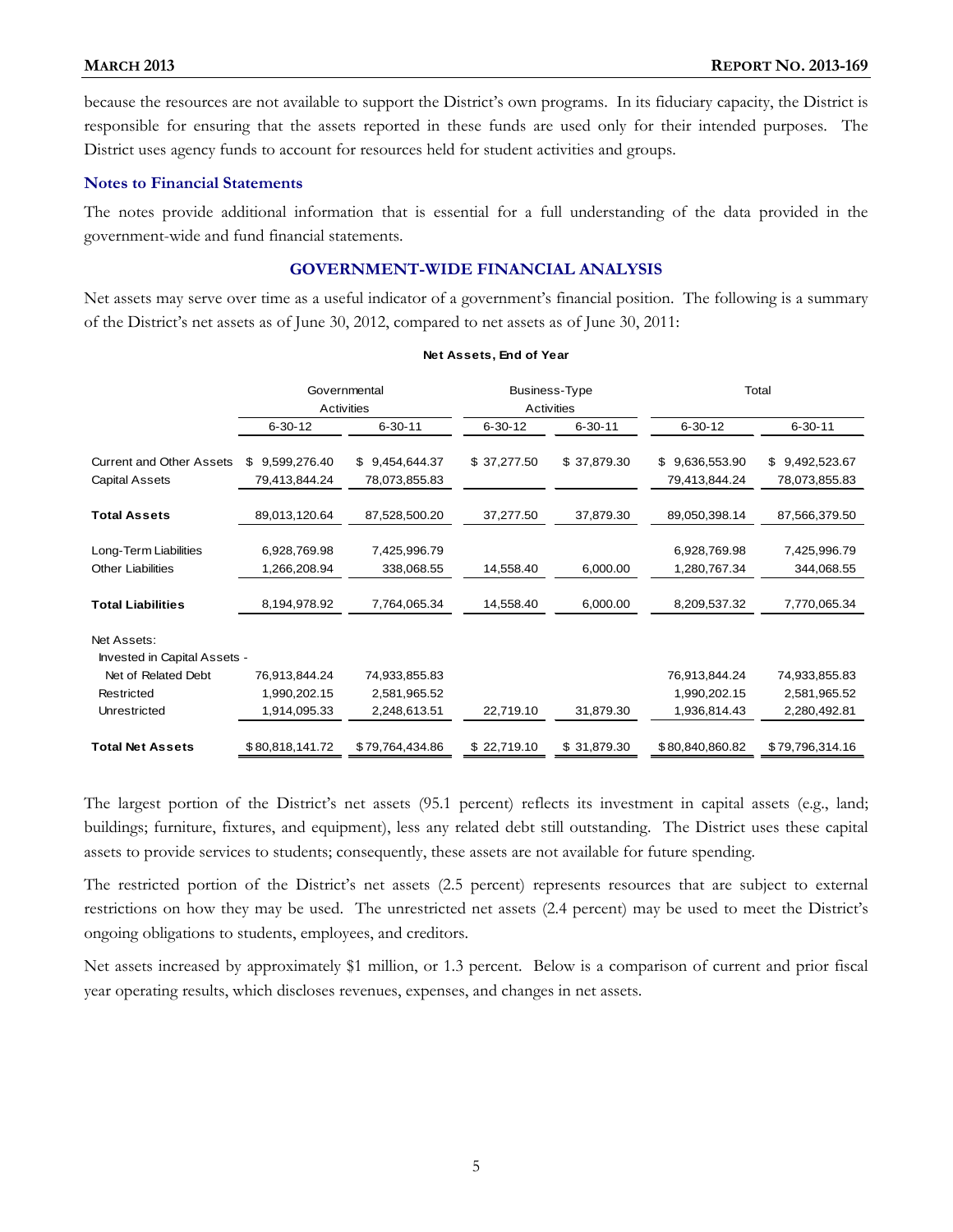The key elements of the changes in the District's net assets for the fiscal years ended June 30, 2012, and June 30, 2011, are as follows:

|                                                 |                  | Governmental     |                  | Business-Type  | Total            |                  |  |
|-------------------------------------------------|------------------|------------------|------------------|----------------|------------------|------------------|--|
|                                                 |                  | Activities       | Activities       |                |                  |                  |  |
|                                                 | $6 - 30 - 12$    | $6 - 30 - 11$    | $6 - 30 - 12$    | $6 - 30 - 11$  | $6 - 30 - 12$    | $6 - 30 - 11$    |  |
| Program Revenues:                               |                  |                  |                  |                |                  |                  |  |
| <b>Charges for Services</b>                     | \$<br>745,135.20 | 774,478.52<br>\$ | \$105,450.00     | \$105,450.00   | \$<br>850,585.20 | \$<br>879,928.52 |  |
| Operating Grants and Contributions              | 3,343,331.79     | 3,497,558.29     |                  |                | 3,343,331.79     | 3,497,558.29     |  |
| Capital Grants and Contributions                | 227,293.73       | 201,304.50       |                  |                | 227,293.73       | 201,304.50       |  |
| General Revenues:                               |                  |                  |                  |                |                  |                  |  |
| Property Taxes, Levied for Operational Purposes | 7,854,327.45     | 8,515,105.61     |                  |                | 7,854,327.45     | 8,515,105.61     |  |
| Property Taxes, Levied for Debt Service         | 657,035.59       | 645,870.07       |                  |                | 657,035.59       | 645,870.07       |  |
| Property Taxes, Levied for Capital Projects     | 1,809,565.01     | 1,945,643.05     |                  |                | 1,809,565.01     | 1,945,643.05     |  |
| Grants and Contributions Not Restricted         |                  |                  |                  |                |                  |                  |  |
| to Specific Programs                            | 26,523,700.89    | 29,707,935.92    |                  |                | 26,523,700.89    | 29,707,935.92    |  |
| Unrestricted Investment Earnings                | 39,010.32        | 63,245.44        |                  |                | 39,010.32        | 63,245.44        |  |
| Miscellaneous                                   | 472,898.44       | 352,320.14       |                  |                | 472,898.44       | 352,320.14       |  |
| <b>Total Revenues</b>                           | 41,672,298.42    | 45,703,461.54    | 105,450.00       | 105,450.00     | 41,777,748.42    | 45,808,911.54    |  |
| Functions/Program Expenses:                     |                  |                  |                  |                |                  |                  |  |
| <b>Instruction</b>                              | 20,639,785.03    | 23,083,228.48    |                  |                | 20,639,785.03    | 23,083,228.48    |  |
| <b>Pupil Personnel Services</b>                 | 1,925,445.81     | 2,034,093.60     |                  |                | 1,925,445.81     | 2,034,093.60     |  |
| <b>Instructional Media Services</b>             | 473,151.09       | 521,123.32       |                  |                | 473,151.09       | 521,123.32       |  |
| Instruction and Curriculum Development Services | 513,772.85       | 945,269.24       |                  |                | 513,772.85       | 945,269.24       |  |
| <b>Instructional Staff Training Services</b>    | 371,099.09       | 425,857.54       |                  |                | 371,099.09       | 425,857.54       |  |
| <b>Instruction Related Technology</b>           | 322,062.01       | 330,634.02       |                  |                | 322,062.01       | 330,634.02       |  |
| School Board                                    | 454,311.71       | 512,130.47       |                  |                | 454,311.71       | 512,130.47       |  |
| <b>General Administration</b>                   | 526,757.63       | 513,988.18       |                  |                | 526,757.63       | 513,988.18       |  |
| School Administration                           | 2,333,178.68     | 2,181,855.42     |                  |                | 2,333,178.68     | 2,181,855.42     |  |
| Facilities Acquisition and Construction         | 140,149.51       | 131,246.50       |                  |                | 140,149.51       | 131,246.50       |  |
| <b>Fiscal Services</b>                          | 376,868.49       | 390,144.77       |                  |                | 376,868.49       | 390,144.77       |  |
| <b>Food Services</b>                            | 1,941,867.45     | 2,034,785.23     |                  |                | 1,941,867.45     | 2,034,785.23     |  |
| <b>Central Services</b>                         | 652,410.24       | 628,801.39       |                  |                | 652,410.24       | 628,801.39       |  |
| <b>Pupil Transportation Services</b>            | 2,779,455.66     | 2,776,813.65     |                  |                | 2,779,455.66     | 2,776,813.65     |  |
| Operation of Plant                              | 4,023,599.31     | 4,238,118.58     |                  |                | 4,023,599.31     | 4,238,118.58     |  |
| Maintenance of Plant                            | 1,056,131.47     | 1,050,467.91     |                  |                | 1,056,131.47     | 1,050,467.91     |  |
| Administrative Technology Services              | 83,043.59        | 63,029.31        |                  |                | 83,043.59        | 63,029.31        |  |
| <b>Community Services</b>                       | 6,087.59         | 6,272.54         |                  |                | 6,087.59         | 6,272.54         |  |
| Unallocated Interest on Long-Term Debt          | 132,836.09       | 159,083.74       |                  |                | 132,836.09       | 159,083.74       |  |
| Unallocated Depreciation Expense                | 1,866,578.26     | 1,846,898.75     |                  |                | 1,866,578.26     | 1,846,898.75     |  |
| Small School District Council Consortium        |                  |                  | 114,610.20       | 106,068.49     | 114,610.20       | 106,068.49       |  |
| <b>Total Functions/Program Expenses</b>         | 40,618,591.56    | 43,873,842.64    | 114,610.20       | 106,068.49     | 40,733,201.76    | 43,979,911.13    |  |
| Increase (Decrease) in Net Assets               | \$1,053,706.86   | \$1,829,618.90   | (9,160.20)<br>\$ | \$<br>(618.49) | \$1,044,546.66   | \$1,829,000.41   |  |

#### **Operating Results for the Fiscal Year Ended**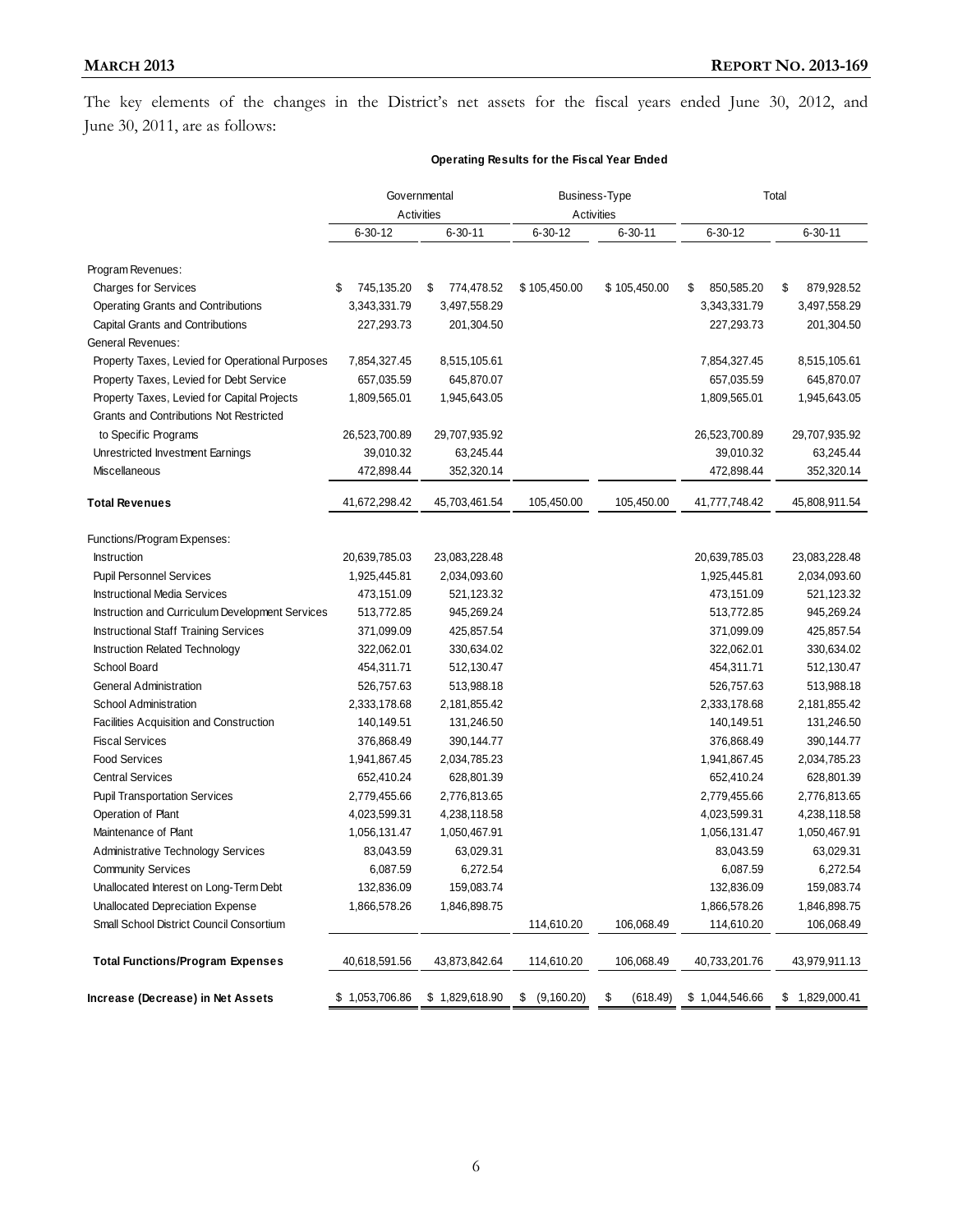The largest revenue source is the State of Florida. Revenues from State sources for current operations are primarily received through the Florida Education Finance Program (FEFP) funding formula. The FEFP formula utilizes student enrollment data, and is designed to maintain equity in funding across all Florida school districts, taking into consideration the District's funding ability based on the local property tax base. There was a decrease in the base student allocation (BSA) and district cost differential (DCD). Compared to the previous fiscal year, the BSA multiplied by the DCD decreased by 4 percent per full-time equivalent student from \$3,380.24 to \$3,246.11. In addition, the District's unweighted student enrollment decreased by 50 students from the 2010-11 fiscal year to 5,073 students.

The grants and contributions not restricted to specific purposes declined \$3,184,235.03 primarily from reduction of the Federal economic stimulus funding for the 2011-12 fiscal year. Instruction expenses represent 51 percent of total governmental expenses for the 2011-12 fiscal year. Instruction expenses decreased \$2,443,443.43, or 10.6 percent primarily from a decrease in the Federal economic stimulus funding and a decrease in the retirement contribution rate.

#### **FINANCIAL ANALYSIS OF THE DISTRICT'S FUNDS**

#### **Major Governmental Funds**

The General Fund is the District's chief operating fund. For the current fiscal year, 80.1 percent of revenues and 80.4 percent of expenditures of the governmental funds were accounted for in the General Fund. During the fiscal year, the total fund balance decreased by \$732,902.06 to \$4,635,544.23 primarily from a decrease in State revenues and property taxes revenues. The unassigned and assigned fund balances of the General Fund are an important indicator of the District's financial condition. Through fiscal prudence, the District attempts to maintain an unassigned plus assigned fund balance of at least 5 percent of General Fund revenues for any given fiscal year. At the end of the current fiscal year, unassigned plus assigned fund balance is \$4,022,520.96, or 12.1 percent of General Fund revenues totaling \$33,303,453.32. The unassigned plus assigned fund balance decreased \$269,961.84 from the unassigned plus assigned fund balance of \$4,292,482.80 in the previous fiscal year.

The Special Revenue – Federal Economic Stimulus Fund is used to account for certain Federal grant program resources related to the American Recovery and Reinvestment Act (ARRA). Revenues and expenditures declined \$3,209,852.63 each because of the expiration of certain Federal stimulus grants. Because grant revenues attributed to the grants accounted for in this fund are not recognized until expenditures are incurred, this fund generally does not accumulate a fund balance.

The Capital Projects – Local Capital Improvement Fund and Capital Projects – Other Fund have total fund balances of \$1,049,739.94 and \$2,151,861.65, respectively. Fund balances for these funds are restricted or assigned for the acquisition, construction, and maintenance of capital assets. The fund balance of the Capital Project – Local Capital Improvement Fund decreased by \$190,297.11, or 15 percent, due to an increase in construction expenditures for the heating, ventilation, and air-conditioning (HVAC) renovation project at Wakulla Middle School. It should be noted that \$1,007,204.71 and \$1,967,121.45 of the respective fund balances has been encumbered for the HVAC renovation project.

#### **Proprietary Fund**

The only proprietary fund for the District is the Small School District Council Consortium Enterprise Fund, which reported unrestricted net assets of \$22,719.10 at June 30, 2012. This balance represents a 28.7 percent decrease from the previous fiscal year. This decrease occurred primarily because of increased costs for a consulting firm used by the Consortium.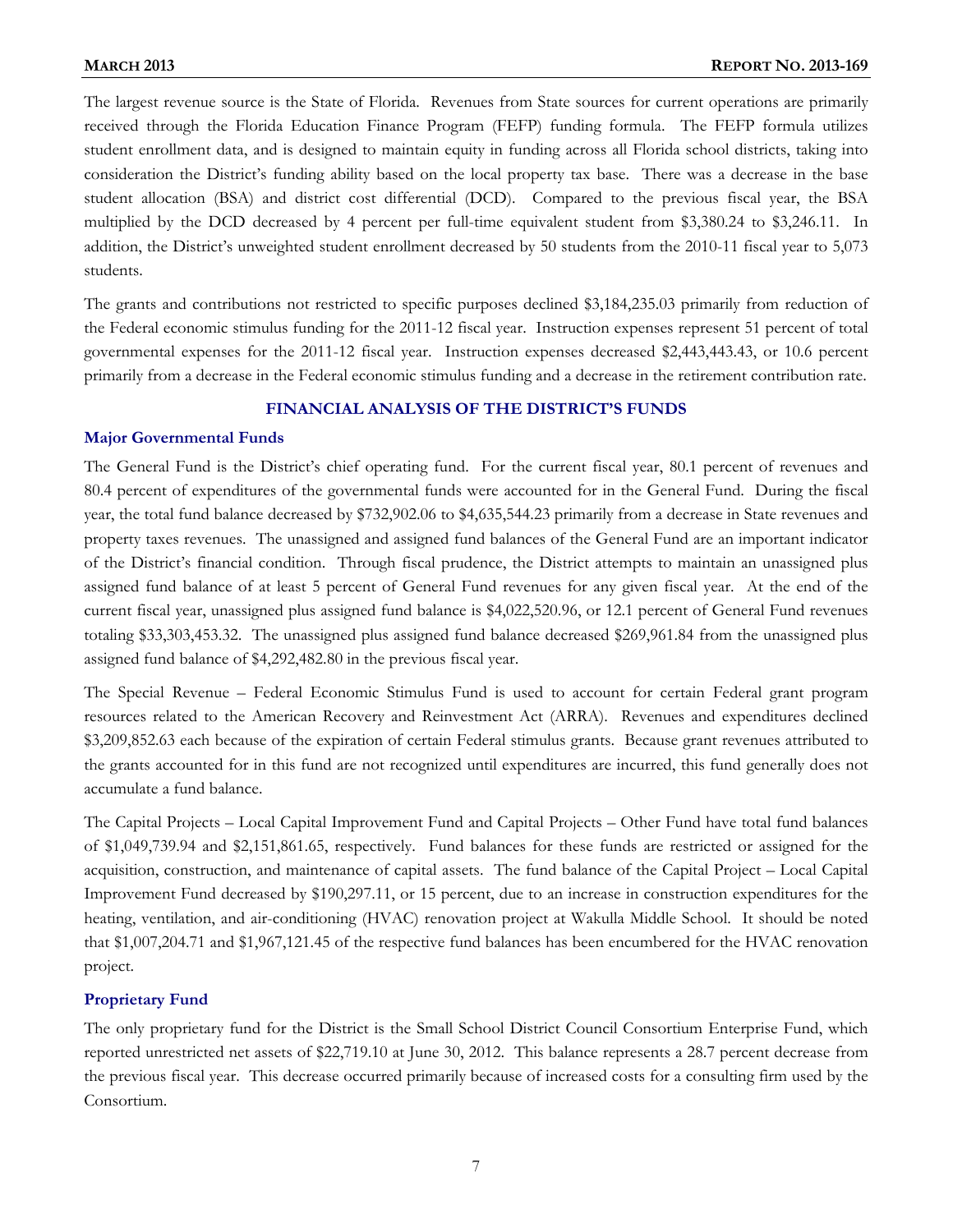#### **GENERAL FUND BUDGETARY HIGHLIGHTS**

During the 2011-12 fiscal year, the District amended its General Fund budget several times; however, final budgeted revenues and expenditures were in line with the original budgeted amounts. Budget revisions were due primarily to changes in estimated State funding levels and corresponding adjustments to planned expenditures to ensure maintenance of an adequate fund balance.

Actual revenues are \$408,287.62, or 1.2 percent more than the final budgeted amounts while actual expenditures are \$2,215,042.24, or 6.1 percent less than final budget amounts. The decrease in expenditures was primarily because instruction expenditures were less than planned. The actual ending fund balance exceeded the estimated fund balance contained in the final amended budget by \$2,618,902.49.

#### **CAPITAL ASSETS AND LONG-TERM DEBT**

#### **Capital Assets**

The District's investment in capital assets for its governmental and business-type activities at June 30, 2012, is \$79,413,844.24 (net of accumulated depreciation). This investment in capital assets includes land; land improvements; improvements other than buildings; buildings and fixed equipment; furniture, fixtures, and equipment; motor vehicles; construction in progress; and audio visual materials and computer software.

Major capital asset events during the current fiscal year included construction in progress for the HVAC renovation project at Wakulla Middle School.

Additional information on the District's capital assets can be found in notes 4 and 13 to the financial statements.

#### **Long-Term Debt**

At June 30, 2012, the District has total long-term debt outstanding of \$2,500,000, which is comprised of bonds payable. During the current fiscal year, retirement of debt amounted to \$640,000. Additional information on the District's long-term debt can be found in notes 5 and 6 to the financial statements.

#### **REQUESTS FOR INFORMATION**

Questions concerning information provided in the MD&A or other required supplementary information, and financial statements and notes thereto, or requests for additional financial information should be addressed to the Chief Financial Officer, Wakulla County District School Board, Post Office Box 100, Crawfordville, FL 32326.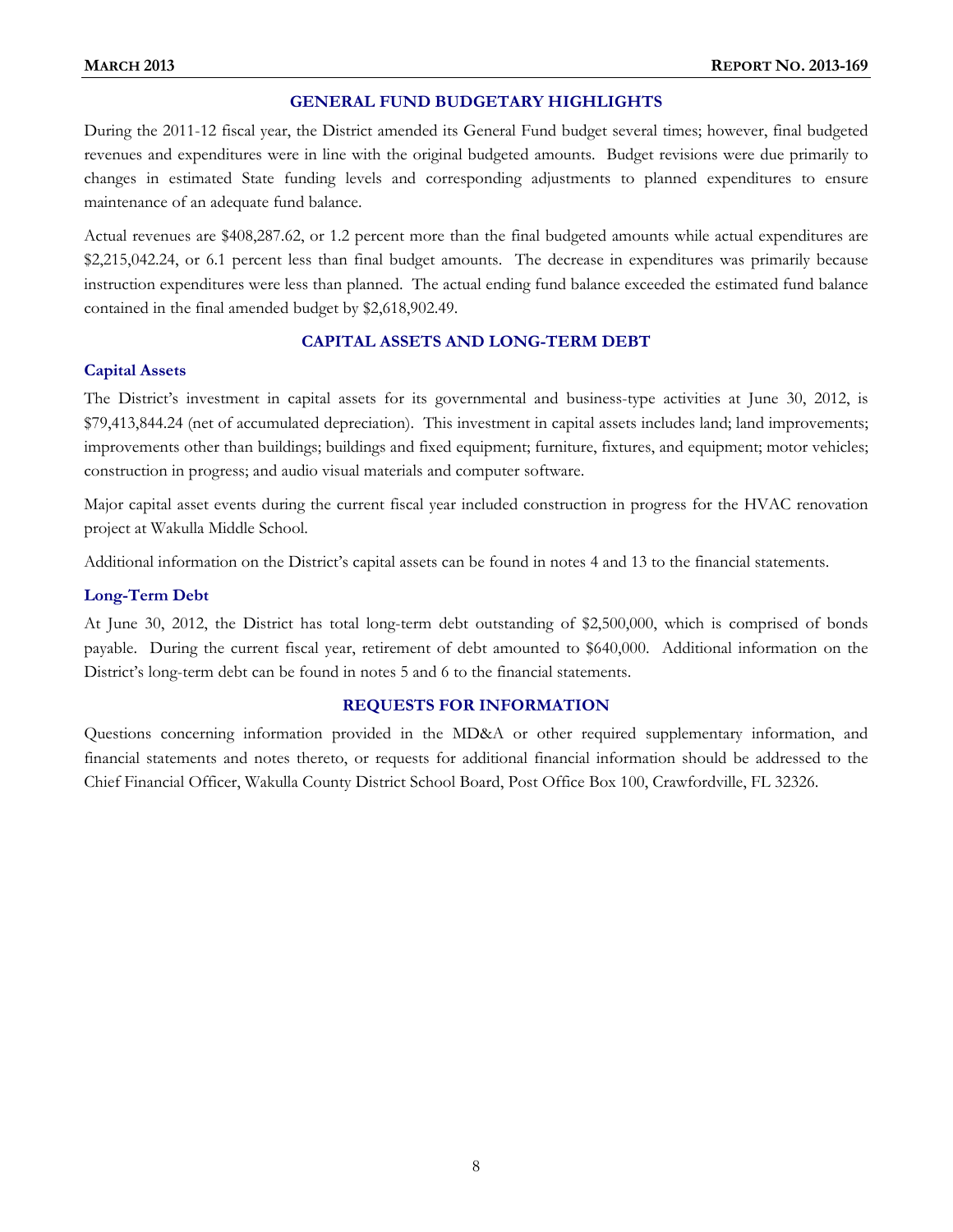## **BASIC FINANCIAL STATEMENTS**

#### *STATEMENT OF NET ASSETS June 30, 2012 WAKULLA COUNTY DISTRICT SCHOOL BOARD*

<span id="page-13-0"></span>

|                                                                                                              | <b>Primary Government</b>              |    |                                    | Component                                    |                         |
|--------------------------------------------------------------------------------------------------------------|----------------------------------------|----|------------------------------------|----------------------------------------------|-------------------------|
|                                                                                                              | Governmental<br>Activities             |    | <b>Business-Type</b><br>Activities | Total                                        | Unit                    |
| <b>ASSETS</b>                                                                                                |                                        |    |                                    |                                              |                         |
| \$<br>Cash and Cash Equivalents<br>Investments<br><b>Accounts Receivable</b>                                 | 8,813,021.06<br>110,774.53<br>5,500.00 | \$ | 37,277.50                          | \$<br>8,850,298.56<br>110,774.53<br>5,500.00 | \$<br>154,288.00        |
| Due from Other Agencies<br>Prepaid Items                                                                     | 430,682.60<br>41,814.00                |    |                                    | 430,682.60<br>41,814.00                      | 1,496.00<br>6,104.00    |
| Inventories                                                                                                  | 197,484.21                             |    |                                    | 197,484.21                                   |                         |
| Capital Assets:<br>Nondepreciable Capital Assets                                                             | 5,936,027.14                           |    |                                    | 5,936,027.14                                 |                         |
| Depreciable Capital Assets, Net                                                                              | 73,477,817.10                          |    |                                    | 73,477,817.10                                | 435,339.00              |
| <b>TOTAL ASSETS</b>                                                                                          | 89,013,120.64                          | \$ | 37,277.50                          | \$<br>89,050,398.14                          | \$<br>597,227.00        |
| <b>LIABILITIES</b>                                                                                           |                                        |    |                                    |                                              |                         |
| \$<br>Salaries and Benefits Payable<br>Payroll Deductions and Withholdings<br><b>Accounts Payable</b>        | 10,352.78<br>10,429.09<br>337,080.18   | \$ | 14,558.40                          | \$<br>10,352.78<br>10,429.09<br>351,638.58   | \$<br>4,100.00          |
| <b>Construction Contracts Payable</b><br>Construction Contracts Payable - Retainage<br>Due to Other Agencies | 686,670.89<br>114,675.87<br>41,523.88  |    |                                    | 686,670.89<br>114,675.87<br>41,523.88        |                         |
| Deferred Revenue<br><b>Accrued Interest Payable</b><br>Long-Term Liabilities:                                | 41,814.00<br>23,662.25                 |    |                                    | 41,814.00<br>23,662.25                       |                         |
| Portion Due Within One Year<br>Portion Due After One Year                                                    | 890,926.34<br>6,037,843.64             |    |                                    | 890,926.34<br>6,037,843.64                   | 16,503.00<br>149,682.00 |
| <b>Total Liabilities</b>                                                                                     | 8,194,978.92                           |    | 14,558.40                          | 8,209,537.32                                 | 170,285.00              |
| <b>NET ASSETS</b>                                                                                            |                                        |    |                                    |                                              |                         |
| Invested in Capital Assets, Net of Related Debt<br>Restricted for:                                           | 76,913,844.24                          |    |                                    | 76,913,844.24                                | 269,154.00              |
| <b>State Required Carryover Programs</b><br><b>Debt Service</b>                                              | 444,540.57<br>40,629.91                |    |                                    | 444,540.57<br>40,629.91                      |                         |
| Capital Projects                                                                                             | 1,050,331.82                           |    |                                    | 1,050,331.82                                 | 15,991.00               |
| <b>Food Service</b><br>Unrestricted                                                                          | 454,699.85<br>1,914,095.33             |    | 22,719.10                          | 454,699.85<br>1,936,814.43                   | 4,000.00<br>137,797.00  |
| <b>Total Net Assets</b>                                                                                      | 80,818,141.72                          |    | 22,719.10                          | 80,840,860.82                                | 426,942.00              |
| \$<br>TOTAL LIABILITIES AND NET ASSETS                                                                       | 89,013,120.64                          | \$ | 37,277.50                          | 89,050,398.14                                | \$<br>597,227.00        |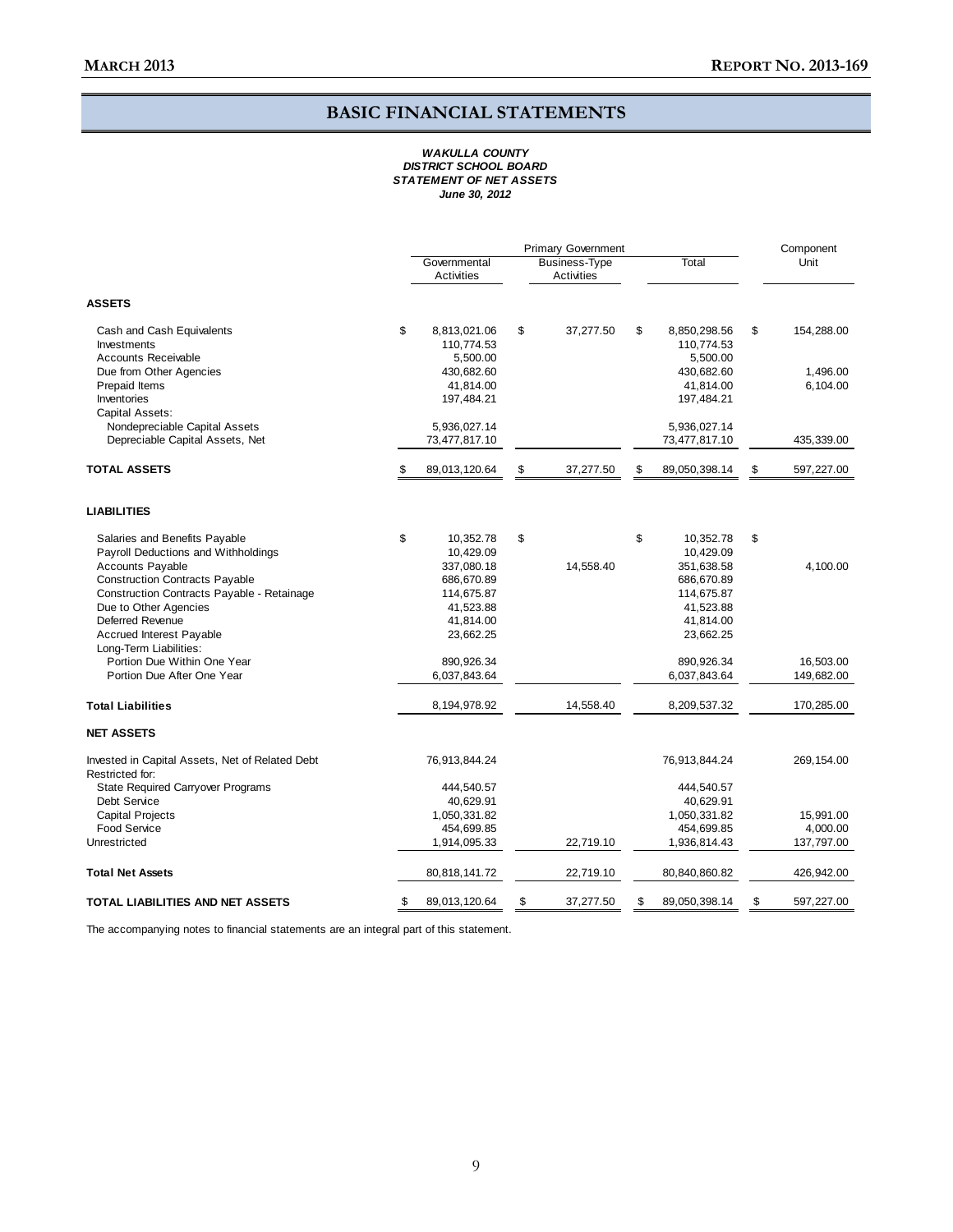#### *WAKULLA COUNTY DISTRICT SCHOOL BOARD STATEMENT OF ACTIVITIES For the Fiscal Year Ended June 30, 2012*

<span id="page-14-0"></span>

|                                                                                                           | Expenses |                                                                                                                                                        | Program Revenues |             |    |               |    |               |
|-----------------------------------------------------------------------------------------------------------|----------|--------------------------------------------------------------------------------------------------------------------------------------------------------|------------------|-------------|----|---------------|----|---------------|
|                                                                                                           |          |                                                                                                                                                        |                  | Charges     |    | Operating     |    | Capital       |
|                                                                                                           |          |                                                                                                                                                        |                  | for         |    | Grants and    |    | Grants and    |
|                                                                                                           |          |                                                                                                                                                        |                  | Services    |    | Contributions |    | Contributions |
| <b>Functions/Programs</b>                                                                                 |          |                                                                                                                                                        |                  |             |    |               |    |               |
| <b>Primary Government</b>                                                                                 |          |                                                                                                                                                        |                  |             |    |               |    |               |
| <b>Governmental Activities:</b>                                                                           |          |                                                                                                                                                        |                  |             |    |               |    |               |
| Instruction                                                                                               | \$       | 20,639,785.03                                                                                                                                          | \$               | 50,330.77   | \$ |               | \$ |               |
| <b>Pupil Personnel Services</b>                                                                           |          | 1,925,445.81                                                                                                                                           |                  |             |    |               |    |               |
| <b>Instructional Media Services</b>                                                                       |          | 473,151.09                                                                                                                                             |                  |             |    |               |    |               |
| Instruction and Curriculum Development Services                                                           |          | 513,772.85                                                                                                                                             |                  |             |    |               |    |               |
| <b>Instructional Staff Training Services</b>                                                              |          | 371,099.09                                                                                                                                             |                  |             |    |               |    |               |
| <b>Instruction Related Technology</b>                                                                     |          | 322,062.01                                                                                                                                             |                  |             |    |               |    |               |
| School Board                                                                                              |          | 454,311.71                                                                                                                                             |                  |             |    |               |    |               |
| General Administration                                                                                    |          | 526,757.63                                                                                                                                             |                  |             |    |               |    |               |
| School Administration                                                                                     |          | 2,333,178.68                                                                                                                                           |                  |             |    |               |    |               |
| <b>Facilities Acquisition and Construction</b>                                                            |          | 140, 149.51                                                                                                                                            |                  |             |    |               |    | 100,194.69    |
| <b>Fiscal Services</b>                                                                                    |          | 376,868.49                                                                                                                                             |                  |             |    |               |    |               |
| <b>Food Services</b>                                                                                      |          | 1,941,867.45                                                                                                                                           |                  | 694,804.43  |    | 1,327,585.10  |    |               |
| <b>Central Services</b>                                                                                   |          | 652,410.24                                                                                                                                             |                  |             |    |               |    |               |
| <b>Pupil Transportation Services</b>                                                                      |          | 2,779,455.66                                                                                                                                           |                  |             |    | 1,966,315.00  |    |               |
| <b>Operation of Plant</b>                                                                                 |          | 4,023,599.31                                                                                                                                           |                  |             |    |               |    |               |
| Maintenance of Plant                                                                                      |          | 1,056,131.47                                                                                                                                           |                  |             |    | 49,431.69     |    |               |
| <b>Administrative Technology Services</b>                                                                 |          | 83,043.59                                                                                                                                              |                  |             |    |               |    |               |
| <b>Community Services</b>                                                                                 |          | 6,087.59                                                                                                                                               |                  |             |    |               |    |               |
| Unallocated Interest on Long-Term Debt                                                                    |          | 132,836.09                                                                                                                                             |                  |             |    |               |    | 127,099.04    |
| Unallocated Depreciation Expense*                                                                         |          | 1,866,578.26                                                                                                                                           |                  |             |    |               |    |               |
| <b>Total Governmental Activities</b>                                                                      |          | 40,618,591.56                                                                                                                                          |                  | 745, 135.20 |    | 3,343,331.79  |    | 227, 293. 73  |
|                                                                                                           |          |                                                                                                                                                        |                  |             |    |               |    |               |
| <b>Business-Type Activities:</b><br>Small School District Council Consortium                              |          | 114,610.20                                                                                                                                             |                  |             |    |               |    |               |
|                                                                                                           |          |                                                                                                                                                        |                  | 105,450.00  |    |               |    |               |
| <b>Total Business-Type Activities</b>                                                                     |          | 114,610.20                                                                                                                                             |                  | 105,450.00  |    |               |    |               |
| <b>Total Primary Government</b>                                                                           | \$       | 40,733,201.76                                                                                                                                          | \$               | 850,585.20  | \$ | 3,343,331.79  | \$ | 227, 293. 73  |
| <b>Component Unit</b>                                                                                     |          |                                                                                                                                                        |                  |             |    |               |    |               |
| Wakulla's Charter School of Arts, Science and Technology, Inc.                                            | \$       | 1,061,014.00                                                                                                                                           | \$               | 10,610.00   | \$ | 249,323.00    | \$ | 50,928.00     |
|                                                                                                           |          | <b>General Revenues:</b><br>Taxes:<br>Property Taxes, Levied for Operational Purposes<br>Property Taxes, Levied for Debt Service                       |                  |             |    |               |    |               |
|                                                                                                           |          | Property Taxes, Levied for Capital Projects<br>Grants and Contributions Not Restricted to Specific Programs<br><b>Unrestricted Investment Earnings</b> |                  |             |    |               |    |               |
|                                                                                                           |          | Miscellaneous                                                                                                                                          |                  |             |    |               |    |               |
|                                                                                                           |          | <b>Total General Revenues</b>                                                                                                                          |                  |             |    |               |    |               |
|                                                                                                           |          | <b>Change in Net Assets</b>                                                                                                                            |                  |             |    |               |    |               |
|                                                                                                           |          | Net Assets - Beginning                                                                                                                                 |                  |             |    |               |    |               |
|                                                                                                           |          | <b>Net Assets - Ending</b>                                                                                                                             |                  |             |    |               |    |               |
| * This amount excludes the depreciation that is included in the direct expenses of the various functions. |          |                                                                                                                                                        |                  |             |    |               |    |               |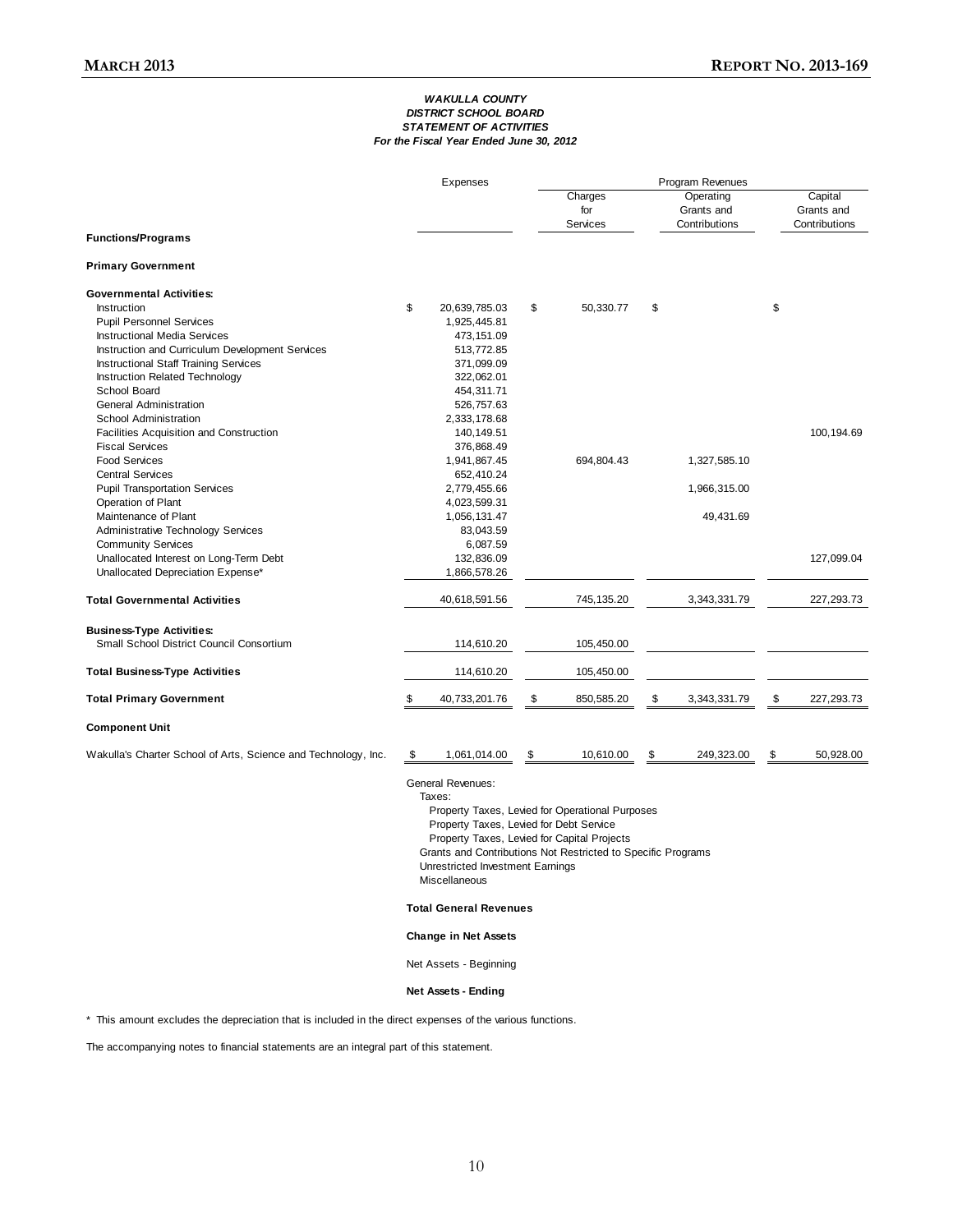|                                | <b>Primary Government</b> | Net (Expense) Revenue and Changes in Net Assets | Component            |
|--------------------------------|---------------------------|-------------------------------------------------|----------------------|
| Governmental                   | Business-Type             | Total                                           | Unit                 |
| Activities                     | <b>Activities</b>         |                                                 |                      |
|                                |                           |                                                 |                      |
| \$<br>(20, 589, 454.26)        | \$                        | \$<br>(20, 589, 454.26)                         | \$                   |
| (1,925,445.81)                 |                           | (1,925,445.81)                                  |                      |
| (473, 151.09)                  |                           | (473, 151.09)                                   |                      |
| (513, 772.85)                  |                           | (513, 772.85)                                   |                      |
| (371,099.09)                   |                           | (371,099.09)                                    |                      |
| (322,062.01)                   |                           | (322,062.01)                                    |                      |
| (454, 311.71)<br>(526, 757.63) |                           | (454, 311.71)<br>(526, 757.63)                  |                      |
| (2,333,178.68)                 |                           | (2,333,178.68)                                  |                      |
| (39, 954.82)                   |                           | (39, 954.82)                                    |                      |
| (376, 868.49)                  |                           | (376, 868.49)                                   |                      |
| 80,522.08                      |                           | 80,522.08                                       |                      |
| (652, 410.24)                  |                           | (652, 410.24)                                   |                      |
| (813, 140.66)                  |                           | (813, 140.66)                                   |                      |
| (4,023,599.31)                 |                           | (4,023,599.31)                                  |                      |
| (1,006,699.78)                 |                           | (1,006,699.78)                                  |                      |
| (83,043.59)                    |                           | (83,043.59)                                     |                      |
| (6,087.59)                     |                           | (6,087.59)                                      |                      |
| (5,737.05)                     |                           | (5,737.05)                                      |                      |
| (1,866,578.26)                 |                           | (1,866,578.26)                                  |                      |
| (36,302,830.84)                |                           | (36, 302, 830.84)                               |                      |
|                                | (9,160.20)                | (9,160.20)                                      |                      |
|                                | (9,160.20)                | (9,160.20)                                      |                      |
| (36, 302, 830.84)              | (9, 160.20)               | (36, 311, 991.04)                               |                      |
|                                |                           |                                                 |                      |
|                                |                           |                                                 | (750, 153.00)        |
|                                |                           |                                                 |                      |
| 7,854,327.45                   |                           | 7,854,327.45                                    |                      |
| 657,035.59                     |                           | 657,035.59                                      |                      |
| 1,809,565.01                   |                           | 1,809,565.01                                    |                      |
| 26,523,700.89                  |                           | 26,523,700.89                                   | 758,290.00<br>345.00 |
| 39,010.32<br>472,898.44        |                           | 39,010.32<br>472,898.44                         | 1,748.00             |
| 37, 356, 537. 70               |                           | 37,356,537.70                                   | 760,383.00           |
| 1,053,706.86                   | (9, 160.20)               | 1,044,546.66                                    | 10,230.00            |
| 79,764,434.86                  | 31,879.30                 | 79,796,314.16                                   | 416,712.00           |
| \$<br>80,818,141.72            | \$<br>22,719.10           | \$<br>80,840,860.82                             | \$<br>426,942.00     |

11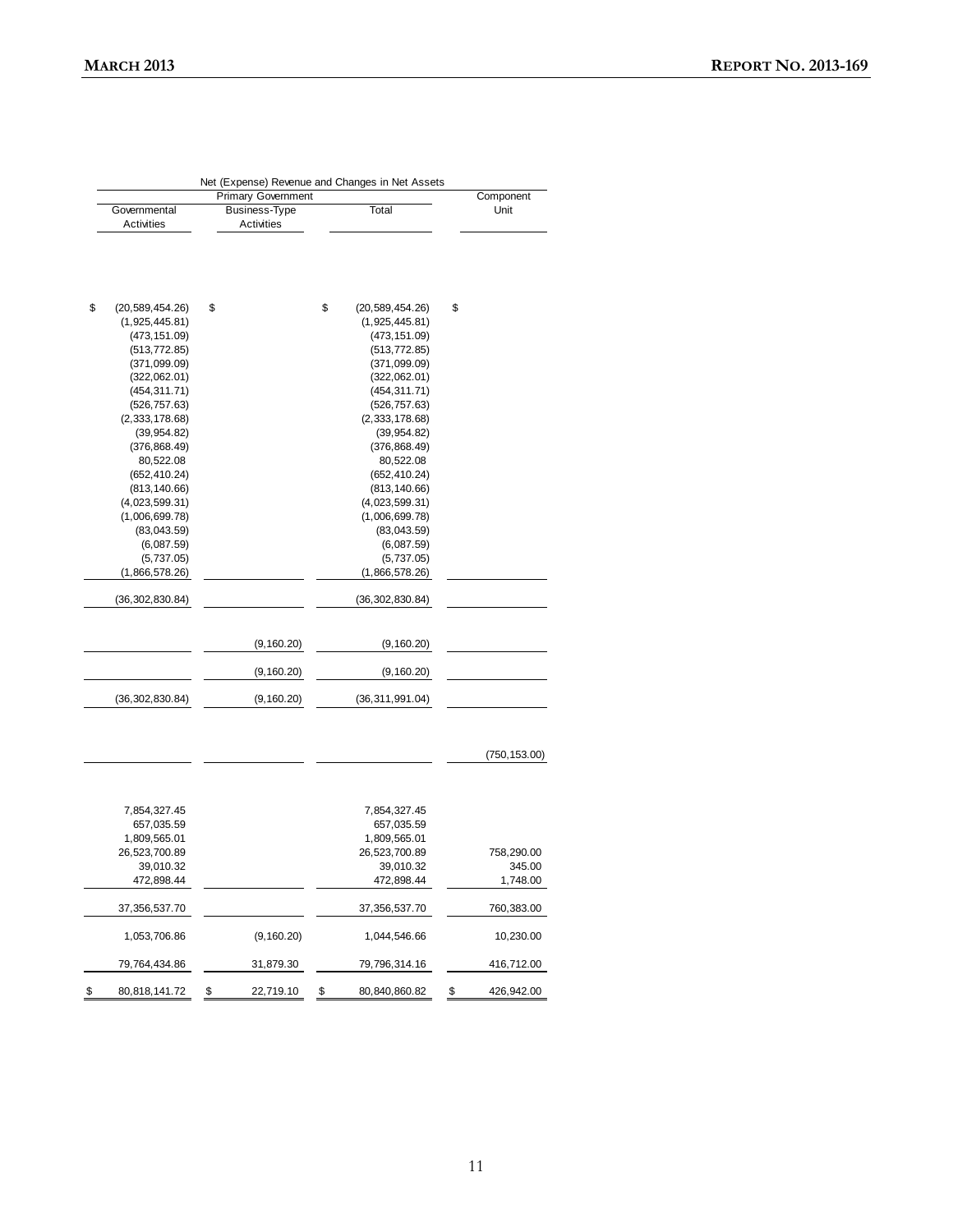#### *June 30, 2012 WAKULLA COUNTY DISTRICT SCHOOL BOARD BALANCE SHEET - GOVERNMENTAL FUNDS*

<span id="page-16-0"></span>

|                                                                                          | General<br>Fund                                | Special<br>Revenue -<br><b>Federal Economic</b><br>Stimulus Fund | Capital<br>Projects -<br>Local Capital<br>Improvement Fund |
|------------------------------------------------------------------------------------------|------------------------------------------------|------------------------------------------------------------------|------------------------------------------------------------|
| <b>ASSETS</b>                                                                            |                                                |                                                                  |                                                            |
| Cash and Cash Equivalents<br>Investments<br><b>Accounts Receivable</b>                   | \$<br>4, 165, 873. 37<br>46,240.84<br>5,500.00 | \$<br>71.05                                                      | \$<br>2,009,642.25                                         |
| Due from Other Funds<br>Due from Other Agencies<br>Prepaid Items<br>Inventories          | 132,980.97<br>312,148.93<br>122,241.86         | 3,859.13<br>41,814.00                                            | 562.96                                                     |
| <b>TOTAL ASSETS</b>                                                                      | \$<br>4,784,985.97                             | \$<br>45,744.18                                                  | \$<br>2,010,205.21                                         |
| <b>LIABILITIES AND FUND BALANCES</b>                                                     |                                                |                                                                  |                                                            |
| Liabilities:                                                                             |                                                |                                                                  |                                                            |
| Salaries and Benefits Payable<br>Payroll Deductions and Withholdings<br>Accounts Payable | \$<br>9,533.75<br>56,328.39                    | \$<br>17.05<br>2,088.13                                          | \$<br>273,794.38                                           |
| <b>Construction Contracts Payable</b><br>Construction Contracts Payable - Retainage      |                                                |                                                                  | 686,670.89                                                 |
| Due to Other Funds<br>Due to Other Agencies                                              | 60,568.51<br>23,011.09                         | 1,825.00                                                         |                                                            |
| Deferred Revenue                                                                         |                                                | 41,814.00                                                        |                                                            |
| <b>Total Liabilities</b>                                                                 | 149,441.74                                     | 45,744.18                                                        | 960,465.27                                                 |
| Fund Balances:<br>Nonspendable:                                                          |                                                |                                                                  |                                                            |
| Inventory<br>Prepaid Items                                                               | 122,241.86<br>46,240.84                        | 41,814.00                                                        |                                                            |
| Investments Not in Spendable Form<br>Total Nonspendable Fund Balance<br>Restricted for:  | 168,482.70                                     | 41,814.00                                                        |                                                            |
| State Required Carryover Programs<br>Debt Service                                        | 444,540.57                                     |                                                                  |                                                            |
| <b>Capital Projects</b><br><b>Food Services</b>                                          |                                                |                                                                  | 1,049,739.94                                               |
| <b>Total Restricted Fund Balance</b><br>Assigned to:                                     | 444,540.57                                     |                                                                  | 1,049,739.94                                               |
| <b>Capital Projects</b><br><b>School Operation</b>                                       | 823,212.79                                     |                                                                  |                                                            |
| <b>Total Assigned Fund Balance</b><br>Unassigned Fund Balance                            | 823,212.79<br>3,199,308.17                     | (41, 814.00)                                                     |                                                            |
| <b>Total Fund Balances</b>                                                               | 4,635,544.23                                   |                                                                  | 1,049,739.94                                               |
| TOTAL LIABILITIES AND FUND BALANCES                                                      | \$<br>4,784,985.97                             | \$<br>45,744.18                                                  | \$<br>2,010,205.21                                         |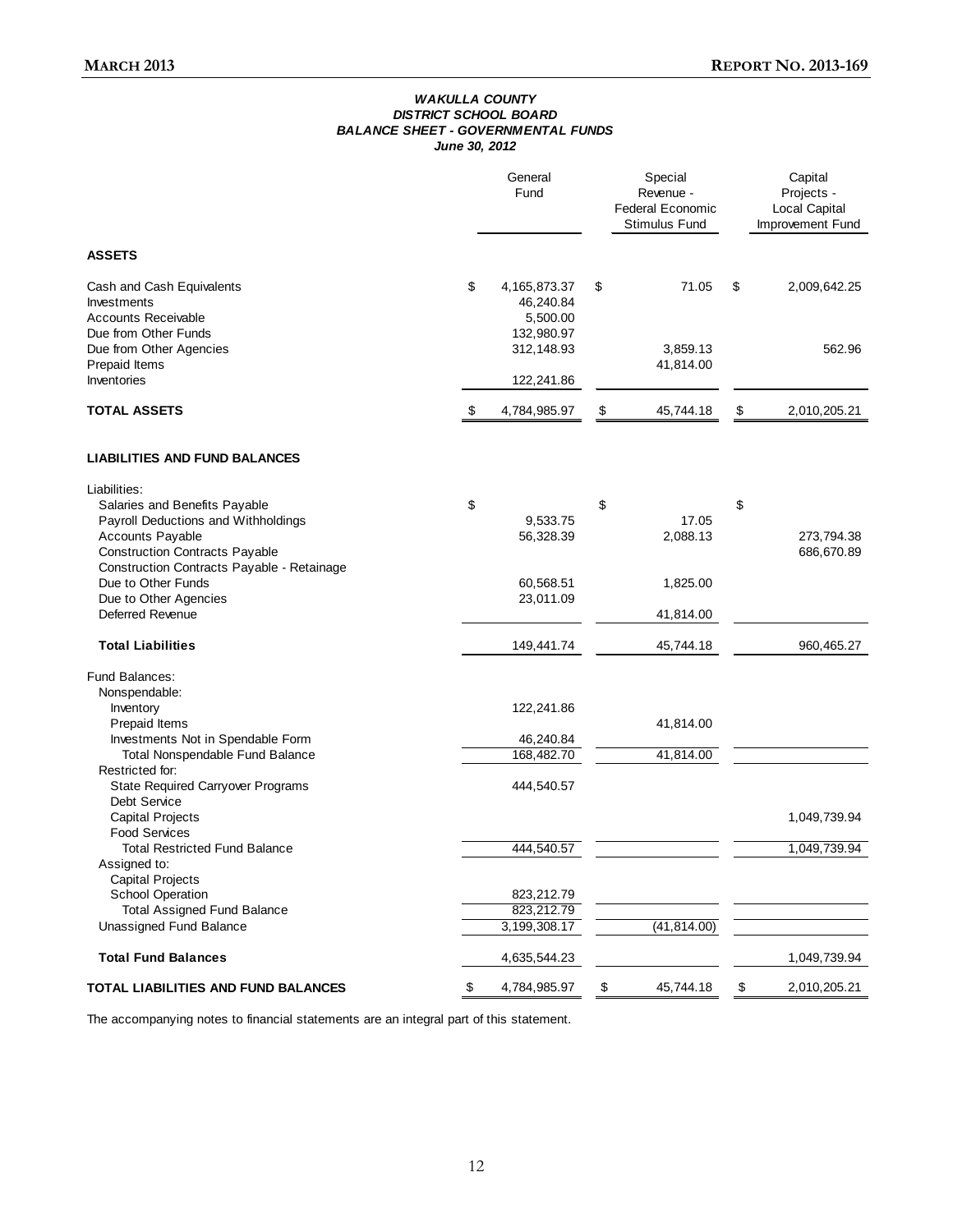| Capital<br>Projects -<br>Other<br>Fund | Other<br>Governmental<br>Funds | Total<br>Governmental<br>Funds               |
|----------------------------------------|--------------------------------|----------------------------------------------|
|                                        |                                |                                              |
| \$<br>2, 159, 127.37<br>43,713.69      | \$<br>478,307.02<br>20,820.00  | \$<br>8,813,021.06<br>110,774.53<br>5,500.00 |
| 59,388.61                              | 1,179.90                       | 193,549.48                                   |
| 4,972.35                               | 109,139.23                     | 430,682.60                                   |
|                                        | 75,242.35                      | 41,814.00<br>197,484.21                      |
| \$<br>2,267,202.02                     | \$<br>684,688.50               | \$<br>9,792,825.88                           |
|                                        |                                |                                              |
| \$                                     | \$<br>10,352.78                | \$<br>10,352.78                              |
|                                        | 878.29                         | 10,429.09                                    |
|                                        | 4,869.28                       | 337,080.18<br>686,670.89                     |
| 114,675.87                             |                                | 114,675.87                                   |
| 664.50                                 | 130,491.47                     | 193,549.48                                   |
|                                        | 18,512.79                      | 41,523.88                                    |
|                                        |                                | 41,814.00                                    |
| 115,340.37                             | 165,104.61                     | 1,436,096.17                                 |
|                                        |                                |                                              |
|                                        | 75,242.35                      | 197,484.21                                   |
|                                        |                                | 41,814.00                                    |
| 43,713.69                              | 859.49                         | 90,814.02                                    |
| 43,713.69                              | 76,101.84                      | 330, 112.23                                  |
|                                        |                                | 444,540.57                                   |
|                                        | 63,432.67                      | 63,432.67                                    |
|                                        | 591.88                         | 1,050,331.82                                 |
|                                        | 379,457.50<br>443,482.05       | 379,457.50<br>1,937,762.56                   |
|                                        |                                |                                              |
| 2,108,147.96                           |                                | 2,108,147.96                                 |
|                                        |                                | 823,212.79                                   |
| 2,108,147.96                           |                                | 2,931,360.75<br>3, 157, 494. 17              |
|                                        |                                |                                              |
| 2,151,861.65                           | 519,583.89                     | 8,356,729.71                                 |
| \$<br>2,267,202.02                     | \$<br>684,688.50               | \$<br>9,792,825.88                           |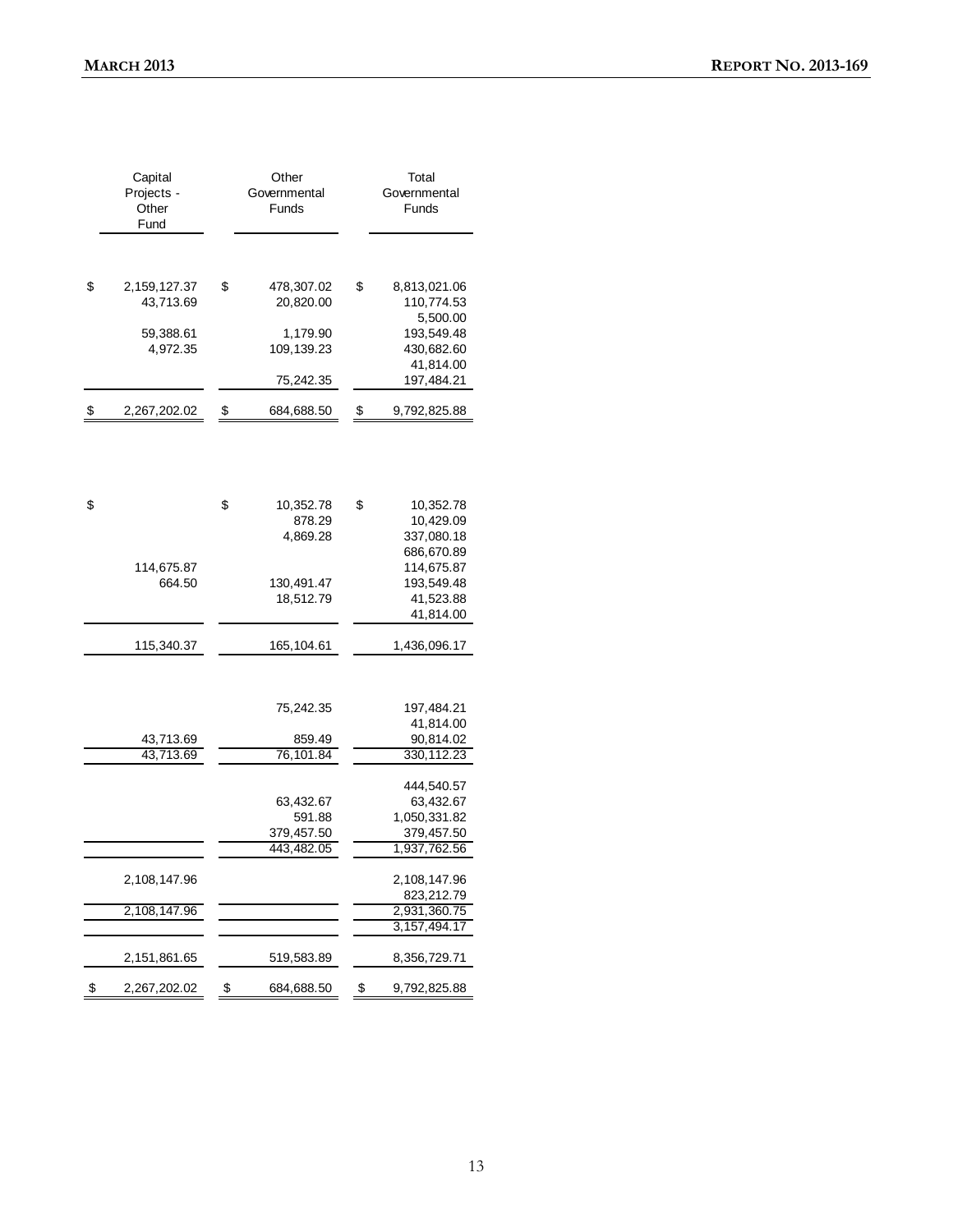#### *JUNE 30, 2012 DISTRICT SCHOOL BOARD WAKULLA COUNTY RECONCILIATION OF THE GOVERNMENTAL FUNDS BALANCE SHEET TO THE STATEMENT OF NET ASSETS*

<span id="page-18-0"></span>

| <b>Total Fund Balances - Governmental Funds</b>                                                                                                                                              |                              | \$<br>8,356,729.71 |
|----------------------------------------------------------------------------------------------------------------------------------------------------------------------------------------------|------------------------------|--------------------|
| Amounts reported for governmental activities in the statement of net assets are different because:                                                                                           |                              |                    |
| Capital assets, net of accumulated depreciation, used in governmental activities are not<br>financial resources and, therefore, are not reported as assets in the governmental funds.        |                              | 79,413,844.24      |
| Interest on long-term debt is accrued as a liability in the government-wide statements, but is<br>not recognized in the governmental funds until due.                                        |                              | (23,662.25)        |
| Long-term liabilities are not due and payable in the fiscal year and, therefore, are not<br>reported as liabilities in the governmental funds. Long-term liabilities at year-end consist of: |                              |                    |
| <b>Bonds Payable</b>                                                                                                                                                                         | \$2,500,000.00               |                    |
| <b>Compensated Absences Payable</b><br>Other Postemployment Benefits Payable                                                                                                                 | 2,513,371.98<br>1,915,398.00 | (6,928,769.98)     |
| <b>Total Net Assets - Governmental Activities</b>                                                                                                                                            |                              | 80,818,141.72      |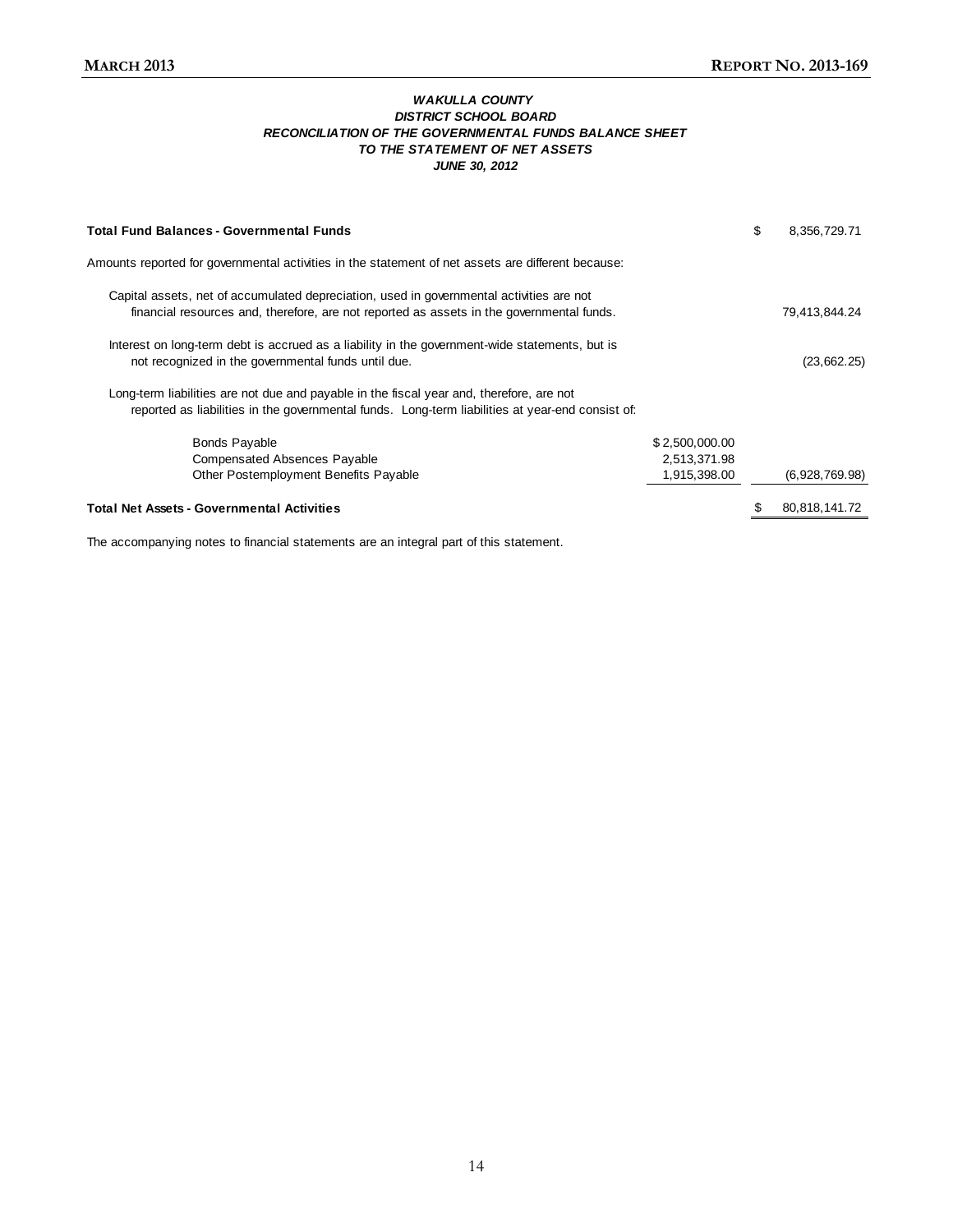# **THIS PAGE INTENTIONALLY LEFT BLANK.**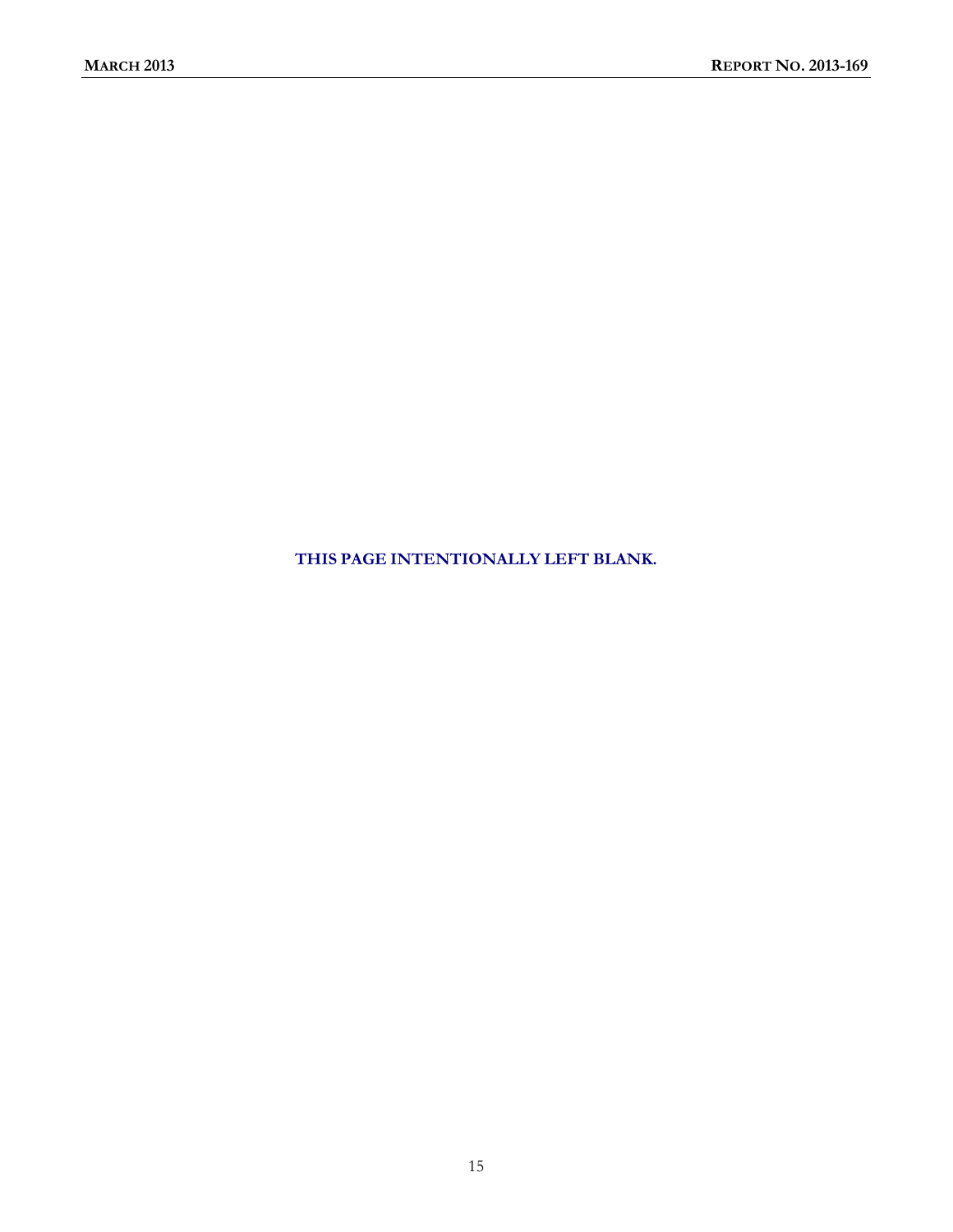#### *For the Fiscal Year Ended June 30, 2012 WAKULLA COUNTY DISTRICT SCHOOL BOARD STATEMENT OF REVENUES, EXPENDITURES, AND CHANGES IN FUND BALANCES - GOVERNMENTAL FUNDS*

<span id="page-20-0"></span>

|                                                              | General<br>Fund    | Special<br>Revenue -<br><b>Federal Economic</b><br>Stimulus Fund | Capital<br>Projects -<br>Local Capital<br>Improvement Fund |
|--------------------------------------------------------------|--------------------|------------------------------------------------------------------|------------------------------------------------------------|
| <b>Revenues</b>                                              |                    |                                                                  |                                                            |
| Intergovernmental:                                           |                    |                                                                  |                                                            |
| <b>Federal Direct</b>                                        | \$<br>86,839.01    | \$                                                               | \$                                                         |
| Federal Through State and Local                              | 701,470.49         | 220,706.34                                                       |                                                            |
| State                                                        | 24, 167, 537. 27   |                                                                  |                                                            |
| Local:                                                       |                    |                                                                  |                                                            |
| <b>Property Taxes</b>                                        | 7,854,327.45       |                                                                  | 1,809,565.01                                               |
| Charges for Services - Food Service                          |                    |                                                                  |                                                            |
| <b>Miscellaneous</b>                                         | 493,279.10         |                                                                  | 5,209.43                                                   |
| <b>Total Local Revenues</b>                                  | 8,347,606.55       |                                                                  | 1,814,774.44                                               |
| <b>Total Revenues</b>                                        | 33,303,453.32      | 220,706.34                                                       | 1,814,774.44                                               |
| <b>Expenditures</b>                                          |                    |                                                                  |                                                            |
| Current - Education:                                         |                    |                                                                  |                                                            |
| Instruction                                                  | 18,869,774.90      | 51,838.44                                                        |                                                            |
| <b>Pupil Personnel Services</b>                              | 1,612,614.43       | 34,863.52                                                        |                                                            |
| <b>Instructional Media Services</b>                          | 469,803.69         |                                                                  |                                                            |
| <b>Instruction and Curriculum Development Services</b>       | 465,231.95         |                                                                  |                                                            |
| <b>Instructional Staff Training Services</b>                 | 159,180.69         | 55,734.19                                                        |                                                            |
| <b>Instruction Related Technology</b>                        | 324, 164.60        |                                                                  |                                                            |
| School Board                                                 | 453,521.37         |                                                                  |                                                            |
| <b>General Administration</b>                                | 434,679.86         |                                                                  |                                                            |
| School Administration                                        | 2,233,920.66       | 30,524.54                                                        |                                                            |
| <b>Facilities Acquisition and Construction</b>               | 122,630.91         |                                                                  |                                                            |
| <b>Fiscal Services</b>                                       | 381,689.87         |                                                                  |                                                            |
| <b>Food Services</b>                                         | 9,935.02           |                                                                  |                                                            |
| <b>Central Services</b>                                      | 689,979.34         | 10,459.73                                                        |                                                            |
| <b>Pupil Transportation Services</b>                         | 2,549,067.58       |                                                                  |                                                            |
| Operation of Plant                                           | 4,021,317.51       |                                                                  |                                                            |
| Maintenance of Plant                                         | 1,080,107.04       |                                                                  |                                                            |
| <b>Administrative Technology Services</b>                    | 83,488.26          |                                                                  |                                                            |
| <b>Community Services</b>                                    | 6,054.01           |                                                                  |                                                            |
| <b>Fixed Capital Outlay:</b>                                 |                    |                                                                  |                                                            |
| <b>Facilities Acquisition and Construction</b>               |                    |                                                                  | 1,824,023.55                                               |
| <b>Other Capital Outlay</b><br>Debt Service:                 | 112,349.32         | 37,285.92                                                        | 181,048.00                                                 |
| Principal                                                    |                    |                                                                  |                                                            |
| Interest and Fiscal Charges                                  |                    |                                                                  |                                                            |
| <b>Total Expenditures</b>                                    | 34,079,511.01      | 220,706.34                                                       | 2,005,071.55                                               |
| <b>Excess (Deficiency) of Revenues Over Expenditures</b>     | (776, 057.69)      |                                                                  | (190, 297.11)                                              |
| <b>Other Financing Sources (Uses)</b>                        |                    |                                                                  |                                                            |
|                                                              |                    |                                                                  |                                                            |
| Transfers In                                                 | 49,431.69          |                                                                  |                                                            |
| Proceeds from Sale of Capital Assets<br><b>Transfers Out</b> | 47,583.00          |                                                                  |                                                            |
| <b>Total Other Financing Sources (Uses)</b>                  | 97,014.69          |                                                                  |                                                            |
| <b>Net Change in Fund Balances</b>                           | (679, 043.00)      |                                                                  | (190, 297.11)                                              |
| Fund Balances, Beginning                                     | 5,368,446.29       |                                                                  | 1,240,037.05                                               |
| Decrease in Nonspendable Inventory                           | (53, 859.06)       |                                                                  |                                                            |
| <b>Fund Balances, Ending</b>                                 | \$<br>4,635,544.23 | \$<br>0.00                                                       | \$<br>1,049,739.94                                         |
|                                                              |                    |                                                                  |                                                            |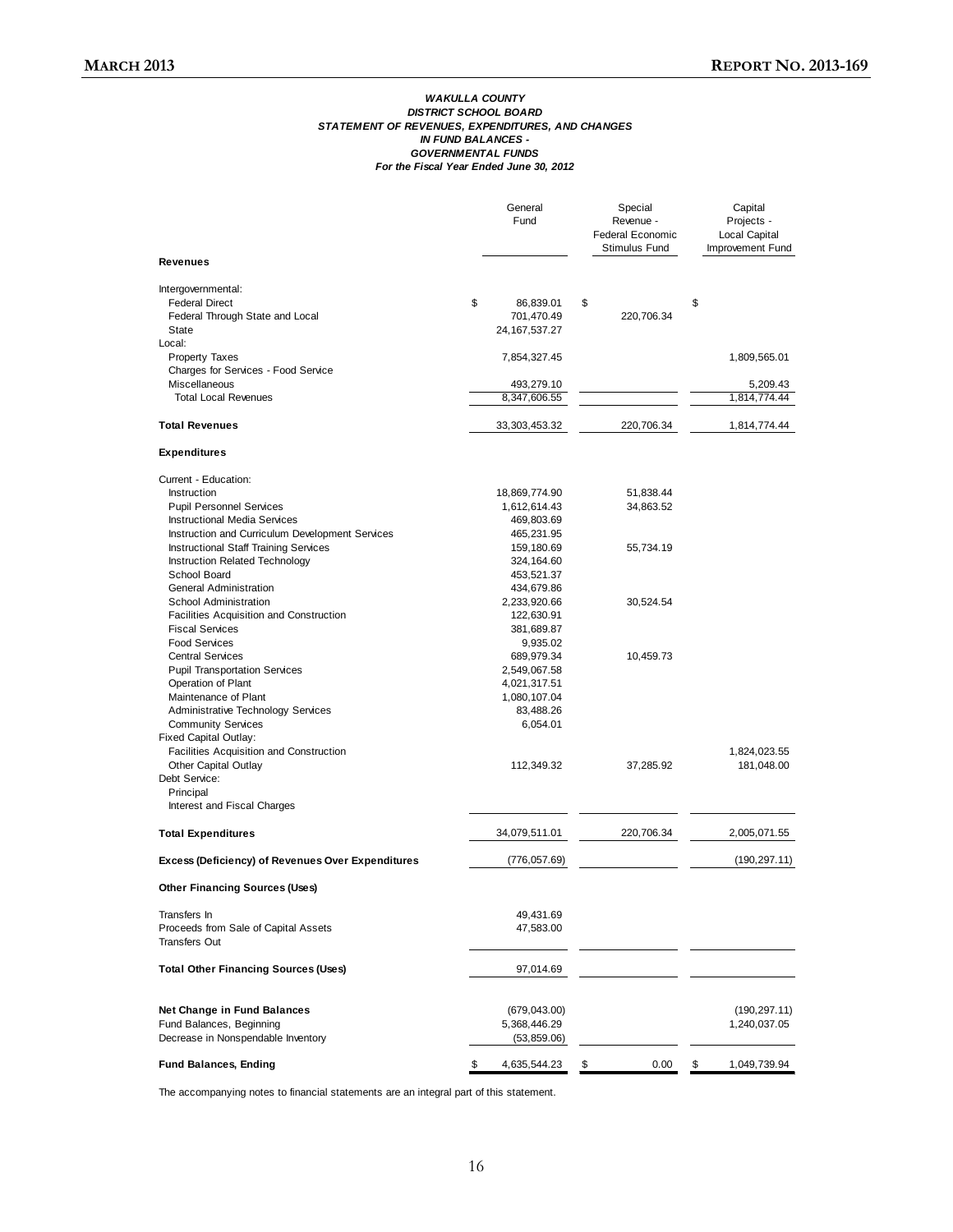| Capital               | Other                      | Total                           |
|-----------------------|----------------------------|---------------------------------|
| Projects -            | Governmental               | Governmental                    |
| Other                 | Funds                      | Funds                           |
| Fund                  |                            |                                 |
|                       |                            |                                 |
|                       |                            |                                 |
| \$                    | \$                         | \$<br>86,839.01<br>4,517,230.02 |
| 1,074,297.98          | 3,595,053.19<br>218,551.49 | 25,460,386.74                   |
|                       |                            |                                 |
|                       | 657,035.59                 | 10,320,928.05                   |
|                       | 694,804.43                 | 694,804.43                      |
| 9,881.58              | 5,032.67                   | 513,402.78                      |
| 9,881.58              | 1,356,872.69               | 11,529, 135.26                  |
| 1,084,179.56          | 5,170,477.37               | 41,593,591.03                   |
|                       |                            |                                 |
|                       | 1,613,498.85               | 20,535,112.19                   |
|                       | 226,666.21                 | 1,874,144.16                    |
|                       |                            | 469,803.69                      |
|                       | 66,552.82                  | 531,784.77                      |
|                       | 173,180.06                 | 388,094.94                      |
|                       |                            | 324,164.60                      |
|                       |                            | 453.521.37                      |
|                       | 68,839.62                  | 503,519.48                      |
|                       |                            | 2,264,445.20                    |
| 16,823.00             |                            | 139,453.91                      |
|                       |                            | 381,689.87                      |
|                       | 1,918,510.08               | 1,928,445.10                    |
|                       | 6,324.99                   | 706,764.06                      |
|                       | 7,323.36                   | 2,556,390.94                    |
|                       |                            | 4,021,317.51                    |
|                       |                            | 1,080,107.04                    |
|                       |                            | 83,488.26                       |
|                       |                            | 6,054.01                        |
| 126,610.87            | 133,788.61                 | 2,084,423.03                    |
| 802,603.96            | 131,822.22                 | 1,265,109.42                    |
|                       | 640,000.00                 | 640,000.00                      |
|                       | 137,070.61                 | 137,070.61                      |
| 946,037.83            | 5,123,577.43               | 42,374,904.16                   |
| 138, 141. 73          | 46,899.94                  | (781, 313.13)                   |
|                       |                            | 49,431.69<br>47,583.00          |
| (49,431.69)           |                            | (49,431.69)                     |
| (49,431.69)           |                            | 47,583.00                       |
|                       |                            |                                 |
| 88,710.04             | 46,899.94                  | (733, 730.13)                   |
| 2,063,151.61          | 472,683.95                 | 9,144,318.90                    |
|                       |                            | (53, 859.06)                    |
| \$<br>2, 151, 861. 65 | \$<br>519,583.89           | \$<br>8,356,729.71              |
|                       |                            |                                 |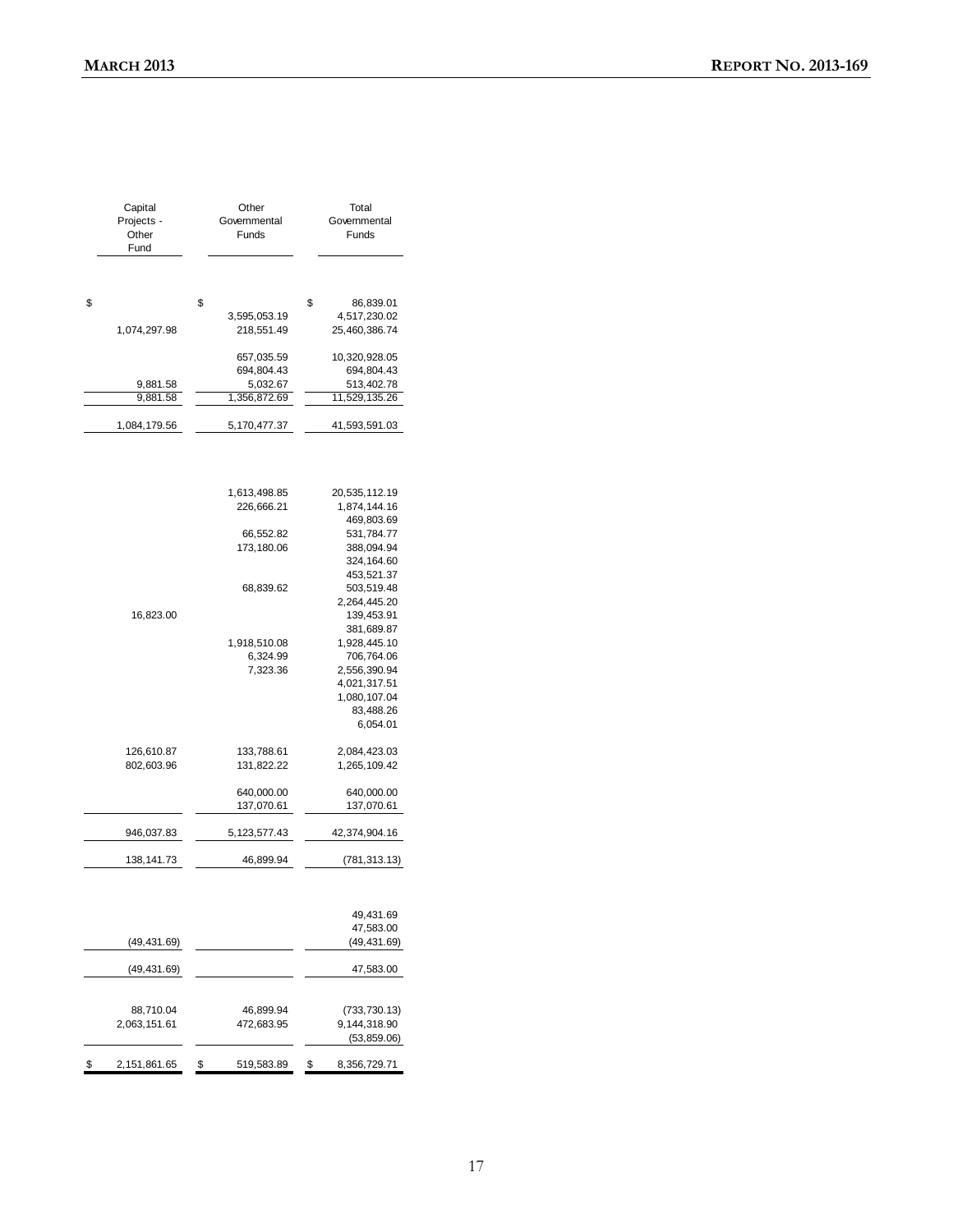#### <span id="page-22-0"></span>*For the Fiscal Year Ended June 30, 2012 REVENUES, EXPENDITURES, AND CHANGES IN FUND BALANCES DISTRICT SCHOOL BOARD WAKULLA COUNTY RECONCILIATION OF THE GOVERNMENTAL FUNDS STATEMENT OF TO THE STATEMENT OF ACTIVITIES*

| Net Change in Fund Balances - Governmental Funds                                                                                                                                                                                                                                                                                                                      | \$<br>(733, 730.13) |
|-----------------------------------------------------------------------------------------------------------------------------------------------------------------------------------------------------------------------------------------------------------------------------------------------------------------------------------------------------------------------|---------------------|
| Amounts reported for governmental activities in the statement of activities are different because:                                                                                                                                                                                                                                                                    |                     |
| Capital outlays are reported in the governmental funds as expenditures. However, in the<br>statement of activities, the cost of those assets is allocated over their estimated useful lives<br>as depreciation expense. This is the amount of capital outlays in excess of depreciation                                                                               |                     |
| expense in the current fiscal year.                                                                                                                                                                                                                                                                                                                                   | 1,310,117.77        |
| Donated capital assets are reported as revenue in the statement of activities but do not provide<br>current financial resource and therefore are not reported in the governmental funds.                                                                                                                                                                              | 29,870.64           |
| Repayment of long-term debt is an expenditure in the governmental funds, but the repayment<br>reduces long-term liabilities in the statement of net assets.                                                                                                                                                                                                           | 640,000.00          |
| Accrued interest expense reported in the statement of activities does not require the use of current<br>financial resources and, therefore, is not reported as an expenditure in the governmental funds.<br>This is the reduction in accrued interest during the current period.                                                                                      | 4,080.83            |
| In the statement of activities, the cost of compensated absences is measured by the amounts<br>earned during the year, while in the governmental funds, expenditures are recognized based on<br>the amounts actually paid for compensated absences. This is the net amount of compensated<br>absences used in excess of the amount earned in the current fiscal year. | 2,167.81            |
| Other postemployment benefits costs are recorded in the statement of activities under the<br>full accrual basis of accounting, but are not recorded in the governmental funds until paid. This<br>is the net increase in the other postemployment benefits liability for the current fiscal year.                                                                     | (144, 941.00)       |
| The purchases method of inventory accounting is used in the governmental funds for the<br>transportation inventories, while the government-wide statement inventories are accounted for<br>on the consumption method.                                                                                                                                                 | (53, 859.06)        |
| <b>Change in Net Assets - Governmental Activities</b>                                                                                                                                                                                                                                                                                                                 | 1,053,706.86        |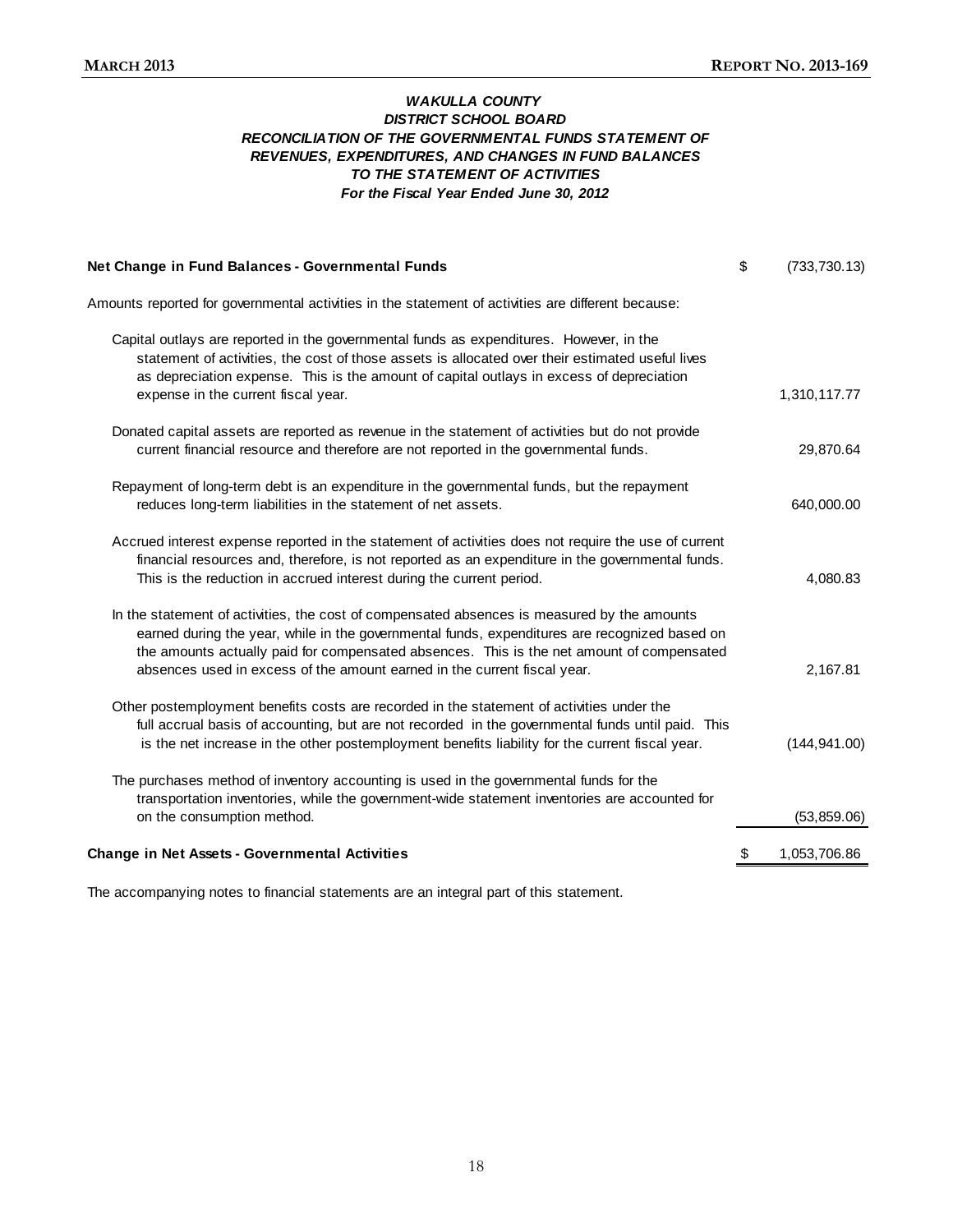# *WAKULLA COUNTY STATEMENT OF NET ASSETS - PROPRIETARY FUND June 30, 2012 DISTRICT SCHOOL BOARD*

<span id="page-23-0"></span>

|                                                     |    | <b>Business-Type</b><br>Activities -<br>Nonmajor<br><b>Enterprise Fund</b><br><b>Small School</b><br><b>District Council</b><br>Consortium |  |
|-----------------------------------------------------|----|--------------------------------------------------------------------------------------------------------------------------------------------|--|
| <b>ASSETS</b>                                       |    |                                                                                                                                            |  |
| <b>Current Assets:</b><br>Cash and Cash Equivalents | \$ | 37,277.50                                                                                                                                  |  |
| <b>LIABILITIES</b>                                  |    |                                                                                                                                            |  |
| <b>Current Liabilities:</b><br>Accounts Payable     | \$ | 14,558.40                                                                                                                                  |  |
| <b>NET ASSETS</b>                                   |    |                                                                                                                                            |  |
| Unrestricted                                        |    | 22,719.10                                                                                                                                  |  |
| TOTAL LIABILITIES AND NET ASSETS                    | S  | 37,277.50                                                                                                                                  |  |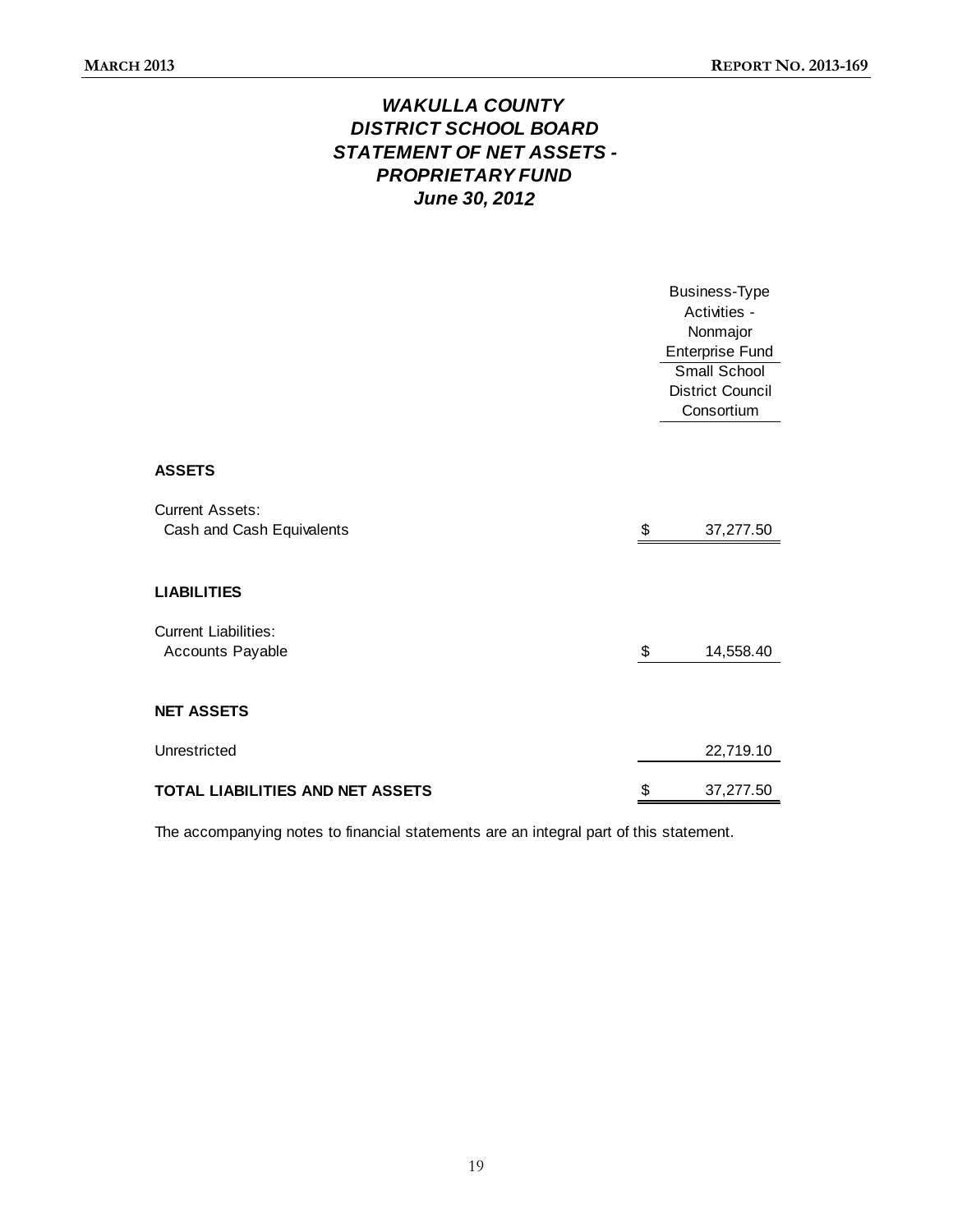# <span id="page-24-0"></span>*DISTRICT SCHOOL BOARD WAKULLA COUNTY STATEMENT OF REVENUES, EXPENSES, AND CHANGES IN FUND NET ASSETS - PROPRIETARY FUND For the Fiscal Year Ended June 30, 2012*

|                                  | <b>Business-Type</b>    |  |  |
|----------------------------------|-------------------------|--|--|
|                                  | Activities -            |  |  |
|                                  | Nonmajor                |  |  |
|                                  | <b>Enterprise Fund</b>  |  |  |
|                                  | Small School            |  |  |
|                                  | <b>District Council</b> |  |  |
|                                  | Consortium              |  |  |
|                                  |                         |  |  |
| <b>OPERATING REVENUES</b>        |                         |  |  |
| <b>Charges for Services</b>      | \$<br>105,450.00        |  |  |
|                                  |                         |  |  |
| <b>OPERATING EXPENSES</b>        |                         |  |  |
| <b>Purchased Services</b>        | 114,610.20              |  |  |
|                                  |                         |  |  |
| <b>Operating Loss</b>            | (9, 160.20)             |  |  |
|                                  |                         |  |  |
| Total Net Assets - Beginning     | 31,879.30               |  |  |
|                                  | 22,719.10               |  |  |
| <b>Total Net Assets - Ending</b> |                         |  |  |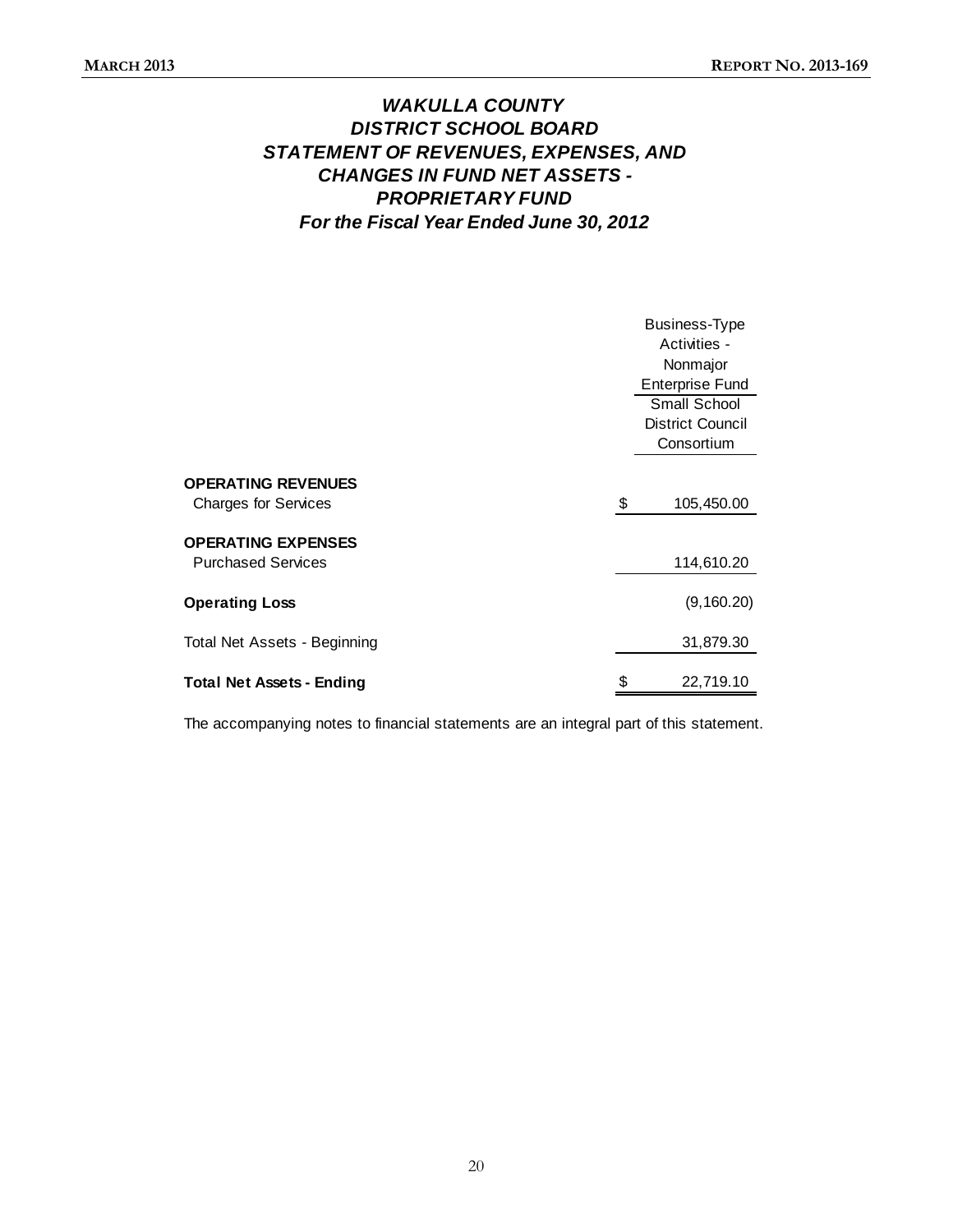# *WAKULLA COUNTY STATEMENT OF CASH FLOWS - PROPRIETARY FUND For the Fiscal Year Ended June 30, 2012 DISTRICT SCHOOL BOARD*

<span id="page-25-0"></span>

|                                                                                                                                 | <b>Business-Type</b><br>Activities -<br>Nonmajor<br><b>Enterprise Fund</b><br>Small School<br><b>District Council</b><br>Consortium |
|---------------------------------------------------------------------------------------------------------------------------------|-------------------------------------------------------------------------------------------------------------------------------------|
| <b>CASH FLOWS FROM OPERATING ACTIVITIES</b><br>Cash Received from Services<br>Cash Payments to Suppliers for Goods and Services | \$<br>105,450.00<br>(106, 051.80)                                                                                                   |
| <b>Net Cash Used by Operating Activities</b>                                                                                    | (601.80)                                                                                                                            |
| Cash and Cash Equivalents, Beginning                                                                                            | 37,879.30                                                                                                                           |
| Cash and Cash Equivalents, Ending                                                                                               | \$<br>37,277.50                                                                                                                     |

### **Reconciliation of Operating Loss to Net Cash Used by Operating Activities:**

| <b>Operating Loss</b>                                   | S | (9, 160.20) |
|---------------------------------------------------------|---|-------------|
| Adjustment to Reconcile Operating Loss to Net Cash Used |   |             |
| by Operating Activities:                                |   |             |
| Change in Liability:                                    |   |             |
| Increase in Accounts Payable                            |   | 8,558.40    |
| <b>Net Cash Used by Operating Activities</b>            | S | (601.80)    |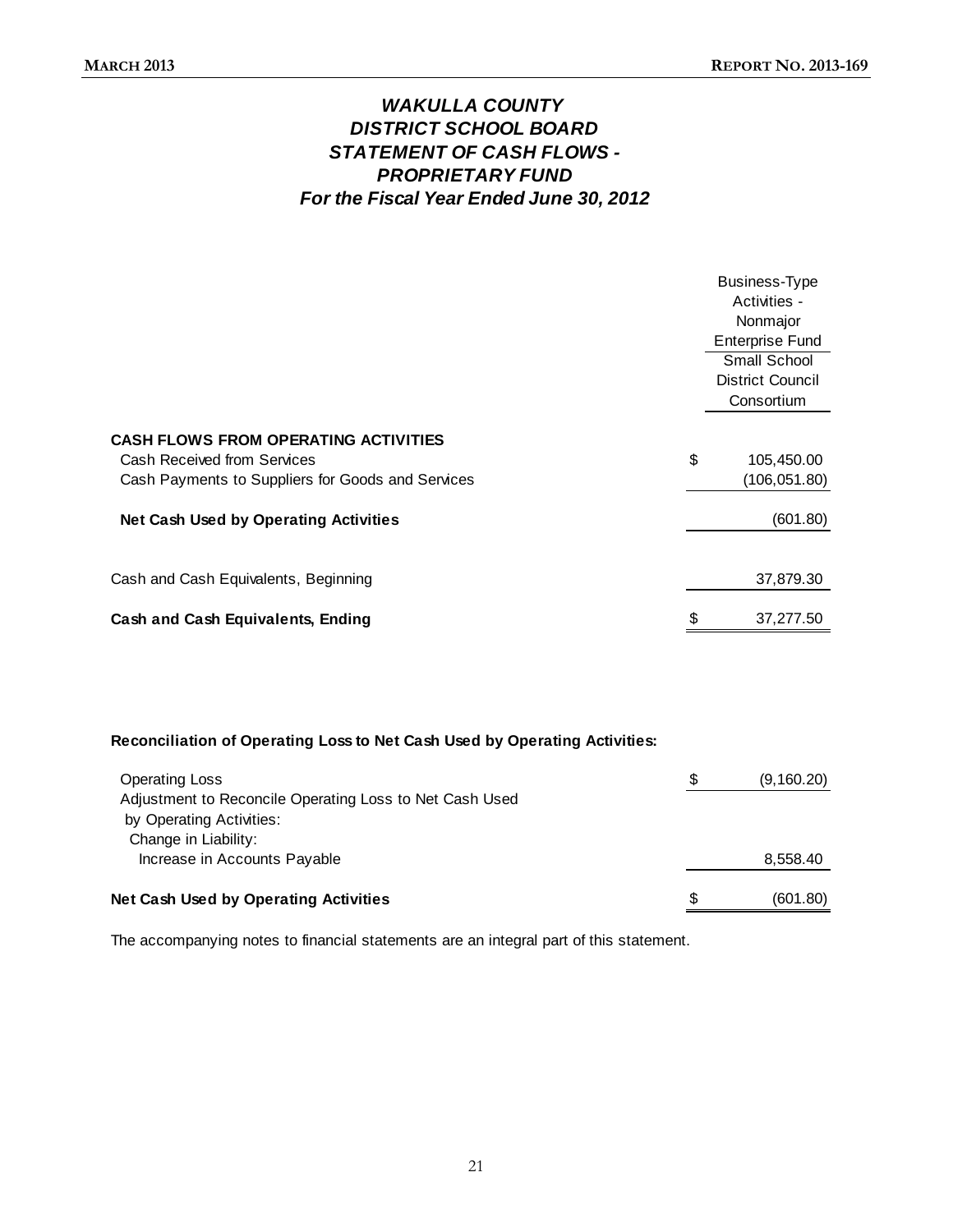# <span id="page-26-0"></span>*June 30, 2012 DISTRICT SCHOOL BOARD WAKULLA COUNTY STATEMENT OF FIDUCIARY ASSETS AND LIABILITIES - FIDUCIARY FUNDS*

|                           | Agency<br>Funds  |
|---------------------------|------------------|
| <b>ASSETS</b>             |                  |
| Cash and Cash Equivalents | \$<br>528,317.00 |
| <b>LIABILITIES</b>        |                  |
| Internal Accounts Payable | \$<br>528,317.00 |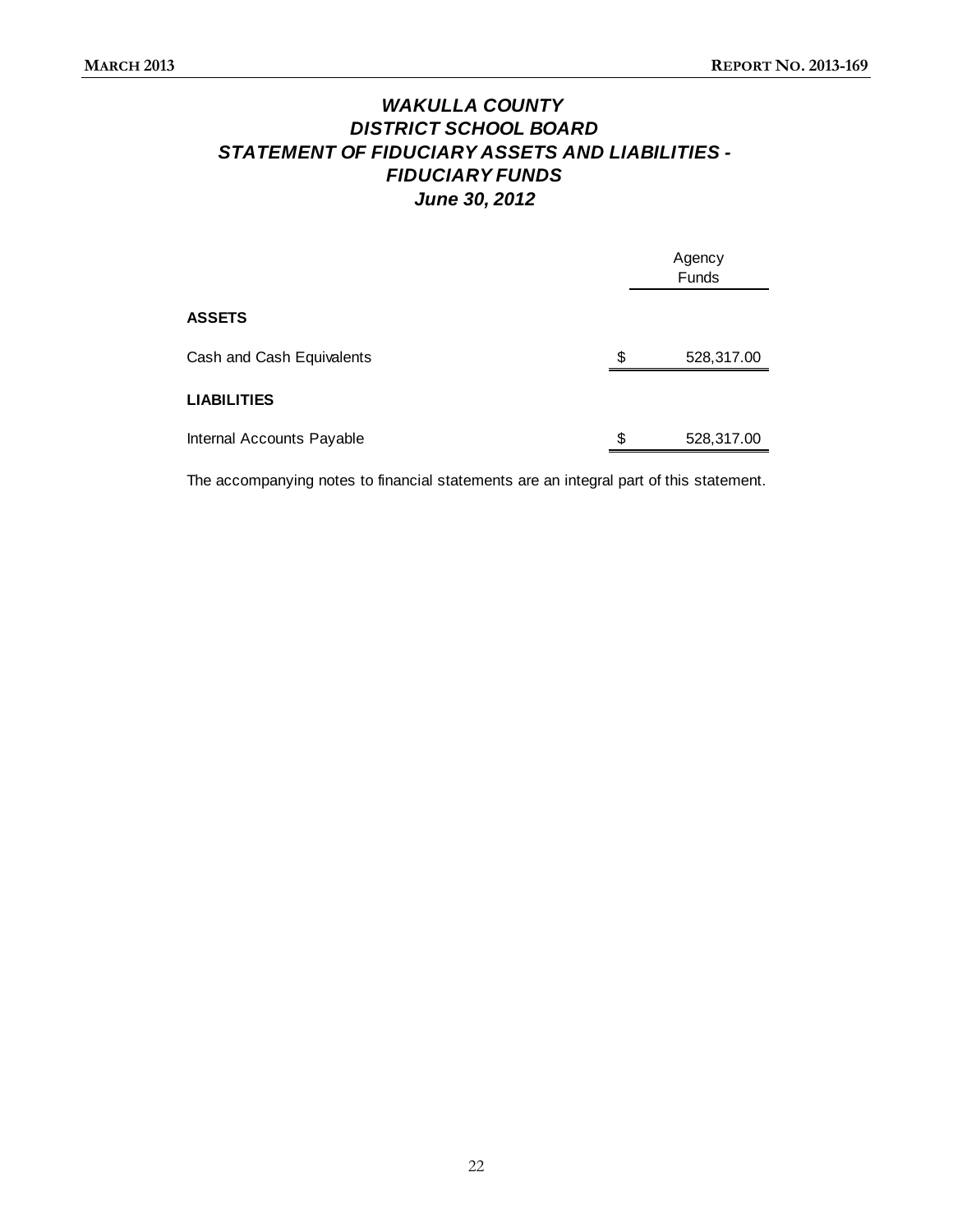### <span id="page-27-0"></span>**1. SUMMARY OF SIGNIFICANT ACCOUNTING POLICIES**

**Reporting Entity**. The Wakulla County District School Board (Board) has direct responsibility for operation, control, and supervision of District schools and is considered a primary government for financial reporting. The Wakulla County School District (District) is considered part of the Florida system of public education. The governing body of the District is the Board, which is composed of five elected members. The elected Superintendent of Schools is the executive officer of the Board. Geographic boundaries of the District correspond with those of Wakulla County.

Criteria for determining if other entities are potential component units that should be reported within the District's basic financial statements are identified and described in the Governmental Accounting Standards Board's (GASB) *Codification of Governmental Accounting and Financial Reporting Standards,* Sections 2100 and 2600. The application of these criteria provides for identification of any entities for which the Board is financially accountable and other organizations for which the nature and significance of their relationship with the Board are such that exclusion would cause the District's basic financial statements to be misleading or incomplete.

Based on the application of these criteria, the following component unit is included within the District's reporting entity:

**Discretely Presented Component Unit**. The component unit columns in the government-wide financial statements include the financial data of the Wakulla's Charter School of Arts, Science and Technology, Inc. (Charter School). The Charter School is a separate, not-for-profit corporation organized pursuant to Chapter 617, Florida Statutes, the Florida Not For Profit Corporation Act, and Section 1002.33, Florida Statutes. The Charter School operates under a charter approved by its sponsor, the Wakulla County District School Board. The Charter School is considered to be a component unit of the District since it is fiscally dependent on the District to levy taxes for its support. The financial data reported on the accompanying statements was derived from the Charter School's audited financial statements for the fiscal year ended June 30, 2012. The audit report is on file at the District office.

#### **Basis of Presentation**

 Government-wide Financial Statements - Government-wide financial statements, i.e., the statement of net assets and the statement of activities, present information about the District as a whole. These statements include the nonfiduciary financial activity of the District and its component unit. The statements distinguish between governmental activities of the District and those that are considered business-type activities.

Government-wide financial statements are prepared using the economic resources measurement focus. The statement of activities presents a comparison between direct expenses and program revenues for each function or program of the District's governmental activities and for each segment of the business-type activities. Direct expenses are those that are specifically associated with a service, program, or department and are thereby clearly identifiable to a particular function. Depreciation expense associated with the District's transportation department is allocated to the pupil transportation services function, while remaining depreciation expense is not readily associated with a particular function and is reported as unallocated.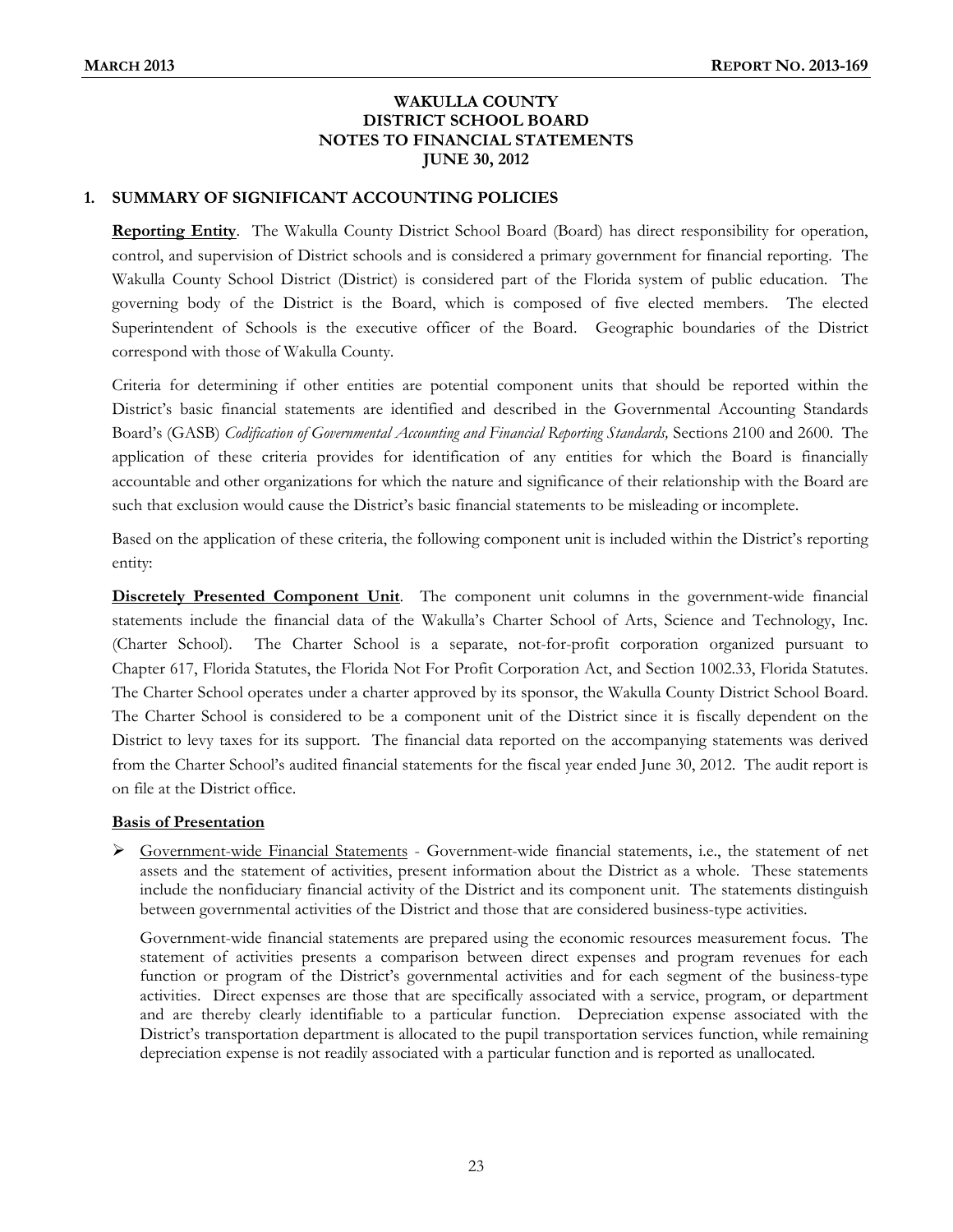Program revenues include charges paid by the recipient of the goods or services offered by the program, and grants and contributions that are restricted to meeting the operational or capital requirements of a particular program. Revenues that are not classified as program revenues are presented as general revenues. The comparison of direct expenses with program revenues identifies the extent to which each governmental function or business segment is self-financing or draws from the general revenues of the District.

The effects of interfund activity have been eliminated from the government-wide financial statements, except for net residual amounts between governmental and business-type activities.

 Fund Financial Statements - Fund financial statements report detailed information about the District in the governmental, proprietary, and fiduciary funds. The focus of governmental fund financial statements is on major funds rather than reporting funds by type. Each major fund is reported in a separate column. Nonmajor funds are aggregated and reported in a single column. Because the focus of governmental fund financial statements differs from the focus of government-wide financial statements, a reconciliation is presented with each of the governmental fund financial statements.

The District reports the following major governmental funds:

- General Fund to account for all financial resources not required to be accounted for in another fund, and for certain revenues from the State that are legally restricted to be expended for specific current operating purposes.
- Special Revenue Federal Economic Stimulus Fund to account for certain Federal grant program resources related to the American Recovery and Reinvestment Act (ARRA) and other Federal stimulus programs.
- Capital Projects Local Capital Improvement Fund to account for the financial resources generated by the local capital improvement tax levy to be used for educational capital outlay needs, including new construction, renovation and remodeling projects.
- Capital Projects Other Fund to account for the financial resources generated by various State sources and local sources to be used for educational capital outlay needs, including new construction, and renovation and remodeling projects.

Additionally, the District reports the following proprietary and fiduciary fund types:

- Enterprise Fund to account for the financing of the Small School District Council Consortium, for which the District is the fiscal agent.
- Agency Funds to account for resources of the school internal funds, which are used to administer moneys collected at several schools in connection with school, student athletic, class, and club activities.

**Basis of Accounting**. Basis of accounting refers to when revenues and expenditures, or expenses, are recognized in the accounts and reported in the financial statements. Basis of accounting relates to the timing of the measurements made, regardless of the measurement focus applied.

Government-wide financial statements are prepared using the accrual basis of accounting, as are the proprietary fund and fiduciary funds financial statements. Revenues are recognized when earned and expenses are recognized when a liability is incurred, regardless of the timing of the related cash flows. Property taxes are recognized in the year for which they are levied. Revenues from grants, entitlements, and donations are recognized in the fiscal year in which all eligibility requirements imposed by the provider have been satisfied.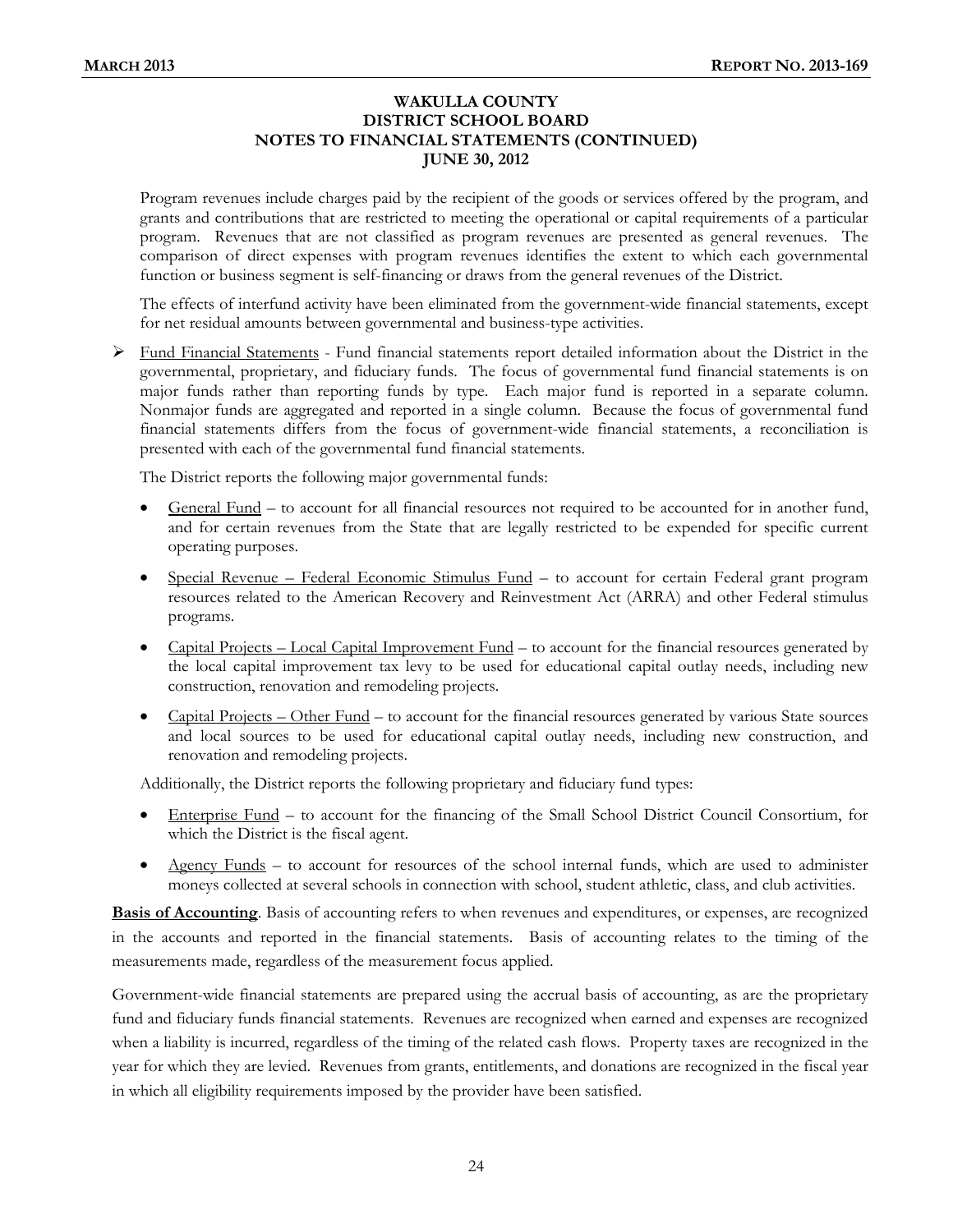Governmental fund financial statements are prepared using the modified accrual basis of accounting. Revenues, except for certain grant revenues, are recognized when they become measurable and available. Revenues are considered to be available when they are collectible within the current period or soon enough thereafter to pay liabilities of the current period. The District considers revenues to be available if they are collected within 60 days of the end of the current fiscal year. When grant terms provide that the expenditure of resources is the prime factor for determining eligibility for Federal, State, and other grant resources, revenue is recognized at the time the expenditure is made. Under the modified accrual basis of accounting, expenditures are generally recognized when the related fund liability is incurred, except for principal and interest on long-term debt, claims and judgments, other postemployment benefits, and compensated absences, which are recognized when due. Allocations of cost, such as depreciation, are not recognized in governmental funds.

Proprietary funds are accounted for as proprietary activities under standards issued by the Financial Accounting Standards Board through November 1989, and applicable standards issued by GASB. Proprietary funds distinguish operating revenues and expenses from nonoperating items. Operating revenues and expenses generally result from providing services and producing and delivering goods in connection with the proprietary funds' principal ongoing operations. The principal operating revenues of the District's enterprise fund are charges for services relating to the Small School District Council Consortium. Operating expenses of the Consortium consist of purchased services. All revenues and expenses not meeting this definition are reported as nonoperating revenues and expenses.

When both restricted and unrestricted resources are available for use, it is the District's policy to use restricted resources first, then unrestricted resources as they are needed. When committed, assigned, or unassigned resources are available for use in governmental fund financial statements, it is the District's policy to use committed resources first, followed by assigned resources, and then unassigned resources as they are needed.

The Charter School, shown as a discretely presented component unit, is accounted for as a governmental organization and follows the same accounting model as the District's governmental activities.

**Deposits and Investments**. The District's cash and cash equivalents are considered to be cash on hand, demand deposits, and short-term, highly liquid investments with original maturities of three months or less. Investments classified as cash equivalents include amounts placed with the State Board of Administration (SBA) in Florida PRIME, formerly known as the Local Government Surplus Funds Trust Fund Investment Pool.

Cash deposits are held by banks qualified as public depositories under Florida law. All deposits are insured by Federal depository insurance, up to specified limits, or collateralized with securities held in Florida's multiple financial institution collateral pool as required by Chapter 280, Florida Statutes.

Investments consist of amounts placed in the SBA debt service accounts for investment of debt service moneys, amounts placed with the SBA for participation in the Florida PRIME and Fund B Surplus Funds Trust Fund (Fund B) investment pools created by Sections 218.405 and 218.417, Florida Statutes. These investment pools operate under investment guidelines established by Section 215.47, Florida Statutes.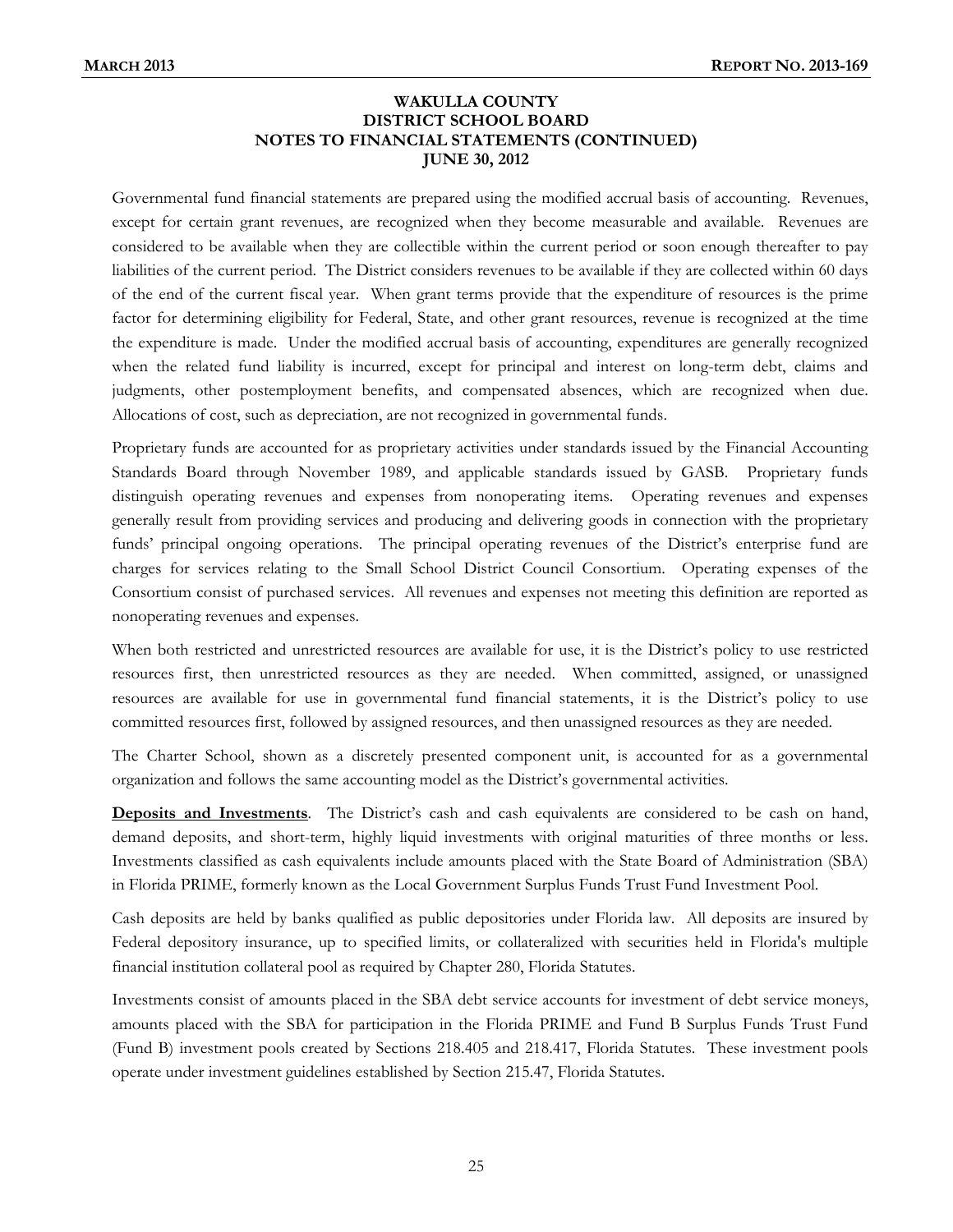The District's investments in Florida PRIME, which the SBA indicates is a Securities and Exchange Commission Rule 2a7-like external investment pool, are similar to money market funds in which shares are owned in the fund rather than the underlying investments. These investments are reported at fair value, which is amortized cost.

The District's investments in Fund B are accounted for as a fluctuating net asset value pool, with a fair value factor of 0.83481105 at June 30, 2012. Fund B is not subject to participant withdrawal requests. Distributions from Fund B, as determined by the SBA, are effected by transferring eligible cash or securities to Florida PRIME, consistent with the pro rata allocation of pool shareholders of record at the creation date of Fund B. One hundred percent of such distributions from Fund B are available as liquid balance within Florida PRIME.

Types and amounts of investments held at fiscal year-end are described in a subsequent note on investments.

**Prepaid Items**. Prepaid items are reported in the governmental funds under the consumption method.

**Inventories**. Inventories consist of expendable supplies held for consumption in the course of District operations. Inventories are stated at cost on the first-in, first-out basis, except that the United States Department of Agriculture donated foods are stated at their fair value as determined at the time of donation to the District's food service program by the Florida Department of Agriculture and Consumer Services, Bureau of Food Distribution. The costs of food service inventories are recorded as expenditures when used rather than purchased. The cost of transportation inventories is recorded as an expenditure at the time of purchase, and the reported inventories are equally offset by nonspendable fund balance as inventories do not constitute available spendable resources.

**Capital Assets**. Expenditures for capital assets acquired or constructed for general District purposes are reported in the governmental fund that financed the acquisition or construction. The capital assets so acquired are reported at cost in the government-wide statement of net assets but are not reported in the governmental fund financial statements. Capital assets are defined by the District as those costing more than \$750. However, for renovations to buildings, the threshold of capitalization is \$50,000. Such assets are recorded at historical cost or estimated historical cost if purchased or constructed. Donated assets are recorded at fair value at the date of donation.

Capital assets are depreciated using the weighted average composite method over the following estimated useful lives:

| Description                                  | <b>Estimated Lives</b> |
|----------------------------------------------|------------------------|
| Improvements Other than Buildings            | 8 - 35 years           |
| <b>Buildings and Fixed Equipment</b>         | 10 $-50$ years         |
| Furniture, Fixtures, and Equipment           | $3 - 10$ years         |
| <b>Motor Vehicles</b>                        | $5 - 10$ years         |
| Audio Visual Materials and Computer Software | $5 - 7$ years          |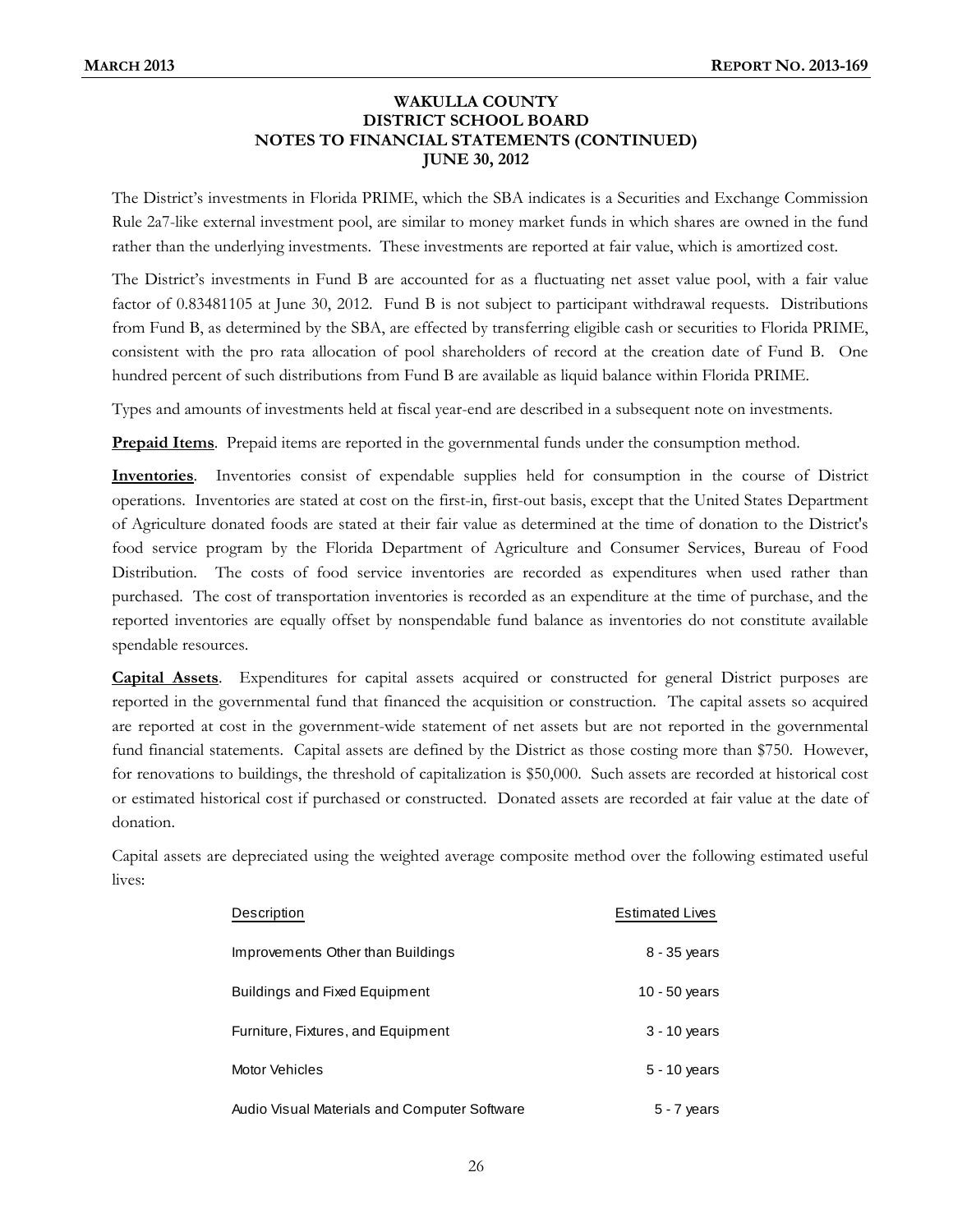Current year information relative to changes in capital assets is described in a subsequent note.

**Long-Term Liabilities**. Long-term obligations that will be financed from resources to be received in the future by governmental funds are reported as liabilities in the government-wide statement of net assets.

In the governmental fund financial statements, bonds and other long-term obligations are not recognized as liabilities until due.

In the government-wide financial statements, compensated absences (i.e., paid absences for employee vacation leave and sick leave) are accrued as liabilities to the extent that it is probable that the benefits will result in termination payments. A liability for these amounts is reported in the governmental fund financial statements only if it has matured, such as for occurrences of employee resignations and retirements.

Changes in long-term liabilities for the current year are reported in a subsequent note.

**State Revenue Sources**. Significant revenues from State sources for current operations include the Florida Education Finance Program administered by the Florida Department of Education (Department) under the provisions of Section 1011.62, Florida Statutes. In accordance with this law, the District determines and reports the number of full-time equivalent (FTE) students and related data to the Department. The Department performs certain edit checks on the reported number of FTE and related data, and calculates the allocation of funds to the District. The District is permitted to amend its original reporting for a period of five months following the date of the original reporting. Such amendments may impact funding allocations for subsequent years. The Department may also adjust subsequent fiscal period allocations based upon an audit of the District's compliance in determining and reporting FTE and related data. Normally, such adjustments are treated as reductions or additions of revenue in the year when the adjustments are made.

The State provides financial assistance to administer certain educational programs. State Board of Education rules require that revenue earmarked for certain programs be expended only for the program for which the money is provided, and require that the money not expended as of the close of the fiscal year be carried forward into the following year to be expended for the same educational programs. The Department generally requires that these educational program revenues be accounted for in the General Fund. A portion of the fund balance of the General Fund is restricted in the governmental fund financial statements for the balance of categorical and earmarked educational program resources.

A schedule of revenue from State sources for the current year is presented in a subsequent note.

**District Property Taxes**. The Board is authorized by State law to levy property taxes for district school operations, capital improvements, and debt service.

Property taxes consist of ad valorem taxes on real and personal property within the District. Property values are determined by the Wakulla County Property Appraiser, and property taxes are collected by the Wakulla County Tax Collector.

The Board adopted the 2011 tax levy on September 12, 2011. Tax bills are mailed in October and taxes are payable between November 1 of the year assessed and March 31 of the following year at discounts of up to 4 percent for early payment.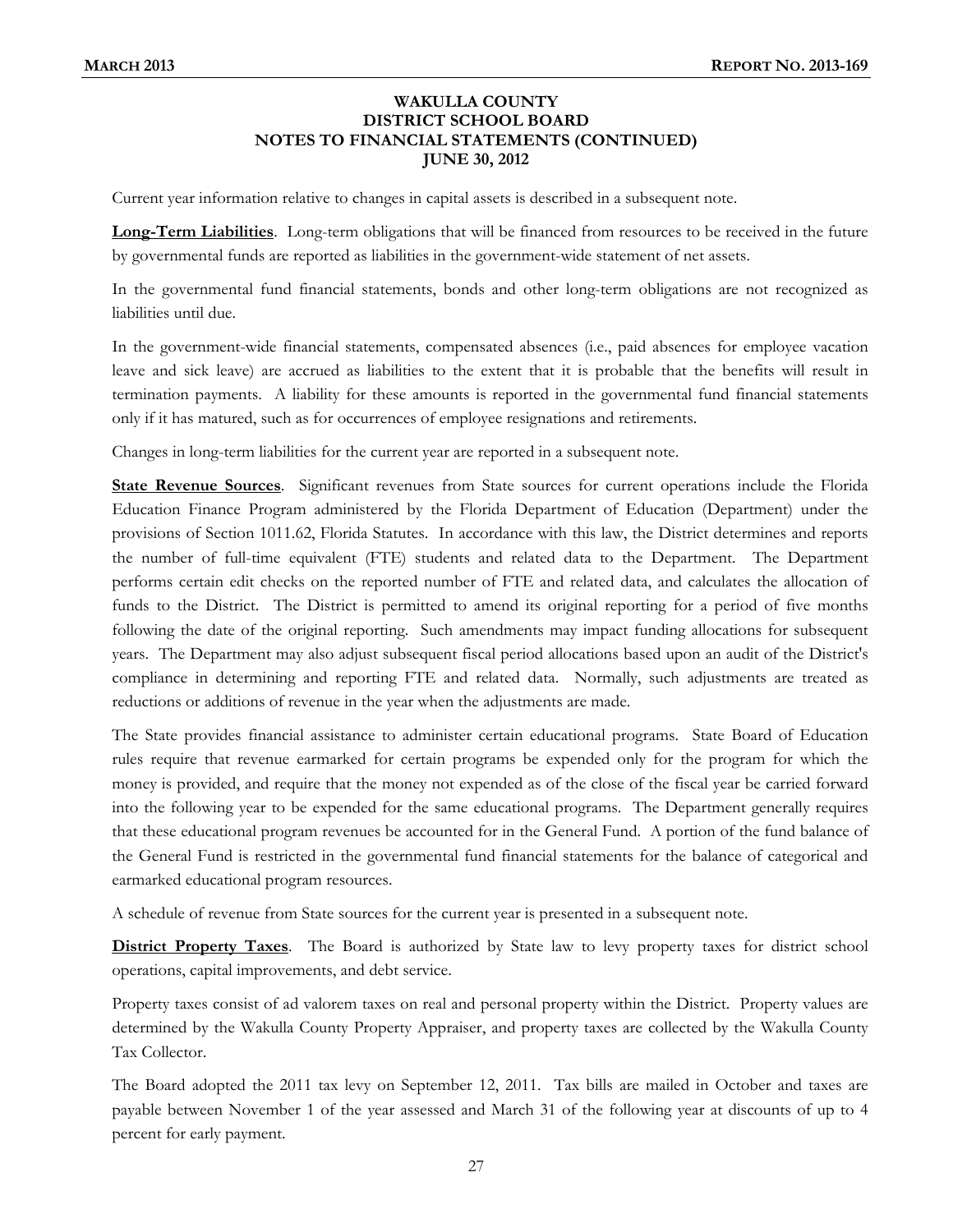Taxes become a lien on the property on January 1, and are delinquent on April 1, of the year following the year of assessment. State law provides for enforcement of collection of personal property taxes by seizure of the property to satisfy unpaid taxes, and for enforcement of collection of real property taxes by the sale of interest-bearing tax certificates to satisfy unpaid taxes. The procedures result in the collection of essentially all taxes prior to June 30 of the year following the year of assessment.

Property tax revenues are recognized in the government-wide financial statements when the Board adopts the tax levy. Property tax revenues are recognized in the governmental fund financial statements when taxes are received by the District, except that revenue is accrued for taxes collected by the Wakulla County Tax Collector at fiscal year-end but not yet remitted to the District.

Millages and taxes levied for the current year are presented in a subsequent note.

**Federal Revenue Sources.** The District receives Federal awards for the enhancement of various educational programs. Federal awards are generally received based on applications submitted to, and approved by, various granting agencies. For Federal awards in which a claim to these grant proceeds is based on incurring eligible expenditures, revenue is recognized to the extent that eligible expenditures have been incurred.

### **2. BUDGETARY COMPLIANCE AND ACCOUNTABILITY**

**Budgetary Information**. The Board follows procedures established by State statutes and State Board of Education rules in establishing budget balances for governmental funds, as described below:

- $\triangleright$  Budgets are prepared, public hearings are held, and original budgets are adopted annually for all governmental fund types in accordance with procedures and time intervals prescribed by law and State Board of Education rules.
- $\triangleright$  Appropriations are controlled at the object level (e.g., salaries, purchased services, and capital outlay) within each activity (e.g., instruction, pupil personnel services, and school administration) and may be amended by resolution at any Board meeting prior to the due date for the annual financial report.
- $\triangleright$  Budgetary information is integrated into the accounting system and, to facilitate budget control, budget balances are encumbered when purchase orders are issued. Appropriations lapse at fiscal year-end and encumbrances outstanding are honored from the subsequent year's appropriations.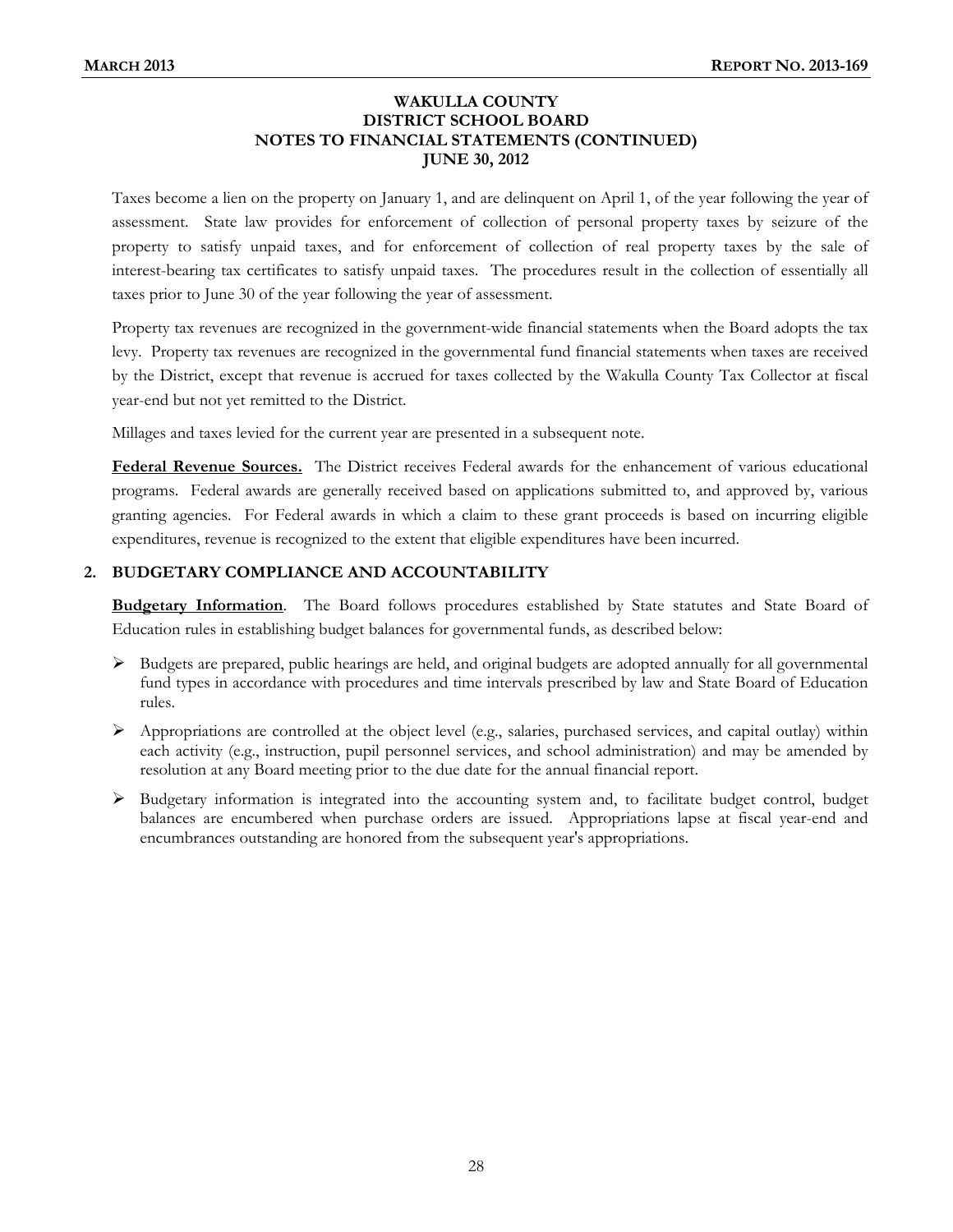#### **3. INVESTMENTS**

As of June 30, 2012, the District has the following investments and maturities:

| <b>Investments</b>                    | <b>Maturities</b> | Fair Value     |
|---------------------------------------|-------------------|----------------|
| SBA:                                  |                   |                |
| Florida PRIME (1)                     | 38 Day Average    | \$8,702,755.37 |
| Fund B                                | 5.73 Year Average | 90,814.02      |
| Debt Service Accounts                 | 6 Months          | 19,960.51      |
| Total Investments, Primary Government |                   | \$8,813,529.90 |

Notes: (1) Investments reported as a cash equivalent for financial statement reporting purposes.

#### > Interest Rate Risk

Interest rate risk is the risk that changes in interest rates will adversely affect the fair value of an investment. The District's investment policy does not limit investment maturities as a means of managing its exposure to fair value losses from increasing interest rates.

Florida PRIME had a weighted average days to maturity (WAM) of 38 days at June 30, 2012. A portfolio's WAM reflects the average maturity in days based on final maturity or reset date, in the case of floating rate instruments. WAM measures the sensitivity of the portfolio to interest rate changes. Due to the nature of the securities in Fund B, the interest rate risk information required by GASB Statement No. 40 (i.e., specific identification, duration, weighted average maturity, segmented time distribution, or simulation model) is not available. An estimate of the weighted average life (WAL) is available. In the calculation of the WAL, the time at which an expected principal amount is to be received, measured in years, is weighted by the principal amount received at that time divided by the sum of all expected principal payments. The principal amounts used in the WAL calculation are not discounted to present value as they would be in a weighted average duration calculation. At June 30, 2012, based on expected future cash flows, the WAL of Fund B is estimated at 5.73 years. However, because Fund B consists of restructured or defaulted securities there is considerable uncertainty regarding the WAL. Participation in Fund B is involuntary.

 $\triangleright$  Credit Risk

Credit risk is the risk that an issuer or other counterparty to an investment will not fulfill its obligations. Section 218.415(17), Florida Statutes, limits investments to the SBA's Florida PRIME, or any other intergovernmental investment pool authorized pursuant to the Florida Interlocal Cooperation Act as provided in Section 163.01, Florida Statutes; Securities and Exchange Commission (SEC) registered money market funds with the highest credit quality rating from a nationally recognized rating agency; interest-bearing time deposits in qualified public depositories, as defined in Section 280.02, Florida Statutes; and direct obligations of the United States Treasury. The District does not have a formal investment policy that limits its investment choices.

The District's investments in the SBA debt service accounts are to provide for debt service payments on bond debt issued by the State Board of Education for the benefit of the District. The District relies on policies developed by the SBA for managing interest rate risk and credit risk for this account.

The District's investment in Florida PRIME is rated AAAm by Standard & Poor's. Fund B is unrated.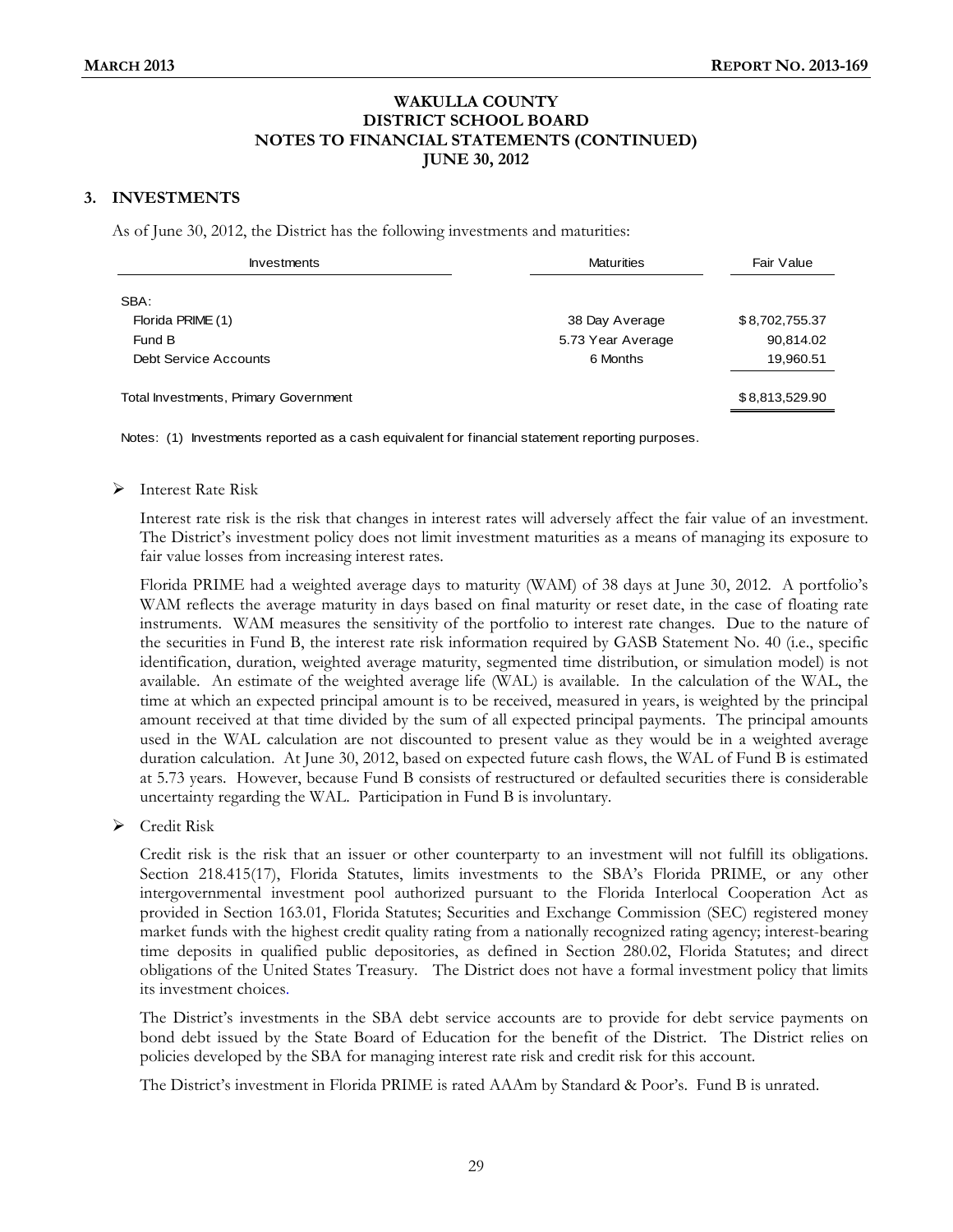## **4. CHANGES IN CAPITAL ASSETS**

Changes in capital assets are presented in the table below:

|                                               | Beginning           |                   |                  | Ending             |
|-----------------------------------------------|---------------------|-------------------|------------------|--------------------|
|                                               | <b>Balance</b>      | <b>Additions</b>  | <b>Deletions</b> | <b>Balance</b>     |
| <b>GOVERNMENTAL ACTIVITIES</b>                |                     |                   |                  |                    |
| Capital Assets Not Being Depreciated:         |                     |                   |                  |                    |
| Land                                          | \$<br>3,501,421.43  | \$                | \$               | \$<br>3,501,421.43 |
| Land Improvements - Nondepreciable            | 6,752.00            |                   |                  | 6,752.00           |
| <b>Construction in Progress</b>               | 373,615.51          | 2,114,293.67      | 60,055.47        | 2,427,853.71       |
| Total Capital Assets Not Being Depreciated    | 3,881,788.94        | 2,114,293.67      | 60,055.47        | 5,936,027.14       |
| Capital Assets Being Depreciated:             |                     |                   |                  |                    |
| Improvements Other Than Buildings             | 3,356,706.01        | 877,894.04        |                  | 4,234,600.05       |
| <b>Buildings and Fixed Equipment</b>          | 91,597,326.69       |                   |                  | 91,597,326.69      |
| Furniture, Fixtures, and Equipment            | 4,478,404.05        | 232,846.79        | 83,055.47        | 4,628,195.37       |
| Motor Vehicles                                | 4,734,227.88        | 213,554.99        | 41,477.00        | 4,906,305.87       |
| Audio Visual Materials and                    |                     |                   |                  |                    |
| Computer Softw are                            | 285,373.44          | 2,122.82          | 16,404.56        | 271,091.70         |
| <b>Total Capital Assets Being Depreciated</b> | 104,452,038.07      | 1,326,418.64      | 140,937.03       | 105,637,519.68     |
| Less Accumulated Depreciation for:            |                     |                   |                  |                    |
| Improvements Other Than Buildings             | 2,280,928.59        | 122,885.93        |                  | 2,403,814.52       |
| <b>Buildings and Fixed Equipment</b>          | 21,253,957.76       | 1,484,245.08      |                  | 22,738,202.84      |
| Furniture, Fixtures, and Equipment            | 3,180,539.45        | 246,444.53        | 83,055.47        | 3,343,928.51       |
| Motor Vehicles                                | 3,322,291.08        | 174,090.17        | 41,477.00        | 3,454,904.25       |
| Audio Visual Materials and                    |                     |                   |                  |                    |
| Computer Softw are                            | 222,254.30          | 13,002.72         | 16,404.56        | 218,852.46         |
| <b>Total Accumulated Depreciation</b>         | 30,259,971.18       | 2,040,668.43      | 140,937.03       | 32,159,702.58      |
| Total Capital Assets Being Depreciated, Net   | 74,192,066.89       | (714, 249.79)     |                  | 73,477,817.10      |
| Governmental Activities Capital Assets, Net   | 78,073,855.83<br>\$ | 1,400,043.88<br>S | 60,055.47<br>\$  | \$79,413,844.24    |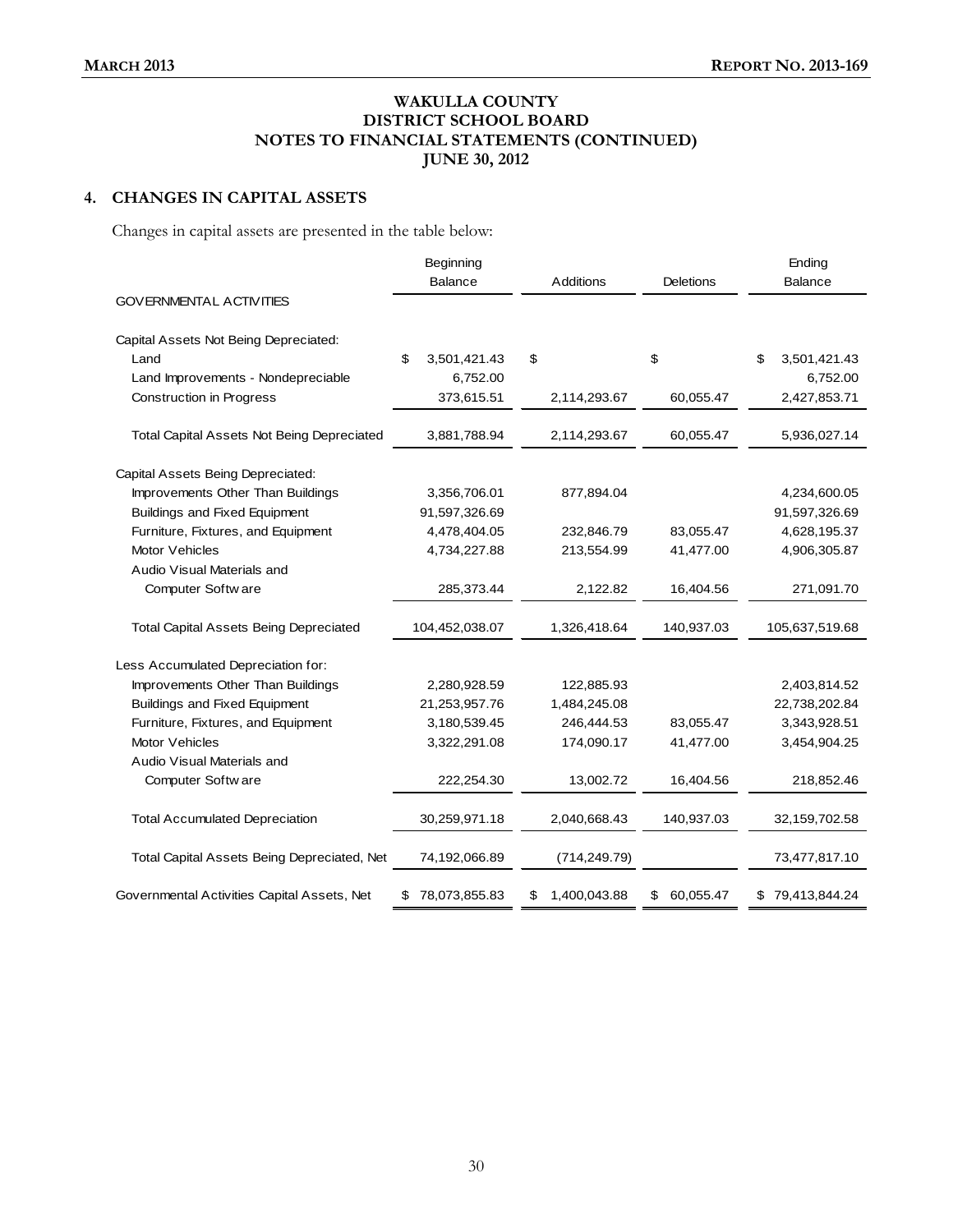Depreciation expense was charged to functions as follows:

| <b>Function</b>                                                                       | Amount                     |  |
|---------------------------------------------------------------------------------------|----------------------------|--|
| <b>GOVERNMENTAL ACTIVITIES</b><br><b>Pupil Transportation Services</b><br>Unallocated | 174,090.17<br>1,866,578.26 |  |
| <b>Total Depreciation Expense - Governmental Activities</b>                           | \$ 2,040,668.43            |  |

## **5. BONDS PAYABLE**

Bonds payable at June 30, 2012, are as follows:

| Bond Type                          | Amount<br>Outstanding | Interest<br>Rates<br>(Percent) | Annual<br>Maturity<br>To |
|------------------------------------|-----------------------|--------------------------------|--------------------------|
| State School Bonds:                |                       |                                |                          |
| Series 2005B, Refunding            | \$<br>575,000,00      | 5.0                            | 2018                     |
| Series 2009A, Refunding            | 125,000.00            | $4.0 - 5.0$                    | 2019                     |
| District General Obligation Bonds: |                       |                                |                          |
| Series 1999, Refunding             | 1,800,000.00          | 4.09                           | 2015                     |
| <b>Total Bonds Payable</b>         | \$2,500,000.00        |                                |                          |

The various bonds were issued to finance capital outlay projects of the District. The following is a description of the bonded debt issues:

State School Bonds

These bonds are issued by the State Board of Education on behalf of the District. The bonds mature serially, and are secured by a pledge of the District's portion of the State-assessed motor vehicle license tax. The State's full faith and credit is also pledged as security for these bonds. Principal and interest payments, investment of Debt Service Fund resources, and compliance with reserve requirements are administered by the State Board of Education and the State Board of Administration.

District General Obligation Bonds

General Obligation Bonds, Series 1999, are authorized by a resolution adopted by the Board on April 9, 1999. The District's full faith and credit is pledged as security for these bonds.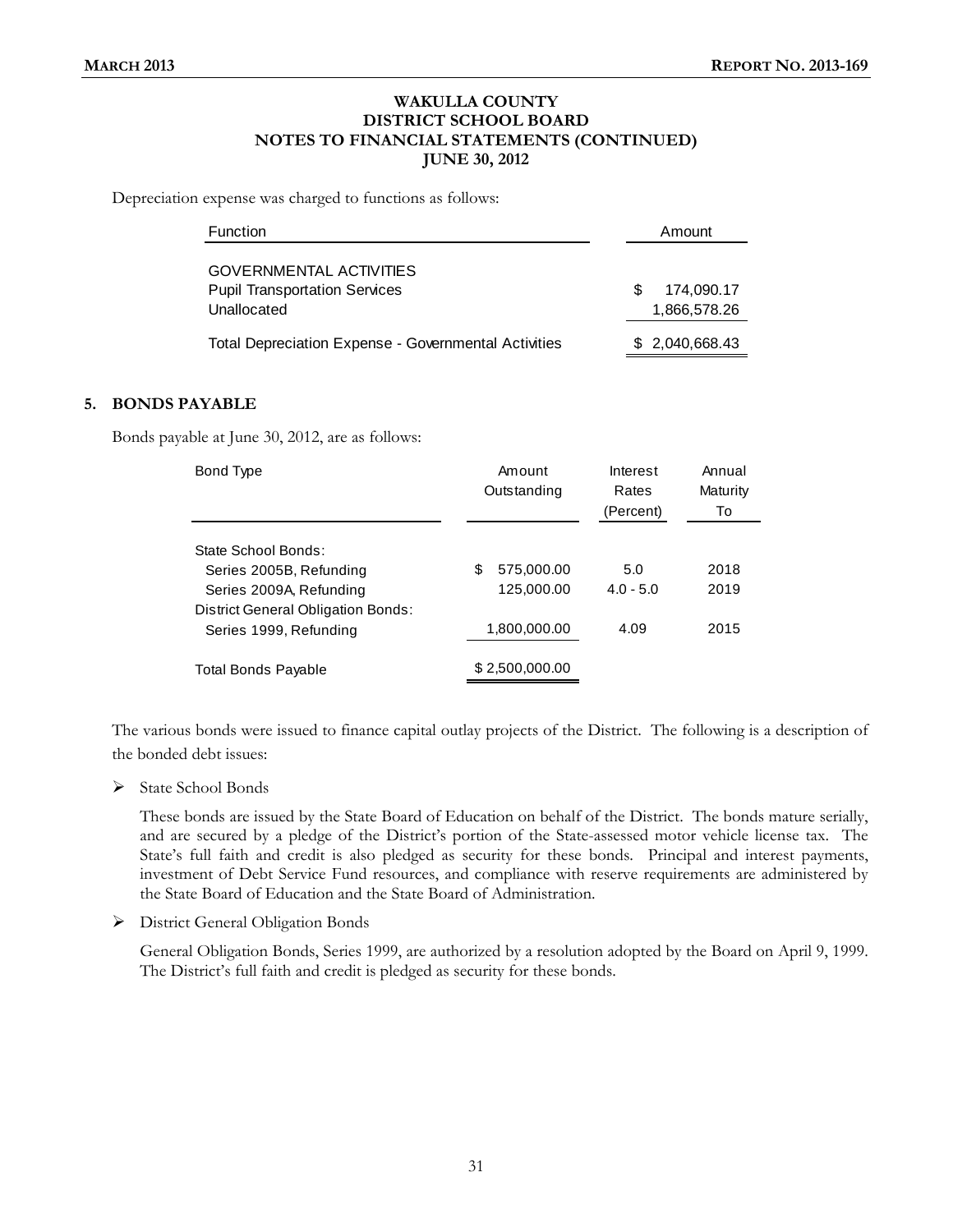Annual requirements to amortize all bonded debt outstanding as of June 30, 2012, are as follows:

| <b>Fiscal Year</b><br>Ending<br>June 30 | Total            | Principal       |  | Interest        |
|-----------------------------------------|------------------|-----------------|--|-----------------|
| State School Bonds:                     |                  |                 |  |                 |
| 2013                                    | \$<br>129,850.00 | \$<br>95,000.00 |  | \$<br>34,850.00 |
| 2014                                    | 130,250.00       | 100,000.00      |  | 30,250.00       |
| 2015                                    | 140,250.00       | 115,000.00      |  | 25,250.00       |
| 2016                                    | 139,500.00       | 120,000.00      |  | 19,500.00       |
| 2017                                    | 133,500.00       | 120,000.00      |  | 13,500.00       |
| 2018-2019                               | 158,500.00       | 150,000.00      |  | 8,500.00        |
| <b>Total State School Bonds</b>         | 831,850.00       | 700,000.00      |  | 131,850.00      |
|                                         |                  |                 |  |                 |
| <b>General Obligation Bonds:</b>        |                  |                 |  |                 |
| 2013                                    | 649,642.50       | 575,000.00      |  | 74,642.50       |
| 2014                                    | 650,798.37       | 600,000.00      |  | 50,798.37       |
| 2015                                    | 650,917.53       | 625,000.00      |  | 25,917.53       |
|                                         |                  |                 |  |                 |
| <b>Total General Obligation Bonds</b>   | 1,951,358.40     | 1,800,000.00    |  | 151,358.40      |
|                                         |                  |                 |  |                 |
| Total                                   | \$2,783,208.40   | \$2,500,000.00  |  | \$283,208.40    |

#### **6. CHANGES IN LONG-TERM LIABILITIES**

The following is a summary of changes in long-term liabilities**:** 

| Description                                                                                          | Beginning<br>Balance                           | Additions                      | <b>Deductions</b>                             | Ending<br>Balance                              |                            |
|------------------------------------------------------------------------------------------------------|------------------------------------------------|--------------------------------|-----------------------------------------------|------------------------------------------------|----------------------------|
| GOVERNMENTAL ACTIVITIES                                                                              |                                                |                                |                                               |                                                |                            |
| <b>Bonds Payable</b><br><b>Compensated Absences Payable</b><br>Other Postemployment Benefits Payable | \$3,140,000.00<br>2,515,539.79<br>1,770,457.00 | \$<br>232,118.56<br>378,935.00 | 640.000.00<br>\$.<br>234.286.37<br>233,994.00 | \$2.500.000.00<br>2,513,371.98<br>1,915,398.00 | \$670,000.00<br>220.926.34 |
| <b>Total Governmental Activities</b>                                                                 | \$7,425,996.79                                 | \$611,053.56                   | \$1,108,280.37                                | \$6,928,769.98                                 | \$890.926.34               |

For the governmental activities, compensated absences and other postemployment benefits are generally liquidated with resources of the General Fund.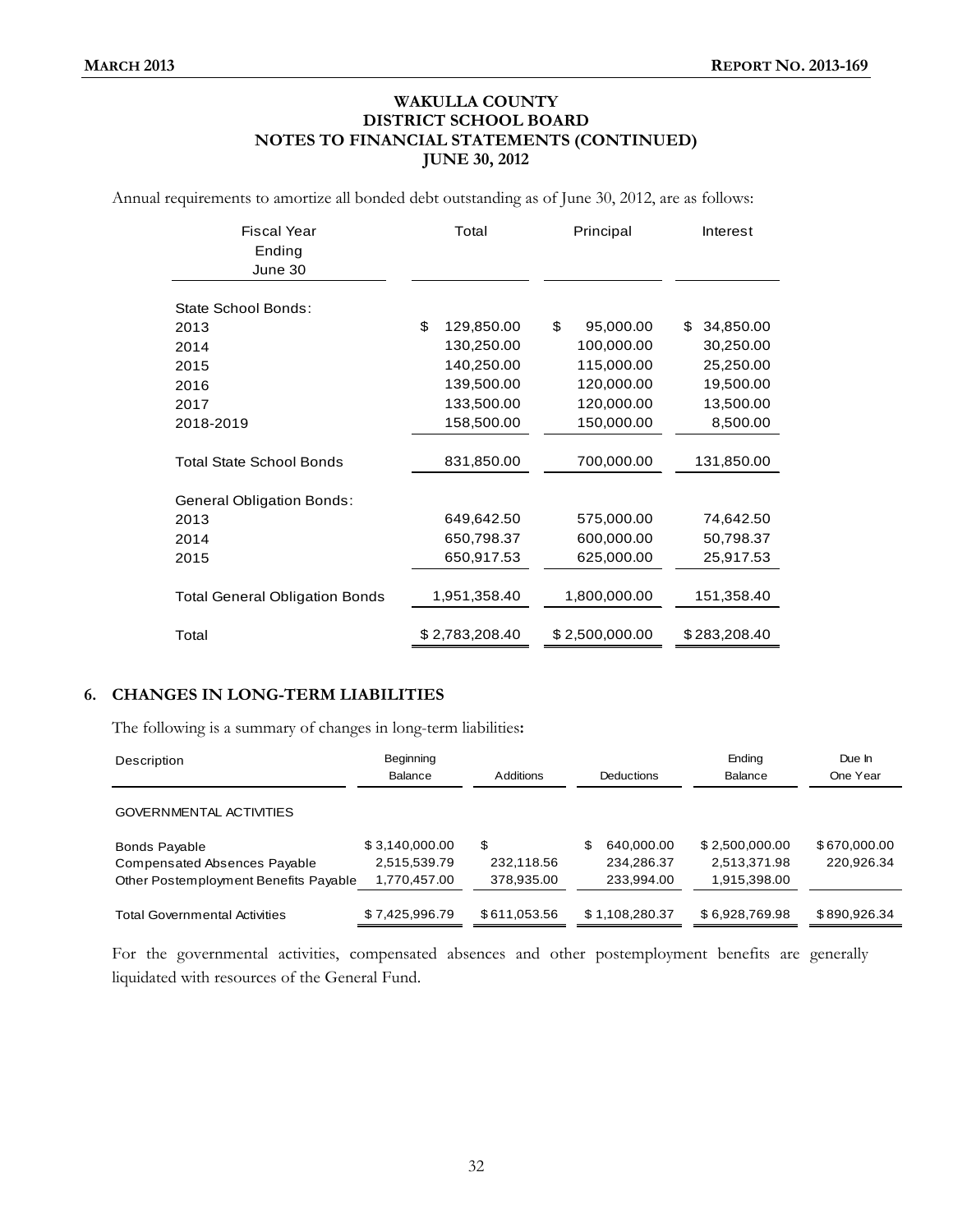### **7. INTERFUND RECEIVABLES, PAYABLES, AND TRANSFERS**

The following is a summary of interfund receivables and payables reported in the fund financial statements:

| <b>Funds</b>                     |              | Interfund        |
|----------------------------------|--------------|------------------|
|                                  | Receivables  | Payables         |
|                                  |              |                  |
| Major:                           |              |                  |
| General                          | \$132,980.97 | 60,568.51<br>\$. |
| Special Revenue:                 |              |                  |
| <b>Federal Economic Stimulus</b> |              | 1,825.00         |
| Capital Projects:                |              |                  |
| Local Capital Improvement        |              | 664.50           |
| Other                            | 59,388.61    |                  |
| Nonmajor Governmental            | 1,179.90     | 130,491.47       |
| Total                            | \$193,549.48 | \$193,549.48     |

The principal purpose of these balances was to reimburse the General Fund for temporary advances made to the Capital Project - Local Capital Improvement Fund, the nonmajor Special Revenue – Food Service Fund, the nonmajor Special Revenue - Other Fund, and the Special Revenue – Federal Economic Stimulus Fund, in addition, to reimburse the Capital Projects – Other Fund for funds originally deposited into the General Fund. All amounts are expected to be repaid within one year.

The following is a summary of interfund transfers reported in the fund financial statements:

| <b>Funds</b>                                    | Interfund    |                      |  |  |
|-------------------------------------------------|--------------|----------------------|--|--|
|                                                 | Transfers In | <b>Transfers Out</b> |  |  |
| Major:<br>General<br>Capital Projects:<br>Other | \$49,431.69  | \$<br>49,431.69      |  |  |
| Total                                           | \$49,431.69  | 49,431.69<br>\$      |  |  |

The purposes of the interfund transfers were related to the transfer of Charter School Capital Outlay funds to the General Fund.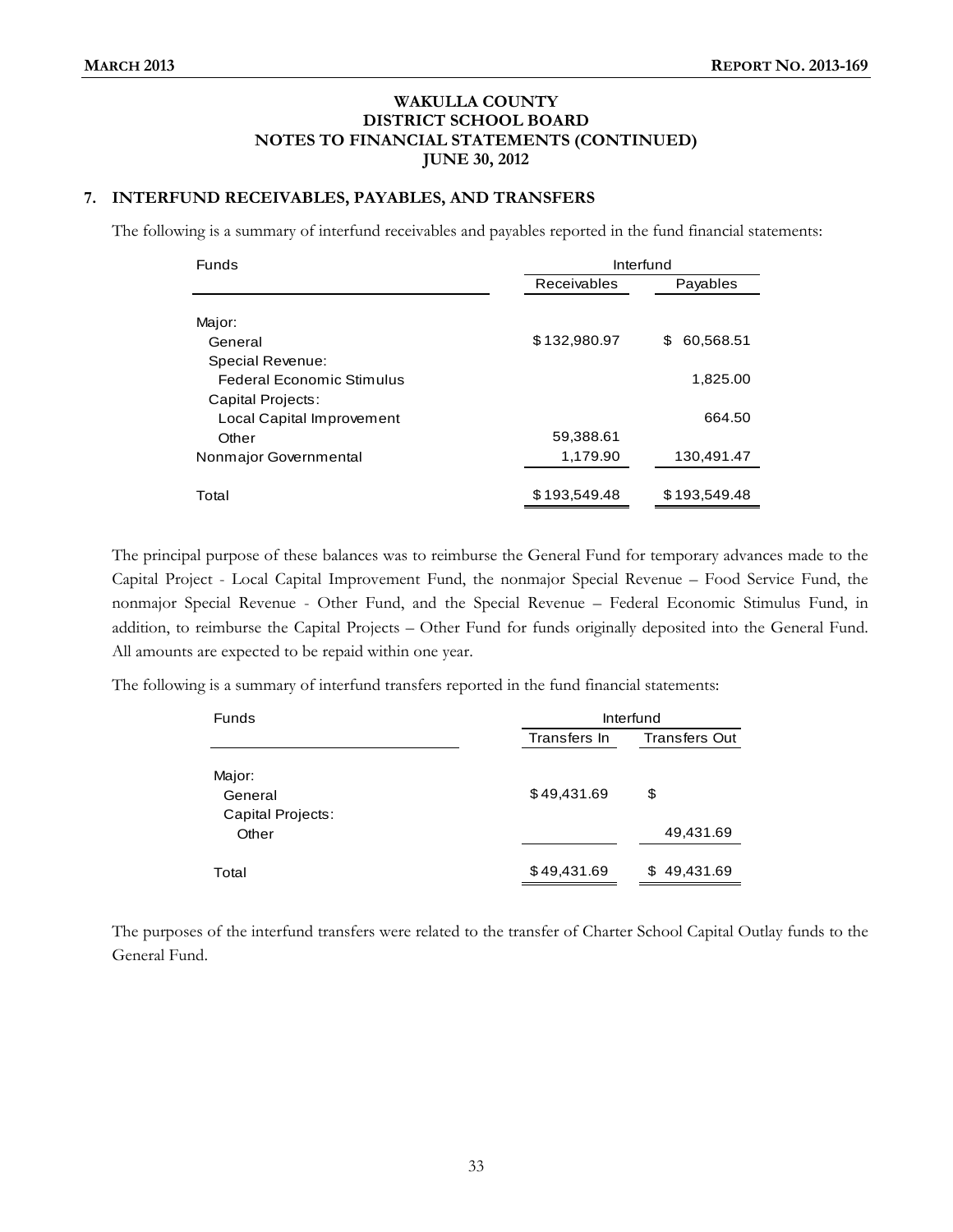#### **8. FUND BALANCE REPORTING**

The District reports its governmental fund balances in the following categories, as applicable:

> Nonspendable

The net current financial resources that cannot be spent because they are either not in spendable form or are legally or contractually required to be maintained intact. Generally, not in spendable form means that an item is not expected to be converted to cash.

> Restricted

The portion of fund balance on which constraints have been placed by creditors, grantors, contributors, laws or regulations of other governments, constitutional provisions, or enabling legislation. Restricted fund balance places the most binding level of constraint on the use of fund balance. The District classifies most of its fund balances other than General Fund as restricted, as well as unspent State categorical and earmarked educational funding reported in the General Fund, that are legally or otherwise restricted.

> Committed

The portion of fund balance that can only be used for specific purposes pursuant to constraints imposed by formal action of the highest level of decision-making authority (i.e., the Board). These amounts cannot be used for any other purpose unless the Board removes or changes the specified use by taking the same action it employed to previously commit the amounts. The District did not have any committed fund balances at June 30, 2012.

> Assigned

The portion of fund balance that is intended to be used for specific purposes, but is neither restricted nor committed. Assigned amounts include those that have been set aside for a specific purpose by an authorized government body or official, but the constraint imposed does not satisfy the criteria to be classified as restricted or committed. This category includes any remaining positive amounts, for governmental funds other than the General Fund, not classified as nonspendable, restricted, or committed. The District also classifies amounts as assigned that are constrained to be used for specific purposes based on actions of the Superintendent, or his designee, as authorized by Board Resolution 11/12-01 and not included in other categories. The District assigned balances of \$823,212.79 in the General Fund for the roll forward of unspent school budgets; and \$2,108,147.96 in the Capital Projects – Other Fund for ongoing and future capital projects including the Wakulla Middle School HVAC Renovation and other various Districtwide repairs and renovations.

> Unassigned

The portion of fund balance that is the residual classification for the General Fund. This balance represents amounts that have not been assigned to other funds and that have not been restricted, committed, or assigned for specific purposes.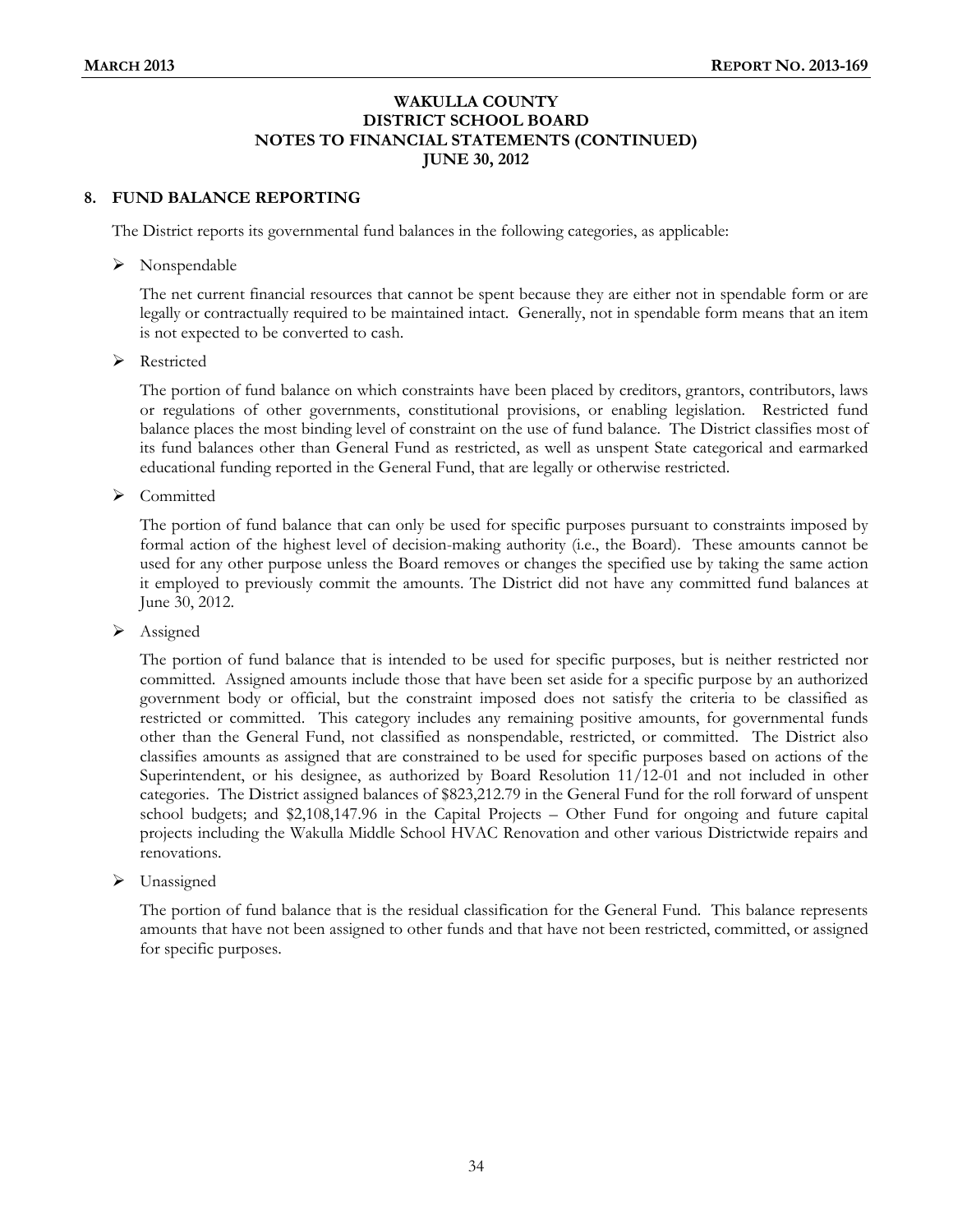## **9. SCHEDULE OF STATE REVENUE SOURCES**

The following is a schedule of the District's State revenue sources for the 2011-12 fiscal year:

| Amount          |
|-----------------|
|                 |
| \$18,037,761.00 |
| 5,342,386.00    |
| 777,616.29      |
| 235,264.00      |
| 206,645.00      |
| 197,423.09      |
| 145.636.57      |
| 49.431.69       |
| 15,326.00       |
| 11,659.08       |
| 441,238.02      |
| \$25,460,386.74 |
|                 |

Accounting policies relating to certain State revenue sources are described in Note 1.

#### **10. PROPERTY TAXES**

The following is a summary of millages and taxes levied on the 2011 tax roll for the 2011-12 fiscal year:

|                                   | Millages | Taxes Levied        |
|-----------------------------------|----------|---------------------|
| <b>GENERAL FUND</b>               |          |                     |
| Nonvoted School Tax:              |          |                     |
| Required Local Effort             | 5.515    | 6,893,537.80<br>\$. |
| Basic Discretionary Local Effort  | 0.748    | 934,968.85          |
| <b>Critical Operating Needs</b>   | 0.250    | 312,489.59          |
| <b>DEBT SERVICE FUNDS</b>         |          |                     |
| Voted Tax:                        |          |                     |
| Special Tax School District No. 1 | 0.545    | 681,241.56          |
| CAPITAL PROJECTS FUNDS            |          |                     |
| Nonvoted Tax:                     |          |                     |
| Local Capital Improvements        | 1.500    | 1,874,945.86        |
| Total                             | 8.558    | \$10,697,183.66     |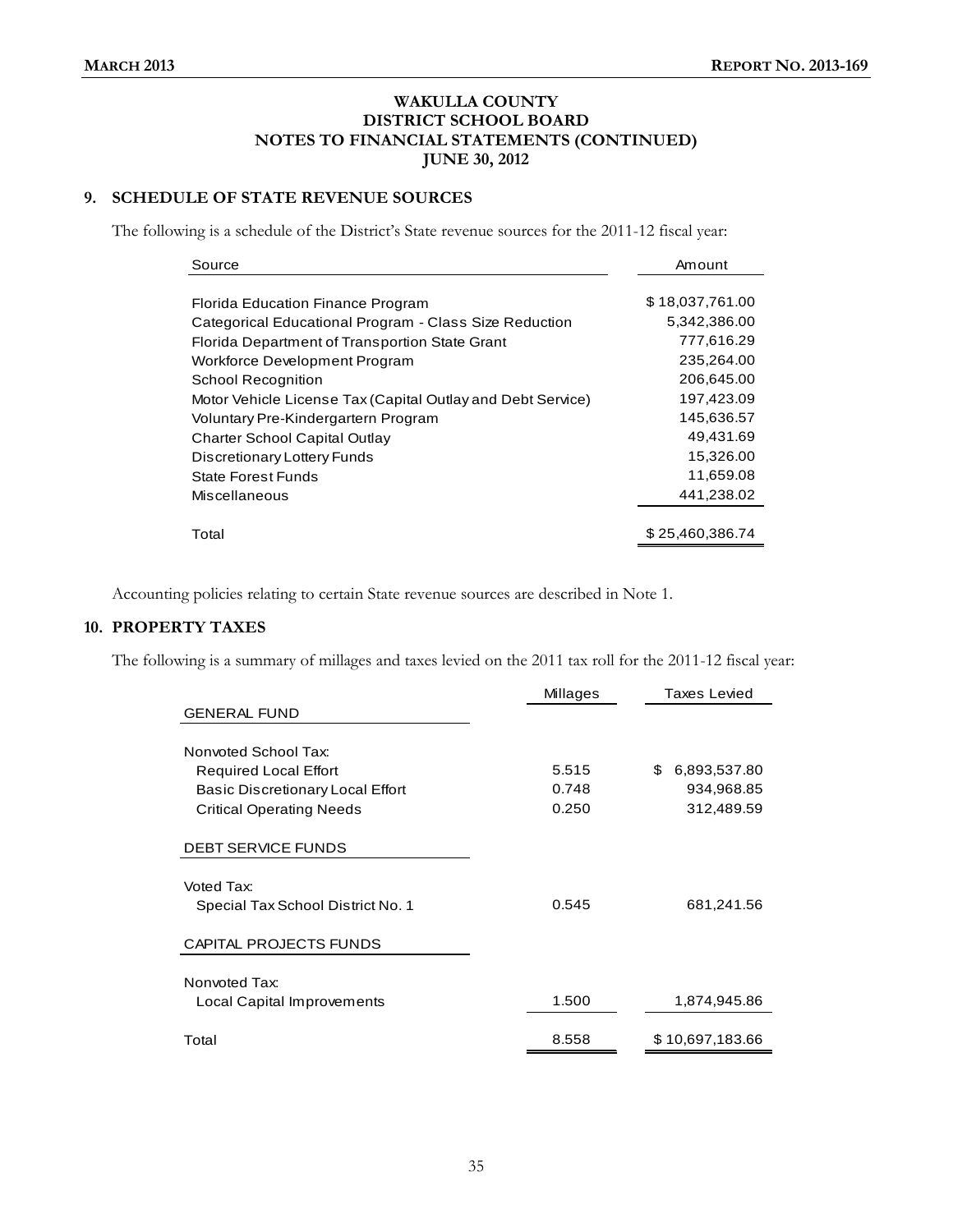#### **11. FLORIDA RETIREMENT SYSTEM**

Essentially all regular employees of the District are eligible to enroll as members of the State-administered Florida Retirement System (FRS). Provisions relating to the FRS are established by Chapters 121 and 122, Florida Statutes; Chapter 112, Part IV, Florida Statutes; Chapter 238, Florida Statutes; and FRS Rules, Chapter 60S, Florida Administrative Code; wherein eligibility, contributions, and benefits are defined and described in detail. The FRS is a single retirement system administered by the Department of Management Services, Division of Retirement, and consists of two cost-sharing, multiple-employer retirement plans and other nonintegrated programs. These include a defined-benefit pension plan (Plan), a Deferred Retirement Option Program (DROP), and a defined-contribution plan, referred to as the FRS Investment Plan (Investment Plan).

Employees enrolled in the Plan prior to July 1, 2011, vest at six years of creditable service and employees enrolled in the Plan on or after July 1, 2011, vest at eight years of creditable service. All vested members, enrolled prior to July 1, 2011, are eligible for normal retirement benefits at age 62 or at any age after 30 years of service. All members enrolled in the Plan on or after July 1, 2011, once vested, are eligible for normal retirement benefits at age 65 or any time after 33 years of creditable service. Members of both Plans may include up to 4 years of credit for military service toward creditable service. The Plan also includes an early retirement provision; however, there is a benefit reduction for each year a member retires before his or her normal retirement date. The Plan provides retirement, disability, death benefits, and annual cost-of-living adjustments.

DROP, subject to provisions of Section 121.091, Florida Statutes, permits employees eligible for normal retirement under the Plan to defer receipt of monthly benefit payments while continuing employment with an FRS employer. An employee may participate in DROP for a period not to exceed 60 months after electing to participate, except that certain instructional personnel may participate for up to 96 months. During the period of DROP participation, deferred monthly benefits are held in the FRS Trust Fund and accrue interest.

As provided in Section 121.4501, Florida Statutes, eligible the FRS members may elect to participate in the Investment Plan in lieu of the FRS defined-benefit plan. District employees participating in DROP are not eligible to participate in this program. Employer and employee contributions are defined by law, but the ultimate benefit depends in part on the performance of investment funds. The Investment Plan is funded by employer and employee contributions that are based on salary and membership class (Regular Class, Elected County Officers, etc.). Contributions are directed to individual member accounts, and the individual members allocate contributions and account balances among various approved investment choices. Employees in the Investment Plan vest at one year of service.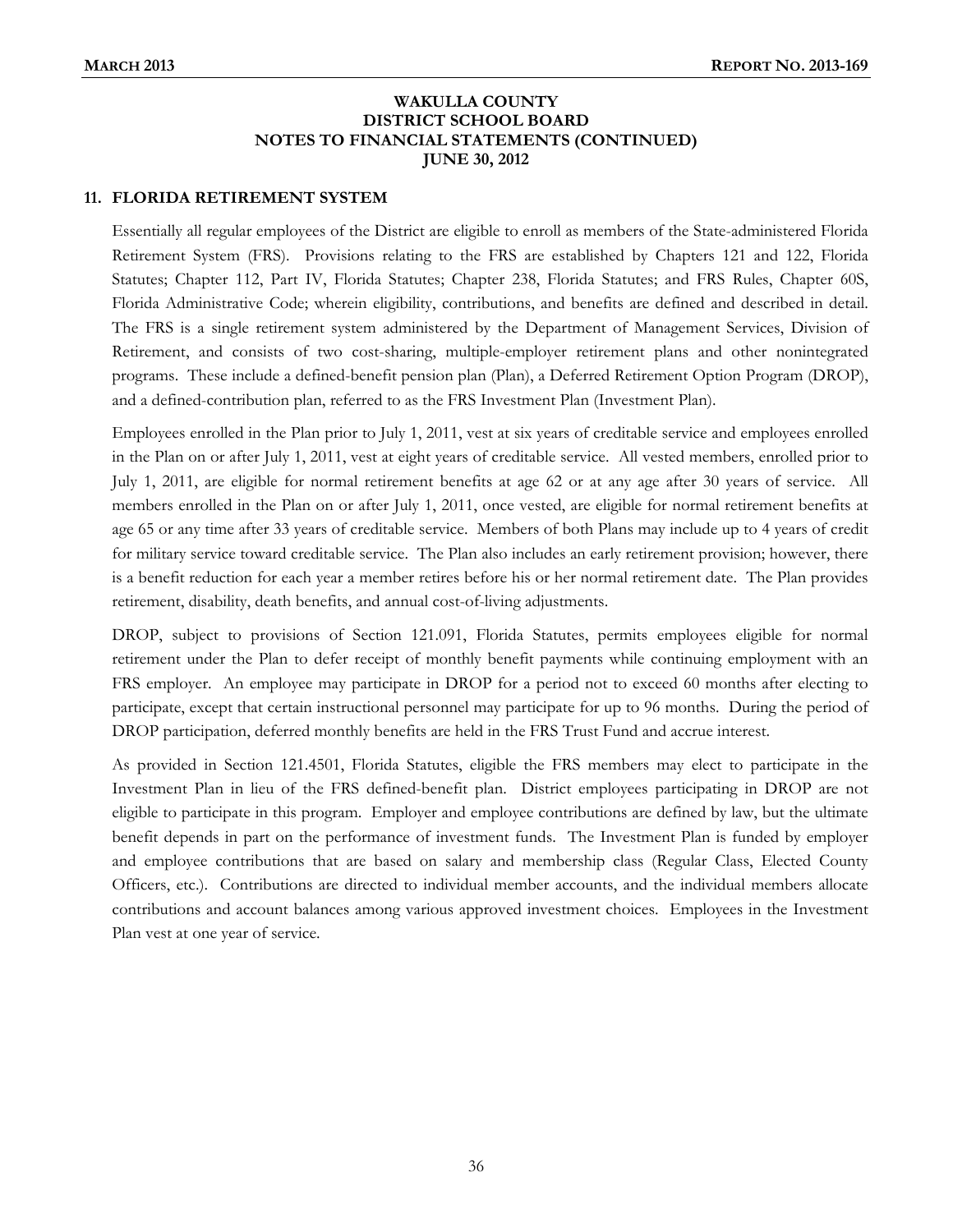The State of Florida establishes contribution rates for participating employers and employees. Contribution rates during the 2011-12 fiscal year were as follows:

| Class                                              |          | Percent of Gross Salary |  |  |  |
|----------------------------------------------------|----------|-------------------------|--|--|--|
|                                                    | Employee | Employer                |  |  |  |
|                                                    |          | (A)                     |  |  |  |
|                                                    |          |                         |  |  |  |
| Florida Retirement System, Regular                 | 3.00     | 4.91                    |  |  |  |
| Florida Retirement System, Elected County Officers | 3.00     | 11.14                   |  |  |  |
| Deferred Retirement Option Program - Applicable to |          |                         |  |  |  |
| Members from All of the Above Classes              | 0.00     | 4.42                    |  |  |  |
| Florida Retirement System, Reemployed Retiree      | (B)      | (B)                     |  |  |  |

Notes: (A) Employer rates include 1.11 percent for the postemployment health insurance subsidy. Also, employer rates, other than for DROP participants, include 0.03 percent for administrative costs of the Investment Plan.

(B) Contribution rates are dependent upon retirement class in which reemployed.

The District's liability for participation is limited to the payment of the required contribution at the rates and frequencies established by law on future payrolls of the District. The District's contributions, including employee contributions, for the fiscal years ended June 30, 2010, June 30, 2011, and June 30, 2012, totaled \$2,297,080.26, \$2,515,642.41, and \$1,476,078.60, respectively, which were equal to the required contributions for each fiscal year.

There were 81 District participants in the Investment Plan during the 2011-12 fiscal year. The District's contributions including employee contributions to the Investment Plan totaled \$165,505.21, which was equal to the required contribution for the 2011-12 fiscal year.

Financial statements and other supplementary information of the FRS are included in the State's Comprehensive Annual Financial Report, which is available from the Florida Department of Financial Services. An annual report on the FRS, which includes its financial statements, required supplementary information, actuarial report, and other relevant information, is available from the Florida Department of Management Services, Division of Retirement.

### **12. OTHER POSTEMPLOYMENT BENEFITS PAYABLE**

**Plan Description**. The Other Postemployment Benefits Plan (OPEB Plan) is a single-employer defined benefit plan administered by the District. Pursuant to the provisions of Section 112.0801, Florida Statutes, employees who retire from the District are eligible to participate in the District's health and hospitalization plan for medical, prescription drug, and life insurance coverage. The District subsidizes the premium rates paid by retirees by allowing them to participate in the OPEB Plan at reduced or blended group (implicitly subsidized) premium rates for both active and retired employees. These rates provide an implicit subsidy for retirees because, on an actuarial basis, their current and future claims are expected to result in higher costs to the OPEB Plan on average than those of active employees. The District does not offer any explicit subsidies for retiree coverage. Retirees are assumed to enroll in the Federal Medicare program for their primary coverage as soon as they are eligible. The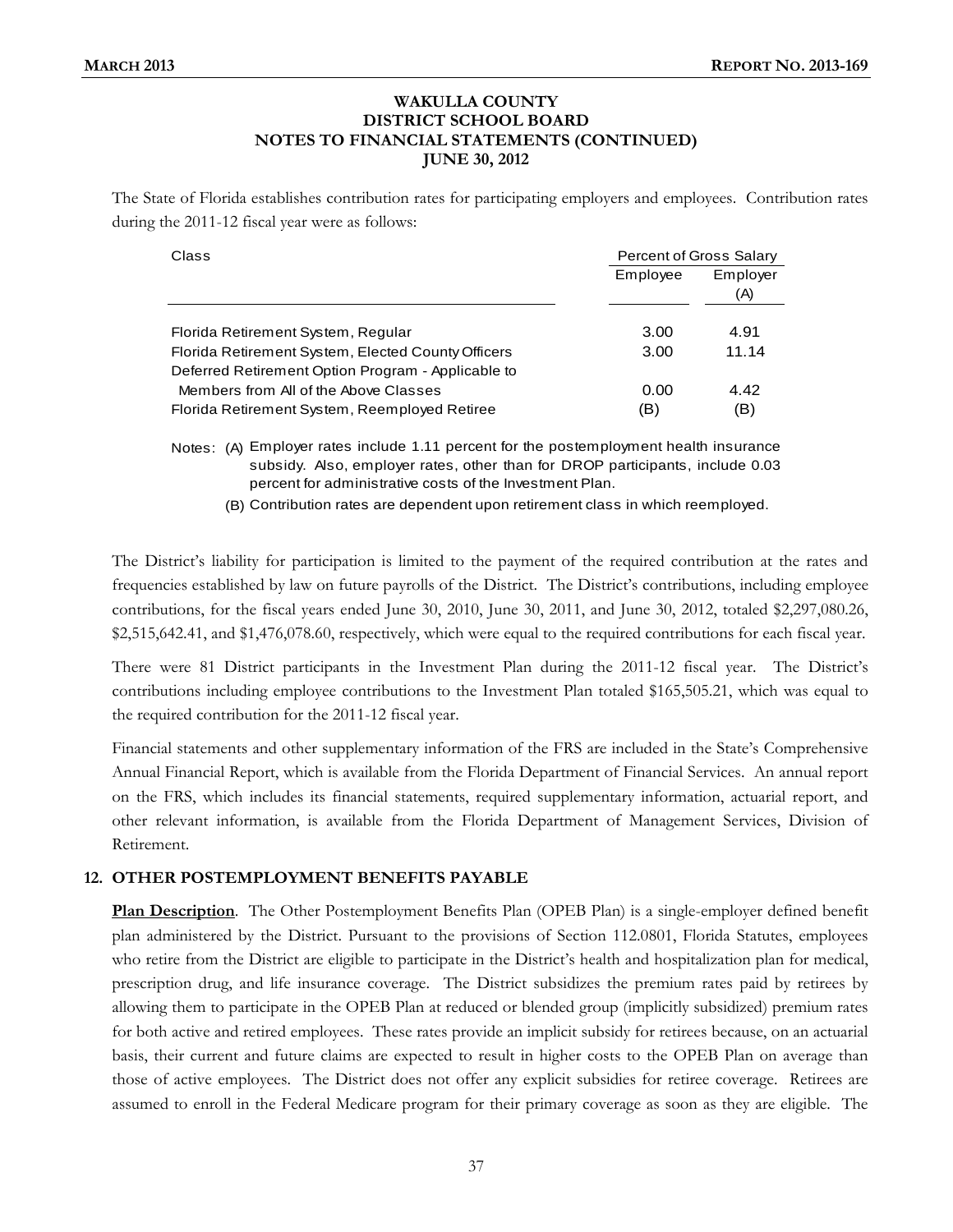OPEB Plan does not issue a stand-alone report, and is not included in the report of a public employee retirement system or other entity.

**Funding Policy**. Plan contribution requirements of the District and OPEB Plan members are established and may be amended action from the Board. The District has not advance-funded or established a funding methodology for the annual OPEB costs or the net OPEB obligation, and the OPEB Plan is financed on a payas-you-go basis. For the 2011-12 fiscal year, 173 retirees received postemployment life and 23 retirees received postemployment healthcare benefits. The District provided required contributions of \$233,994 toward the annual OPEB cost, net of retiree contributions totaling \$145,632, which represents .1 percent of covered payroll.

**Annual OPEB Cost and Net OPEB Obligation**. The District's annual OPEB cost (expense) is calculated based on the annual required contribution (ARC), an amount actuarially determined in accordance with parameters of GASB Statement No. 45, *Accounting and Financial Reporting by Employers for Postemployment Benefits Other Than Pensions*. The ARC represents a level of funding that if paid on an ongoing basis, is projected to cover normal cost each year and amortize any unfunded actuarial liabilities over a period not to exceed 30 years. The following table shows the District's annual OPEB cost for the fiscal year, the amount actually contributed to the OPEB Plan, and changes in the District's net OPEB obligation:

| Description                                                                   | Amount        |
|-------------------------------------------------------------------------------|---------------|
| Normal Cost (service cost for one year)<br>Amortization of Unfunded Actuarial | \$<br>200,950 |
| <b>Accrued Liability</b>                                                      | 236,085       |
|                                                                               |               |
| <b>Annual Required Contribution</b>                                           | 437,035       |
| Interest on Net OPEB Obligation                                               | 66,392        |
| Adjustment to Annual Required Contribution                                    | (124, 492)    |
|                                                                               |               |
| Annual OPEB Cost (Expense)                                                    | 378,935       |
| Contribution Toward the OPEB Cost                                             | (233,994)     |
|                                                                               |               |
| Increase in Net OPEB Obligation                                               | 144,941       |
| Net OPEB Obligation, Beginning of Year                                        | 1,770,457     |
| Net OPEB Obligation, End of Year                                              | \$1,915,398   |
|                                                                               |               |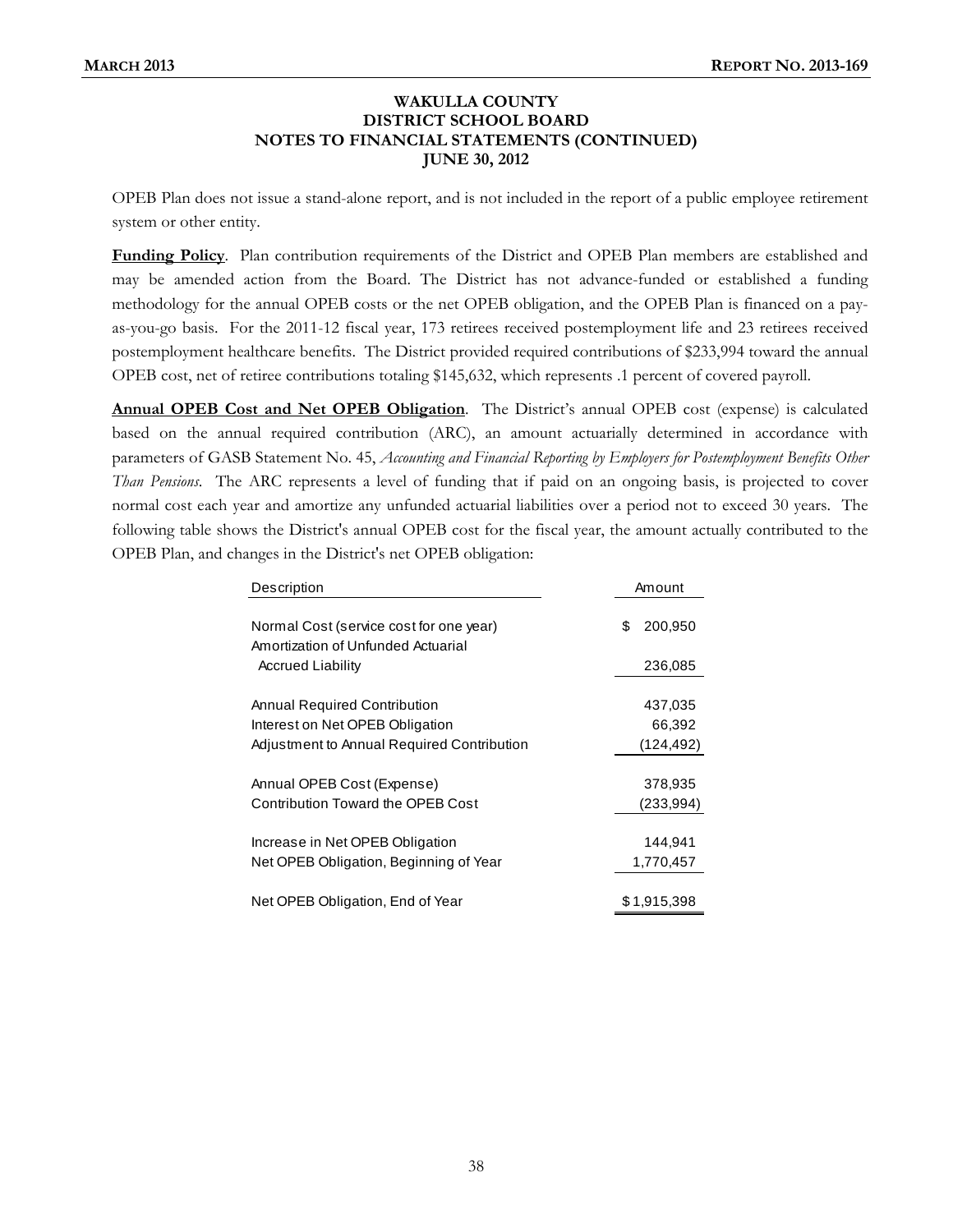The District's annual OPEB cost, the percentage of annual OPEB cost contributed to the OPEB Plan, and the net OPEB obligation as of June 30, 2012, and the two preceding years, were as follows:

| <b>Fiscal Year</b> | Annual<br><b>OPEB Cost</b> | Percentage of<br>Annual<br><b>OPEB Cost</b><br>Contributed | Net OPEB<br>Obligation |  |  |
|--------------------|----------------------------|------------------------------------------------------------|------------------------|--|--|
| 2009-10            | \$1,235,477                | 34.6%                                                      | \$1,617,639            |  |  |
| 2010-11            | 370,717                    | 58.8%                                                      | 1,770,457              |  |  |
| 2011-12            | 378,935                    | 61.8%                                                      | 1,915,398              |  |  |

**Funded Status and Funding Progress**. As of October 1, 2010, the most recent valuation date, the actuarial accrued liability for benefits was \$3,399,950, and the actuarial value of assets was \$0, resulting in an unfunded actuarial accrued liability of \$3,399,950 and a funded ratio of 0 percent. The covered payroll (annual payroll of active participating employees) was \$15,045,711, and the ratio of the unfunded actuarial accrued liability to the covered payroll was 22.6 percent.

Actuarial valuations of an ongoing OPEB Plan involve estimates of the value of reported amounts and assumptions about the probability of occurrence of events far into the future. Examples include assumptions about future employment and termination, mortality, and healthcare cost trends. Amounts determined regarding the funded status of the OPEB Plan and the annual required contributions of the employer are subject to continual revision as actual results are compared with past expectations and new estimates are made about the future. The required schedule of funding progress immediately following the notes to financial statements presents multiyear trend information about whether the actuarial value of OPEB Plan assets is increasing or decreasing over time relative to the actuarial accrued liability for benefits.

**Actuarial Methods and Assumptions**. Projections of benefits for financial reporting purposes are based on the substantive OPEB Plan provisions, as understood by the employer and participating members, and include the types of benefits provided at the time of each valuation and the historical pattern of sharing of benefit costs between the employer and participating members. The actuarial methods and assumptions used include techniques that are designed to reduce the effects of short-term volatility in actuarial accrued liabilities and the actuarial value of assets, consistent with the long-term perspective of the calculations.

The District's OPEB actuarial valuation as of October 1, 2010, used the entry age normal cost actuarial method to estimate the unfunded actuarial liability as of June 30, 2012, and to estimate the District's 2011-12 fiscal year annual required contribution. Because the OPEB liability is currently unfunded, the actuarial assumptions included a 3.75 percent rate of return on invested assets. The actuarial assumptions also included a payroll growth rate of 4 percent per year, and an annual healthcare cost trend rate of 9 percent initially beginning October 1, 2010, reduced by 0.5 percent per year, to an ultimate rate of 5 percent after eight years. The investment rate of return and payroll growth rate include a general price inflation of 3 percent. The unfunded actuarial accrued liability is being amortized as a level percentage of projected payroll on a closed basis. The remaining amortization period at June 30, 2012, was 14 years.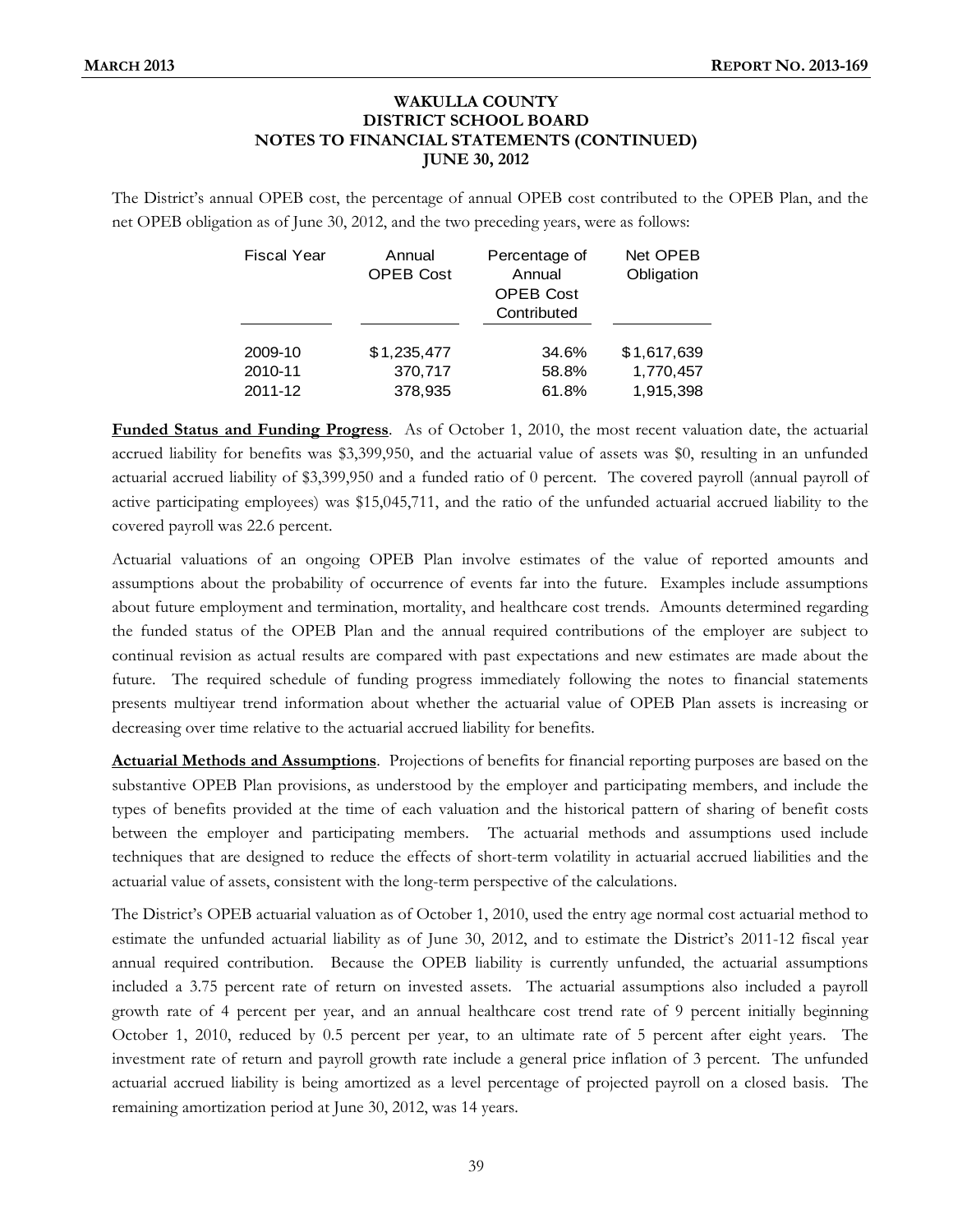#### **13. CONSTRUCTION AND OTHER SIGNIFICANT COMMITMENTS**

**Encumbrances**. Appropriations in governmental funds are encumbered upon issuance of purchase orders for goods and services. Even though appropriations lapse at the end of the fiscal year, unfilled purchase orders of the current year are carried forward and the next year's appropriations are likewise encumbered.

The following is a schedule of encumbrances at June 30, 2012:

|         |              | <b>Major Funds</b> |             |              |              |
|---------|--------------|--------------------|-------------|--------------|--------------|
|         | Special      |                    |             |              |              |
|         | Revenue -    | Capital            |             |              |              |
|         | Federal      | Projects -         | Capital     | Nonmajor     | Total        |
|         | Economic     | Local Capital      | Projects -  | Governmental | Governmental |
| General | Stimulus     | Improvement        | Other       | Funds        | <b>Funds</b> |
|         |              |                    |             |              |              |
| 138,549 | 11,908<br>S. | 1,007,205          | \$1,967,121 | \$<br>25,741 | 3,150,524    |

**Construction Contracts**. Encumbrances include the following major construction contract commitments at fiscal year-end:

| Project                                | Contract       | Completed      | Balance        |
|----------------------------------------|----------------|----------------|----------------|
|                                        | Amount         | to Date        | Committed      |
| Wakulla Middle School HVAC Renovation: | 300,000.00     | 257,550.00     | \$             |
| Architect                              | \$             | \$             | 42,450.00      |
| Contractor                             | 4,768,550.00   | 1,993,271.13   | 2,775,278.87   |
|                                        | \$5,068,550.00 | \$2,250,821.13 | \$2,817,728.87 |

#### **14. CONSORTIUM**

The District is a member of, and the fiscal agent for, the Small School District Council Consortium (SSDCC). The SSDCC is an association of small school districts organized to hire a consultant to collect, interpret, and disseminate information regarding educational matters affecting the member districts, as well as consult and communicate as directed to change, influence, and improve the conditions in the affected districts. The District is not the predominant participant in the consortium and, therefore, has established an enterprise fund to account for the SSDCC's resources and operations.

#### **15. RISK MANAGEMENT PROGRAMS**

The District is exposed to various risks of loss related to torts; theft of, damage to, and destruction of assets; errors and omissions; injuries to employees; and natural disasters. The Wakulla County District School Board is a member of the Panhandle Area Educational Consortium - Risk Management Consortium (Consortium) under which several district school boards have established a combined limited self-insurance program for property protection, general liability, automobile liability, workers' compensation, money and securities, employee fidelity and faithful performance, boiler and machinery, and other coverage deemed necessary by the members of the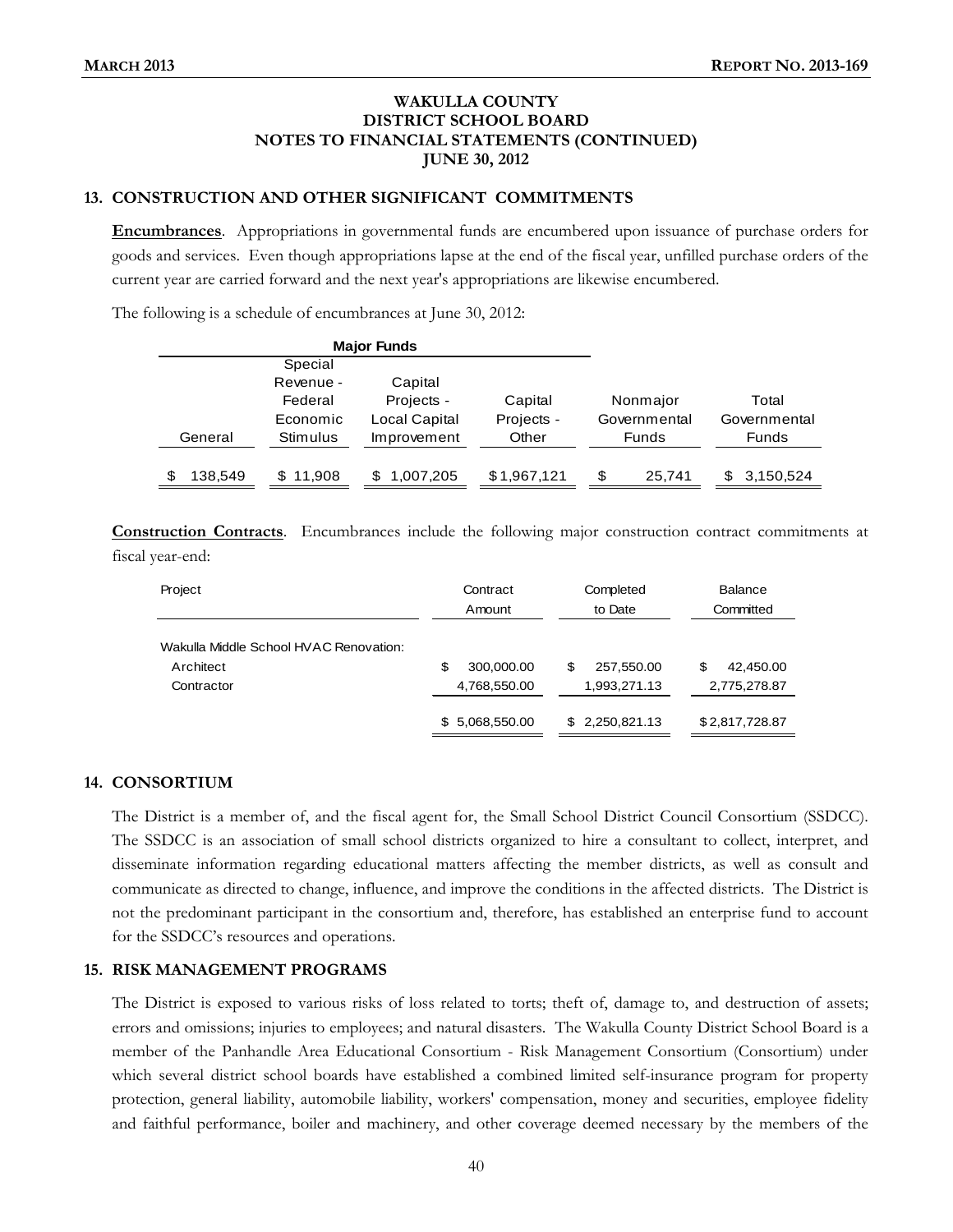Consortium. Section 1001.42(12)(k), Florida Statutes, provides the authority for the District to enter into such a risk management program. The Consortium is self-sustaining through member assessments (premiums), and purchases coverage through commercial companies for claims in excess of specified amounts. The Board of Directors for the Consortium is composed of superintendents of all participating districts. The Washington County District School Board serves as fiscal agent for the Consortium.

Settled claims resulting from these risks have not exceeded commercial coverage in any of the past three fiscal years.

Employee group life and health insurance are being provided through purchased commercial insurance with minimum deductibles for each line of coverage.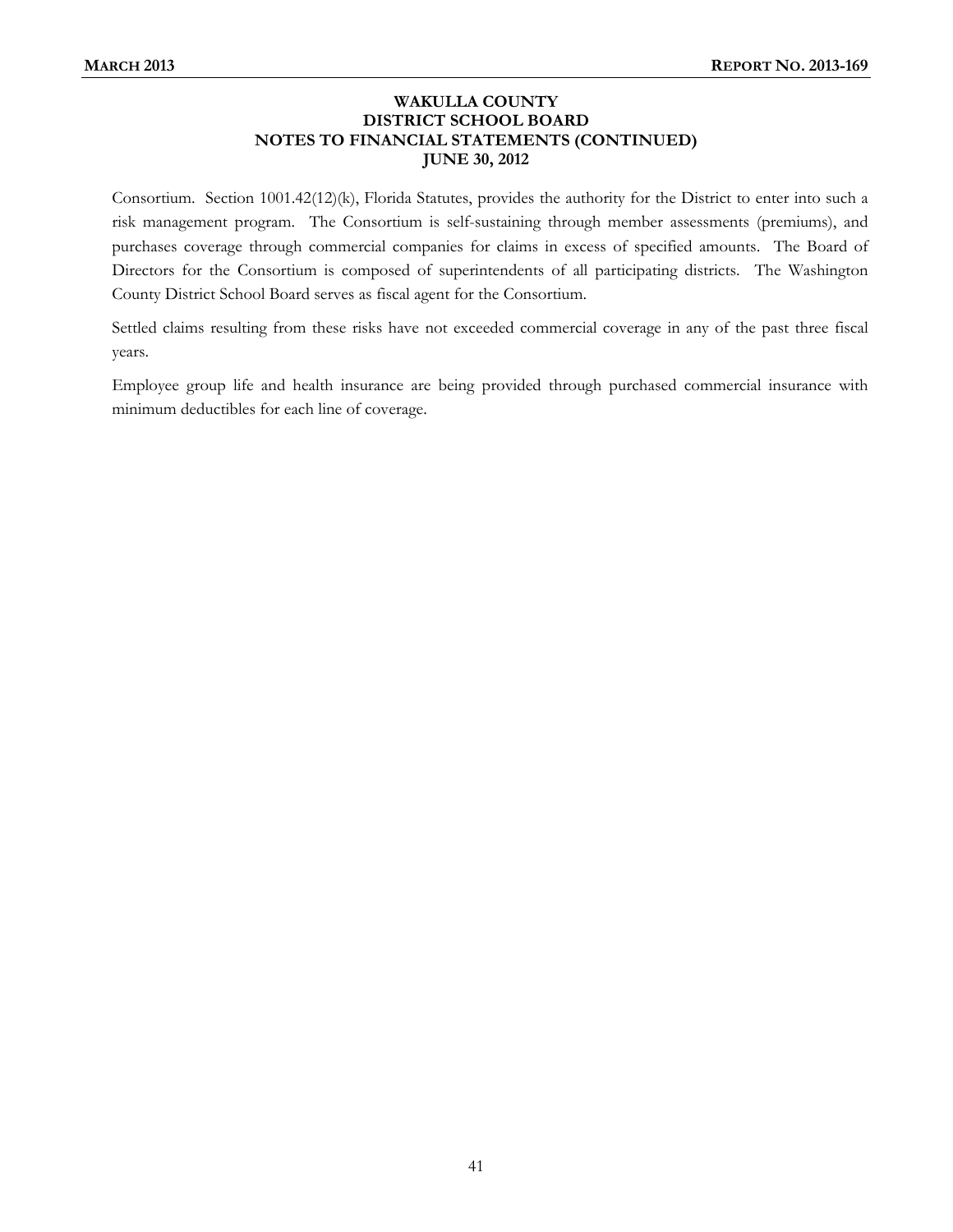## **OTHER REQUIRED SUPPLEMENTARY INFORMATION**

#### *WAKULLA COUNTY DISTRICT SCHOOL BOARD REQUIRED SUPPLEMENTARY INFORMATION - BUDGETARY COMPARISON SCHEDULE - GENERAL AND MAJOR SPECIAL REVENUE FUNDS For the Fiscal Year Ended June 30, 2012*

<span id="page-46-0"></span>

|                                                                 | General Fund               |    |                            |    |                            |    |                                                           |
|-----------------------------------------------------------------|----------------------------|----|----------------------------|----|----------------------------|----|-----------------------------------------------------------|
|                                                                 | Original<br><b>Budget</b>  |    | Final<br><b>Budget</b>     |    | Actual                     |    | Variance with<br>Final Budget -<br>Positive<br>(Negative) |
| <b>Revenues</b>                                                 |                            |    |                            |    |                            |    |                                                           |
| Intergovernmental:                                              |                            |    |                            |    |                            |    |                                                           |
| <b>Federal Direct</b>                                           | \$<br>75,000.00            | \$ | 75,000.00                  | \$ | 86,839.01                  | \$ | 11,839.01                                                 |
| Federal Through State and Local                                 | 628,442.00                 |    | 656,054.00                 |    | 701,470.49                 |    | 45,416.49                                                 |
| <b>State</b>                                                    | 24,090,734.00              |    | 24, 131, 485. 70           |    | 24, 167, 537. 27           |    | 36,051.57                                                 |
| Local:                                                          |                            |    |                            |    |                            |    |                                                           |
| <b>Property Taxes</b><br>Miscellaneous                          | 7,725,218.00<br>265,000.00 |    | 7,725,218.00<br>307,408.00 |    | 7,854,327.45<br>493,279.10 |    | 129,109.45<br>185,871.10                                  |
| <b>Total Local Revenues</b>                                     | 7,990,218.00               |    | 8,032,626.00               |    | 8,347,606.55               |    | 314,980.55                                                |
|                                                                 |                            |    |                            |    |                            |    |                                                           |
| <b>Total Revenues</b>                                           | 32,784,394.00              |    | 32,895,165.70              |    | 33, 303, 453. 32           |    | 408.287.62                                                |
| <b>Expenditures</b>                                             |                            |    |                            |    |                            |    |                                                           |
| Current - Education:                                            |                            |    |                            |    |                            |    |                                                           |
| Instruction                                                     | 20,529,757.36              |    | 20,234,882.90              |    | 18,869,774.90              |    | 1,365,108.00                                              |
| <b>Pupil Personnel Services</b>                                 | 1,647,531.33               |    | 1,680,743.33               |    | 1,612,614.43               |    | 68,128.90                                                 |
| <b>Instructional Media Services</b>                             | 494,093.32                 |    | 496,343.32                 |    | 469,803.69                 |    | 26,539.63                                                 |
| Instruction and Curriculum Development Services                 | 919,250.95                 |    | 496,559.05                 |    | 465,231.95                 |    | 31,327.10                                                 |
| <b>Instructional Staff Training Services</b>                    | 122,994.74                 |    | 235,245.08                 |    | 159,180.69                 |    | 76,064.39                                                 |
| Instruction Related Technology<br>School Board                  | 292,620.79<br>493,832.34   |    | 365,408.60<br>493,832.34   |    | 324, 164.60<br>453,521.37  |    | 41,244.00<br>40,310.97                                    |
| <b>General Administration</b>                                   | 360,845.14                 |    | 435,645.14                 |    | 434,679.86                 |    | 965.28                                                    |
| School Administration                                           | 2,020,691.59               |    | 2,297,441.15               |    | 2,233,920.66               |    | 63,520.49                                                 |
| Facilities Acquisition and Construction                         | 155,054.33                 |    | 141,475.77                 |    | 122,630.91                 |    | 18,844.86                                                 |
| <b>Fiscal Services</b>                                          | 376,570.81                 |    | 388,681.18                 |    | 381,689.87                 |    | 6,991.31                                                  |
| <b>Food Services</b>                                            | 1,942.52                   |    | 14,942.52                  |    | 9,935.02                   |    | 5,007.50                                                  |
| <b>Central Services</b>                                         | 590, 855.49                |    | 689,990.49                 |    | 689,979.34                 |    | 11.15                                                     |
| <b>Pupil Transportation Services</b>                            | 2,638,495.04               |    | 2,646,180.04               |    | 2,549,067.58               |    | 97,112.46                                                 |
| Operation of Plant                                              | 4,324,845.20               |    | 4,313,132.21               |    | 4,021,317.51               |    | 291,814.70                                                |
| Maintenance of Plant                                            | 1,031,168.71               |    | 1,080,171.56               |    | 1,080,107.04               |    | 64.52                                                     |
| <b>Administrative Technology Services</b>                       | 167,757.65                 |    | 165,452.65                 |    | 83,488.26                  |    | 81,964.39                                                 |
| <b>Community Services</b>                                       | 4,076.60                   |    | 6,076.60                   |    | 6,054.01                   |    | 22.59                                                     |
| Fixed Capital Outlay:                                           |                            |    |                            |    |                            |    |                                                           |
| Facilities Acquisition and Construction<br>Other Capital Outlay |                            |    | 112,349.32                 |    | 112,349.32                 |    |                                                           |
|                                                                 |                            |    |                            |    |                            |    |                                                           |
| <b>Total Expenditures</b>                                       | 36, 172, 383. 91           |    | 36,294,553.25              |    | 34,079,511.01              |    | 2,215,042.24                                              |
| Excess (Deficiency) of Revenues Over Expenditures               | (3,387,989.91)             |    | (3,399,387.55)             |    | (776, 057.69)              |    | 2,623,329.86                                              |
| <b>Other Financing Sources</b>                                  |                            |    |                            |    |                            |    |                                                           |
| Transfers In                                                    |                            |    |                            |    | 49,431.69                  |    | 49,431.69                                                 |
| Proceeds from Sale of Capital Assets                            | 47,583.00                  |    | 47,583.00                  |    | 47,583.00                  |    |                                                           |
|                                                                 |                            |    |                            |    |                            |    |                                                           |
| <b>Total Other Financing Sources</b>                            | 47,583.00                  |    | 47,583.00                  |    | 97,014.69                  |    | 49,431.69                                                 |
| Net Change in Fund Balances                                     | (3,340,406.91)             |    | (3, 351, 804.55)           |    | (679, 043.00)              |    | 2,672,761.55                                              |
| Fund Balances, Beginning                                        | 5,368,446.29               |    | 5,368,446.29               |    | 5,368,446.29               |    |                                                           |
| Decrease in Nonspendable Inventory                              |                            |    |                            |    | (53, 859.06)               |    | (53, 859.06)                                              |
|                                                                 |                            |    |                            |    |                            |    |                                                           |
| <b>Fund Balances, Ending</b>                                    | \$<br>2,028,039.38         | \$ | 2,016,641.74               | \$ | 4,635,544.23               | \$ | 2,618,902.49                                              |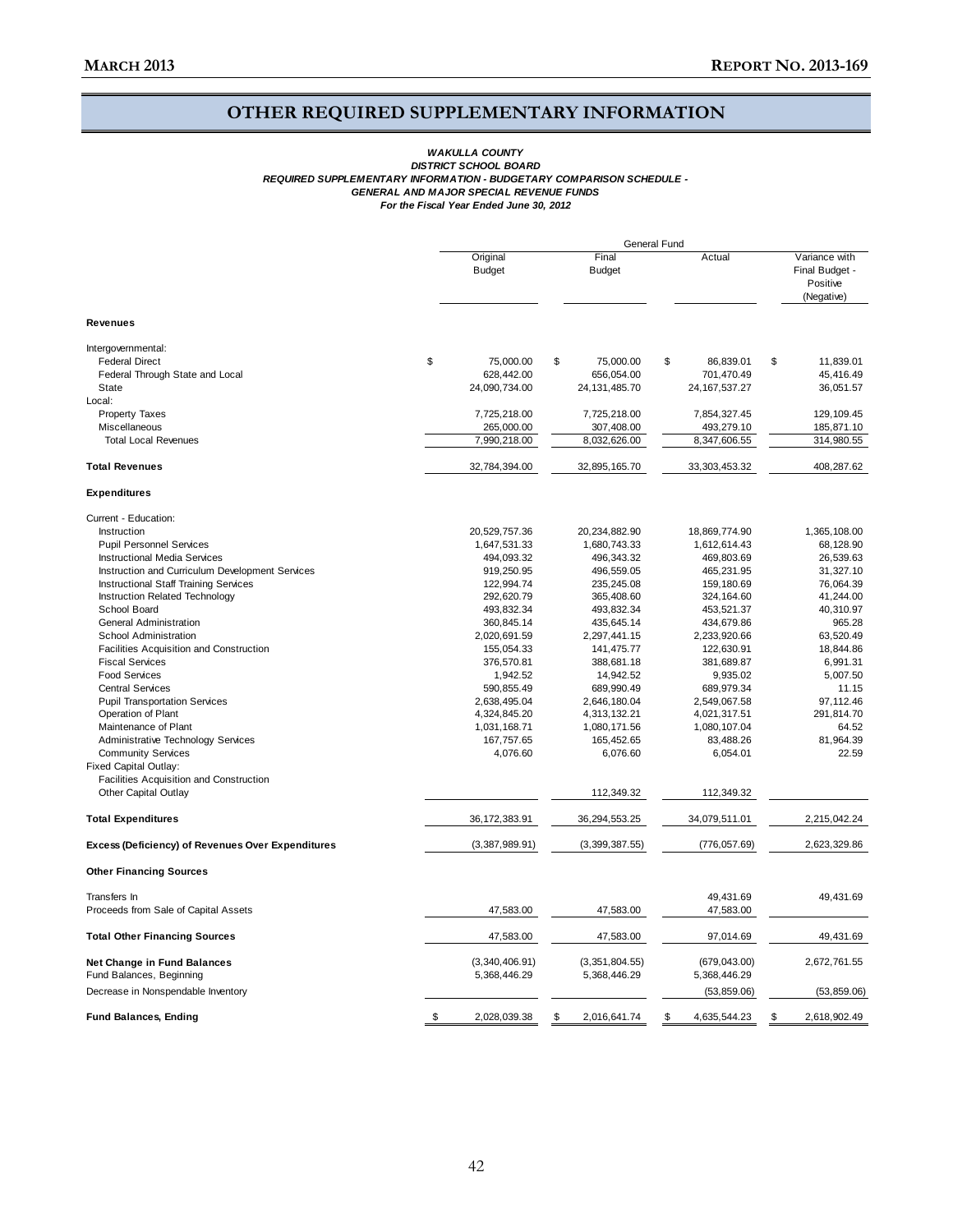|                           |                        | Special Revenue - Federal Economic Stimulus Fund |                                                           |
|---------------------------|------------------------|--------------------------------------------------|-----------------------------------------------------------|
| Original<br><b>Budget</b> | Final<br><b>Budget</b> | Actual                                           | Variance with<br>Final Budget -<br>Positive<br>(Negative) |
| \$<br>171,001.17          | \$<br>340,044.88       | \$<br>220,706.34                                 | \$<br>(119, 338.54)                                       |
| 171,001.17                | 340,044.88             | 220,706.34                                       | (119, 338.54)                                             |
| 62,127.83<br>16,413.37    | 60,753.67<br>67,708.37 | 51,838.44<br>34,863.52                           | 8,915.23<br>32,844.85                                     |
| 74,841.47                 | 84,080.42<br>10,995.06 | 55,734.19                                        | 28,346.23<br>10,995.06                                    |
| 5,198.43                  | 16,560.37<br>30,710.00 | 30,524.54                                        | 16,560.37<br>185.46                                       |
| 12,420.07                 | 31,951.07              | 10,459.73                                        | 21,491.34                                                 |
|                           | 37,285.92              | 37,285.92                                        |                                                           |
| 171,001.17                | 340,044.88             | 220,706.34                                       | 119,338.54                                                |
|                           |                        |                                                  |                                                           |
|                           |                        |                                                  |                                                           |
|                           |                        |                                                  |                                                           |

| 0.00 | 0.00 | 0.001 | 0.00 |
|------|------|-------|------|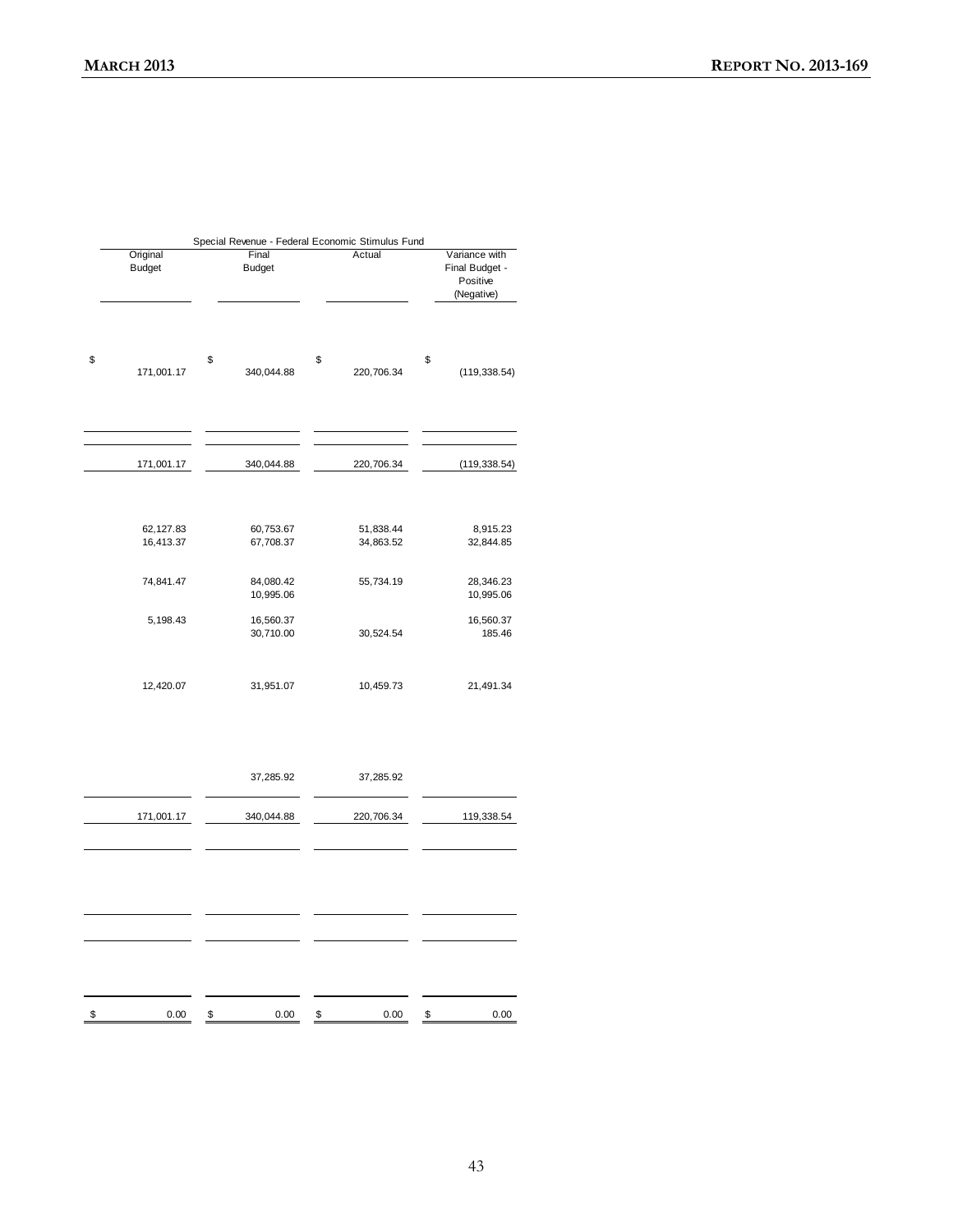#### *WAKULLA COUNTY DISTRICT SCHOOL BOARD REQUIRED SUPPLEMENTARY INFORMATION - SCHEDULE OF FUNDING PROGRESS - OTHER POSTEMPLOYMENT BENEFITS PLAN*

<span id="page-48-0"></span>

| Actuarial<br>Valuation<br>Date |  | <b>Actuarial Value</b><br>Actuarial<br>of Assets<br>Accrued<br>Liability (AAL)<br>(B) |   | Unfunded<br>AAL (UAAL) | <b>Funded Ratio</b> | <b>Covered Payroll</b> | UAAL as a<br>Percentage of<br>Covered Payroll |  |            |             |
|--------------------------------|--|---------------------------------------------------------------------------------------|---|------------------------|---------------------|------------------------|-----------------------------------------------|--|------------|-------------|
|                                |  | (A)                                                                                   |   |                        |                     | $(B-A)$                | (A/B)                                         |  | (C)        | $[(B-A)/C]$ |
| October 1, 2007                |  |                                                                                       | 0 | 15.477.349             |                     | 15.477.349             | 0.0%                                          |  | 14,363,429 | 107.8%      |
| October 1, 2010                |  |                                                                                       |   | 3,399,950              |                     | 3,399,950              | 0.0%                                          |  | 15,045,711 | 22.6%       |

Note: (1) The District's OPEB actuarial valuation used the entry age normal cost actuarial method to estimate the actuarial accrued liability.

(2) The amortization period for the UAAL was revised from 30 to 15 years, assuming that many retirees age 65 and older will discontinue coverage under the District plan. This revision shortened the period of benefit and, consequently, the amortization period was adjusted to recognize all accrued benefits before being paid out.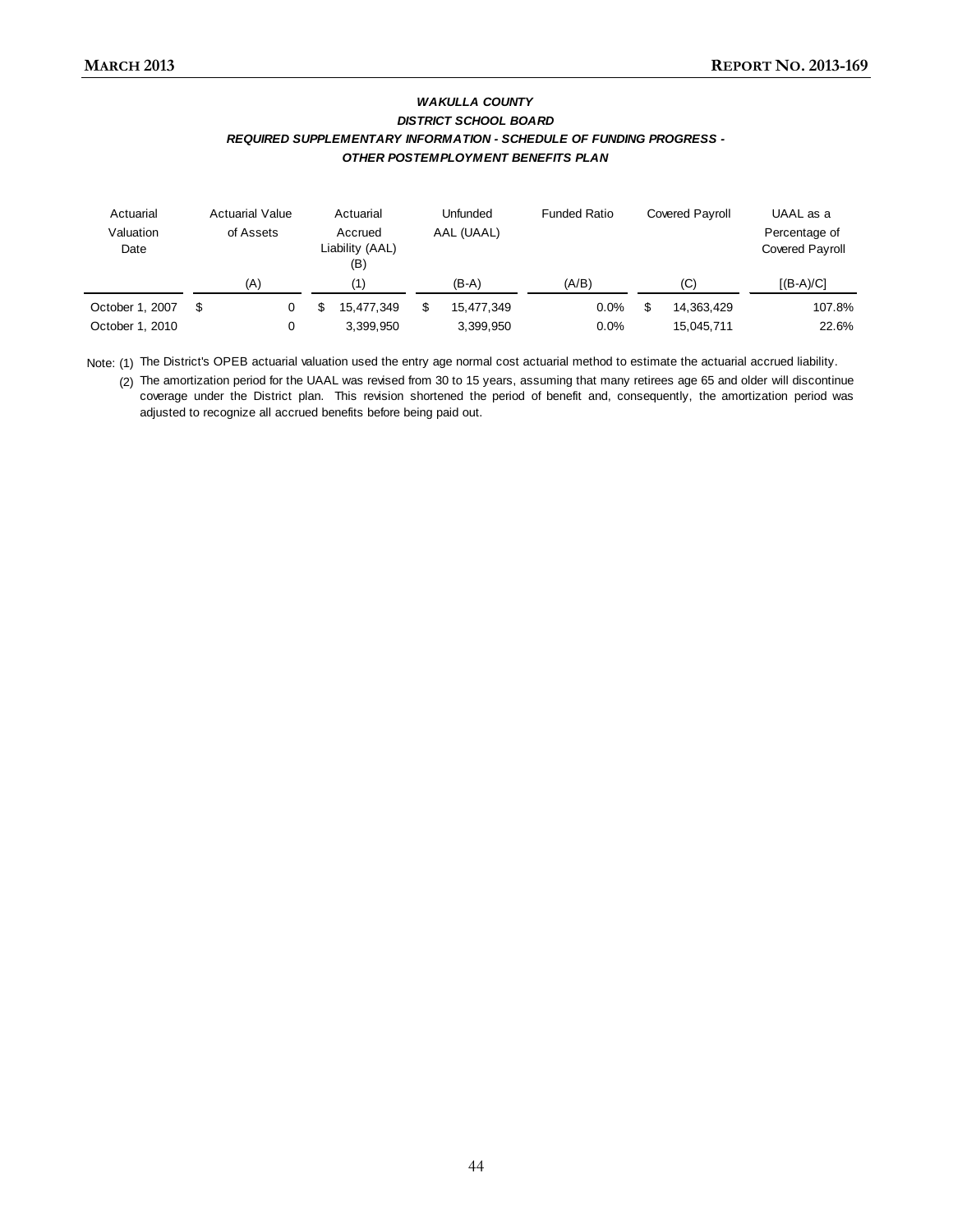### **WAKULLA COUNTY DISTRICT SCHOOL BOARD NOTES TO REQUIRED SUPPLEMENTARY INFORMATION JUNE 30, 2012**

# <span id="page-49-0"></span>**1. BUDGETARY BASIS OF ACCOUNTING**

Budgets are prepared using the same modified accrual basis as is used to account for governmental funds.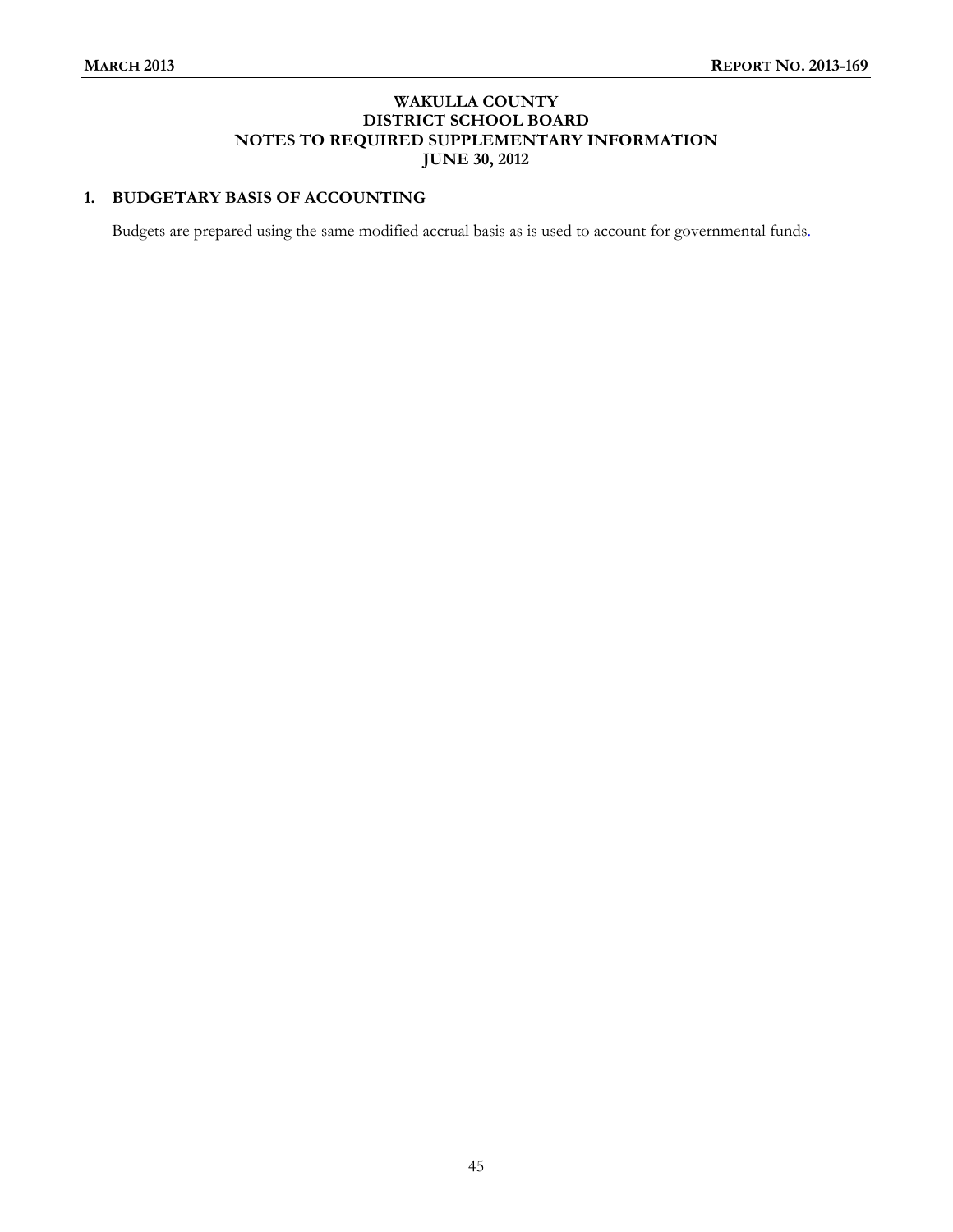## **SCHEDULE OF EXPENDITURES OF FEDERAL AWARDS**

## *WAKULLA COUNTY DISTRICT SCHOOL BOARD SCHEDULE OF EXPENDITURES OF FEDERAL AWARDS For the Fiscal Year Ended June 30, 2012*

<span id="page-50-0"></span>

| Federal Grantor/Pass-Through Grantor/Program Title                                                                    | Catalog of<br>Federal<br>Domestic<br>Assistance<br>Number | Pass -<br>Through<br>Grantor<br>Number | Amount of<br>Expenditures<br>(1) | Amount<br>Provided<br>to<br>Subrecipients |  |
|-----------------------------------------------------------------------------------------------------------------------|-----------------------------------------------------------|----------------------------------------|----------------------------------|-------------------------------------------|--|
| United States Department of Agriculture:                                                                              |                                                           |                                        |                                  |                                           |  |
| Indirect:<br>Child Nutrition Cluster:                                                                                 |                                                           |                                        |                                  |                                           |  |
| Florida Department of Education:                                                                                      |                                                           |                                        |                                  |                                           |  |
| School Breakfast Program<br>National School Lunch Program                                                             | 10.553<br>10.555                                          | 321<br>300                             | \$<br>89,762.97<br>365,523.27    | \$                                        |  |
| Florida Department of Agriculture and Consumer Services:                                                              |                                                           |                                        |                                  |                                           |  |
| School Breakfast Program<br>National School Lunch Program                                                             | 10.553<br>10.555 (2)(A)                                   | 321<br>300                             | 153,650.88<br>694,590.98         |                                           |  |
| <b>Total Child Nutrition Cluster</b>                                                                                  |                                                           |                                        | 1,303,528.10                     |                                           |  |
| Florida Department of Education:                                                                                      |                                                           |                                        |                                  |                                           |  |
| Child Nutrition Discretionary Grants Limited Availability                                                             | 10.579                                                    | 371                                    | 32,033.21                        |                                           |  |
| Florida Department of Financial Services:<br>Schools and Roads - Grants to States                                     | 10.665                                                    | None                                   |                                  |                                           |  |
|                                                                                                                       |                                                           |                                        | 152,190.76                       |                                           |  |
| <b>Total United States Department of Agriculture</b>                                                                  |                                                           |                                        | 1,487,752.07                     |                                           |  |
| United States Department of Energy:<br>Indirect:                                                                      |                                                           |                                        |                                  |                                           |  |
| University of Central Florida:                                                                                        |                                                           |                                        |                                  |                                           |  |
| ARRA - State Energy Program                                                                                           | 81.041 (2)(B)                                             | None                                   | 29,870.64                        |                                           |  |
| <b>United States Department of Education:</b>                                                                         |                                                           |                                        |                                  |                                           |  |
| Indirect:<br>Title I. Part A Cluster:                                                                                 |                                                           |                                        |                                  |                                           |  |
| Florida Department of Education:                                                                                      |                                                           |                                        |                                  |                                           |  |
| Title I Grants to Local Educational Agencies<br>ARRA - Title I Grants to Local Educational Agencies, Recovery Act     | 84.010<br>84.389                                          | 212, 222, 226, 228<br>226              | 945,088.26<br>812.73             | 78,136.55                                 |  |
| <b>Total Title I, Part A Cluster</b>                                                                                  |                                                           |                                        | 945,900.99                       | 78,136.55                                 |  |
|                                                                                                                       |                                                           |                                        |                                  |                                           |  |
| Special Education Cluster:<br>Florida Department of Education:                                                        |                                                           |                                        |                                  |                                           |  |
| Special Education - Grants to States                                                                                  | 84.027                                                    | 262, 263                               | 966,051.81                       | 25,000.00                                 |  |
| Special Education - Preschool Grants                                                                                  | 84.173                                                    | 267                                    | 51,214.74                        |                                           |  |
| ARRA - Special Education - Grants to States, Recovery Act                                                             | 84.391                                                    | 263                                    | 52,991.65                        |                                           |  |
| ARRA - Special Education - Preschool Grants, Recovery Act<br>University of South Florida:                             | 84.392                                                    | 267                                    | 10,581.59                        |                                           |  |
| Special Education - Grants to States                                                                                  | 84.027                                                    | None                                   | 1,500.00                         |                                           |  |
| Putnam County District School Board:                                                                                  |                                                           |                                        |                                  |                                           |  |
| Special Education - Grants to States<br>Leon County District School Board:                                            | 84.027                                                    | None                                   | 93,362.80                        |                                           |  |
| Special Education - Grants to States                                                                                  | 84.027                                                    | None                                   | 21,945.00                        |                                           |  |
| <b>Total Special Education Cluster</b>                                                                                |                                                           |                                        | 1,197,647.59                     | 25,000.00                                 |  |
|                                                                                                                       |                                                           |                                        |                                  |                                           |  |
| Florida Department of Education:<br>Adult Education - Basic Grants to States                                          | 84.002                                                    | 191                                    | 53,402.58                        |                                           |  |
| Career and Technical Education - Basic Grants to States                                                               | 84.048                                                    | 151                                    | 100,377.93                       |                                           |  |
| Improving Teacher Quality State Grants                                                                                | 84.367                                                    | 224                                    | 143,356.56                       | 258.36                                    |  |
| ARRA - Education for Homeless Children and Youth, Recovery Act                                                        | 84.387                                                    | 127                                    | 4,316.79                         |                                           |  |
| ARRA - State Fiscal Stabilization Fund (SFSF) - Race-to-the-Top Incentive Grants, Recovery Act<br>Education Jobs Fund | 84.395<br>84.410                                          | <b>RL111</b><br>541                    | 137,293.58                       |                                           |  |
|                                                                                                                       |                                                           |                                        | 14,710.00                        |                                           |  |
| <b>Total United States Department of Education</b>                                                                    |                                                           |                                        | 2,597,006.02                     | 103,394.91                                |  |
| United States Department of Health and Human Services:<br>Indirect:                                                   |                                                           |                                        |                                  |                                           |  |
| North Florida Child Development, Inc.:                                                                                |                                                           |                                        |                                  |                                           |  |
| <b>Head Start</b>                                                                                                     | 93.600                                                    | None                                   | 93,694.00                        |                                           |  |
| Total United States Department of Health and Human Services                                                           |                                                           |                                        | 93,694.00                        |                                           |  |
| United States Department of Homeland Security:<br>Indirect:                                                           |                                                           |                                        |                                  |                                           |  |
| Florida Department of Education:                                                                                      |                                                           |                                        |                                  |                                           |  |
| Homeland Security Grant Program                                                                                       | 97.067                                                    | 532                                    | 165,150.00                       |                                           |  |
| <b>United States Department of Defense:</b><br>Direct:                                                                |                                                           |                                        |                                  |                                           |  |
| Navy Junior Reserve Officers Training Corps                                                                           | None                                                      | N/A                                    | 86,839.01                        |                                           |  |
| <b>Total Expenditures of Federal Awards</b>                                                                           |                                                           |                                        | 4,460,311.74<br>\$               | \$<br>103,394.91                          |  |

Notes: (1) <u>Basis of Presentation</u>. The Schedule of Expenditures of Federal Awards represents amounts expended from Federal programs during the fiscal year as determined based on the modified accrual<br>basis of accounting, T

(2) Noncash Assistance:<br>(A) National School Lunch Program - Includes \$97,766.58 of donated food received during the fiscal year. Donated foods are valued at fair value as determined at the time of donation.

(B) State Energy Program - Represents the Federally-paid portion of solar panels and related site preparation and installation costs.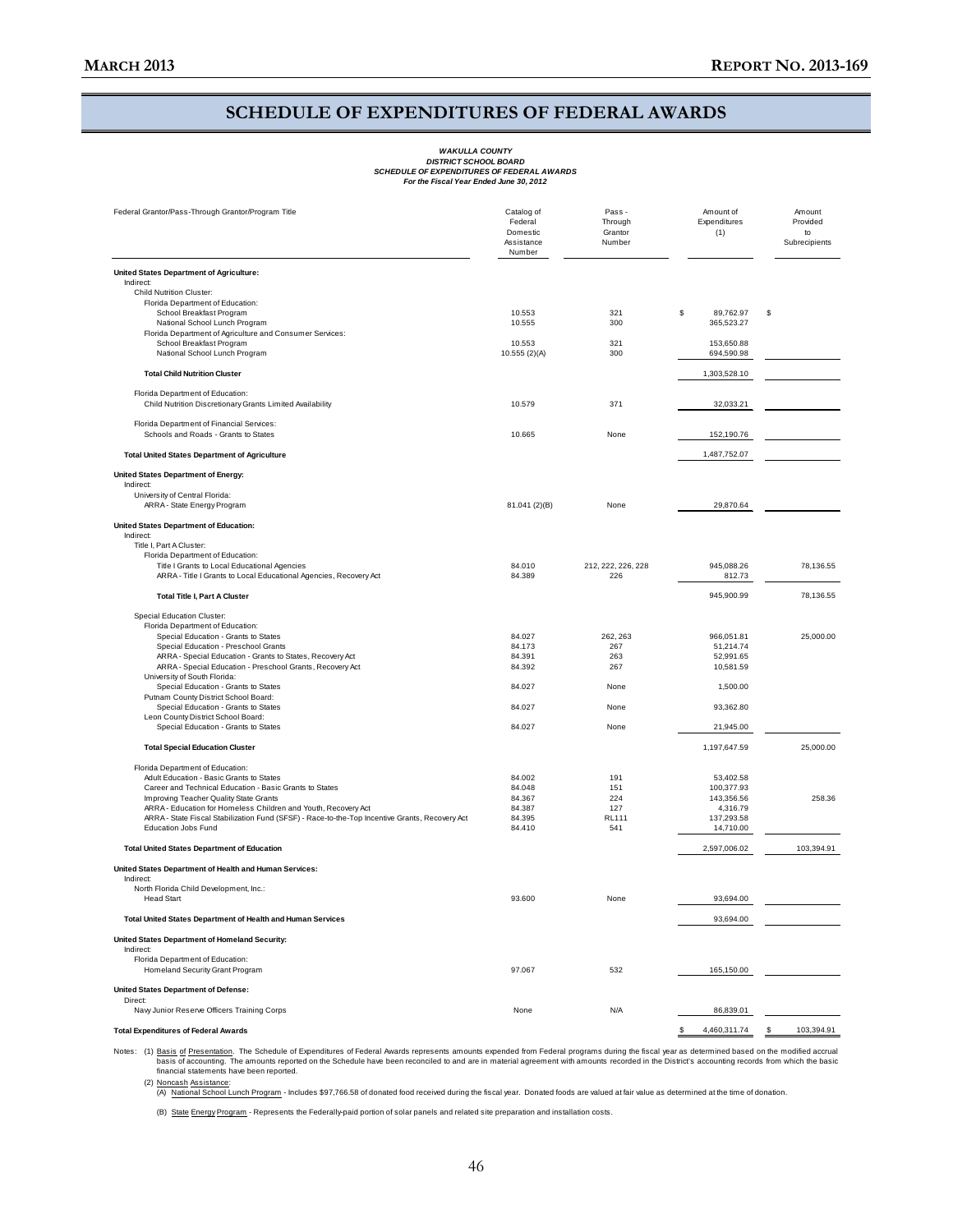<span id="page-51-0"></span>

**DAVID W. MARTIN, CPA AUDITOR GENERAL**

# **AUDITOR GENERAL STATE OF FLORIDA**

**G74 Claude Pepper Building 111 West Madison Street Tallahassee, Florida 32399-1450** 



**PHONE: 850-488-5534 FAX: 850-488-6975**

The President of the Senate, the Speaker of the House of Representatives, and the Legislative Auditing Committee

#### **INDEPENDENT AUDITOR'S REPORT ON INTERNAL CONTROL OVER FINANCIAL REPORTING AND ON COMPLIANCE AND OTHER MATTERS BASED ON AN AUDIT OF THE FINANCIAL STATEMENTS PERFORMED IN ACCORDANCE WITH GOVERNMENT AUDITING STANDARDS**

We have audited the financial statements of the governmental activities, the business-type activities, the discretely presented component unit, each major fund, and the aggregate remaining fund information of the Wakulla County District School Board as of and for the fiscal year ended June 30, 2012, which collectively comprise the District's basic financial statements, and have issued our report thereon under the heading **INDEPENDENT AUDITOR'S REPORT ON FINANCIAL STATEMENTS**. Our report on the basic financial statements includes a reference to other auditors. We conducted our audit in accordance with auditing standards generally accepted in the United States of America and the standards applicable to financial audits contained in *Government Auditing Standards*, issued by the Comptroller General of the United States. Other auditors audited the financial statements of the school internal funds and the discretely presented component unit, as described in our report on the Wakulla County District School Board's financial statements. For the discretely presented component unit, this report does not include the results of the other auditors' testing of internal control over financial reporting or compliance and other matters that are reported on separately by those auditors. The financial statements of the school internal funds were not audited in accordance with *Government Auditing Standards*.

### **Internal Control Over Financial Reporting**

In planning and performing our audit, we considered the District's internal control over financial reporting as a basis for designing our auditing procedures for the purpose of expressing our opinions on the financial statements, but not for the purpose of expressing an opinion on the effectiveness of the District's internal control over financial reporting. Accordingly, we do not express an opinion on the effectiveness of the District's internal control over financial reporting.

A *deficiency in internal control* exists when the design or operation of a control does not allow management or employees, in the normal course of performing their assigned functions, to prevent or detect and correct misstatements on a timely basis. A *material weakness* is a deficiency, or combination of deficiencies, in internal control such that there is a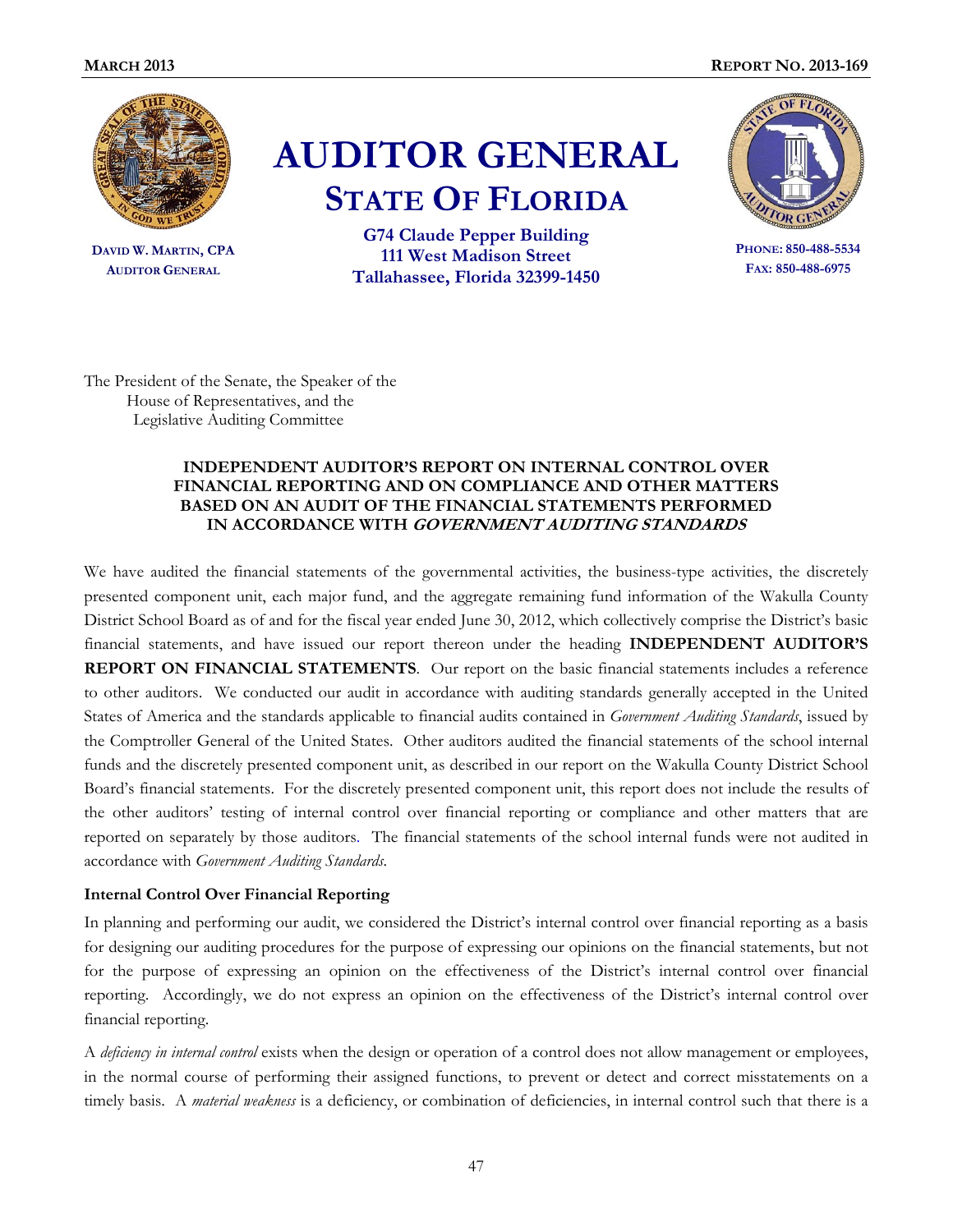reasonable possibility that a material misstatement of the District's financial statements will not be prevented, or detected and corrected on a timely basis.

Our consideration of internal control over financial reporting was for the limited purpose described in the first paragraph of this section and was not designed to identify all deficiencies in internal control over financial reporting that might be deficiencies, significant deficiencies, or material weaknesses. We did not identify any deficiencies in internal control over financial reporting that we consider to be material weaknesses, as defined above.

#### **Compliance and Other Matters**

As part of obtaining reasonable assurance about whether the District's financial statements are free of material misstatement, we performed tests of its compliance with certain provisions of laws, rules, regulations, contracts, and grant agreements, noncompliance with which could have a direct and material effect on the determination of financial statement amounts. However, providing an opinion on compliance with those provisions was not an objective of our audit and, accordingly, we do not express such an opinion. The results of our tests disclosed no instances of noncompliance or other matters that are required to be reported under *Government Auditing Standards*.

We noted certain additional matters that are discussed in the **SCHEDULE OF FINDINGS AND QUESTIONED COSTS** section of this report.

Management's response to the findings described in the **SCHEDULE OF FINDINGS AND QUESTIONED COSTS** section of this report is included as Exhibit A. We did not audit management's response and, accordingly, we express no opinion on it.

# Our **INDEPENDENT AUDITOR'S REPORT ON INTERNAL CONTROL OVER FINANCIAL REPORTING AND ON COMPLIANCE AND OTHER MATTERS BASED ON AN AUDIT OF THE FINANCIAL STATEMENTS PERFORMED IN ACCORDANCE WITH GOVERNMENT AUDITING**

**STANDARDS** is intended solely for the information and use of the Legislative Auditing Committee, members of the Florida Senate and the Florida House of Representatives, Federal and other granting agencies, and applicable management and is not intended to be and should not be used by anyone other than these specified parties.

Respectfully submitted,

( W. Marte

David W. Martin, CPA March 13, 2013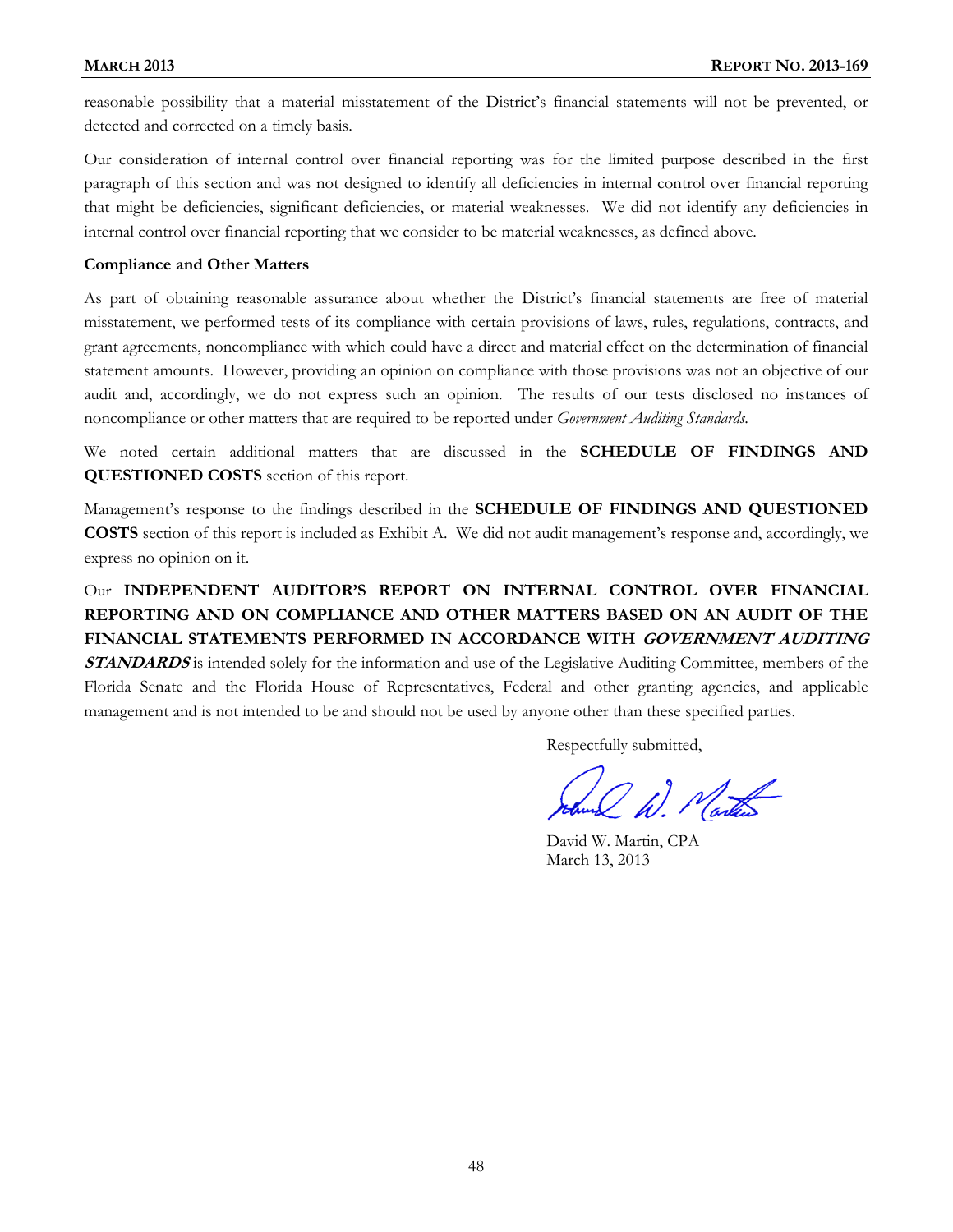<span id="page-53-0"></span>

**DAVID W. MARTIN, CPA AUDITOR GENERAL**

**AUDITOR GENERAL STATE OF FLORIDA**

> **G74 Claude Pepper Building 111 West Madison Street Tallahassee, Florida 32399 1450**



**PHONE: 850-488-5534 FAX: 850-488-6975**

The President of the Senate, the Speaker of the House of Representatives, and the Legislative Auditing Committee

#### **INDEPENDENT AUDITOR'S REPORT ON COMPLIANCE WITH REQUIREMENTS THAT COULD HAVE A DIRECT AND MATERIAL EFFECT ON EACH MAJOR PROGRAM AND ON INTERNAL CONTROL OVER COMPLIANCE IN ACCORDANCE WITH OMB CIRCULAR A-133**

#### **Compliance**

We have audited the Wakulla County District School Board's compliance with the types of compliance requirements described in the *OMB Circular A-133 Compliance Supplement* that could have a direct and material effect on each of the District's major Federal programs for the fiscal year ended June 30, 2012. The District's major Federal programs are identified in the **SUMMARY OF AUDITOR'S RESULTS** section of the **SCHEDULE OF FINDINGS AND QUESTIONED COSTS**. Compliance with the requirements of laws, regulations, contracts, and grants applicable to each of its major Federal programs is the responsibility of District management. Our responsibility is to express an opinion on the District's compliance based on our audit.

We conducted our audit of compliance in accordance with auditing standards generally accepted in the United States of America; the standards applicable to financial audits contained in *Government Auditing Standards*, issued by the Comptroller General of the United States; and OMB Circular A-133*, Audits of States, Local Governments, and Non-Profit Organizations*. Those standards and OMB Circular A-133 require that we plan and perform the audit to obtain reasonable assurance about whether noncompliance with the types of compliance requirements referred to above that could have a direct and material effect on a major Federal program occurred. An audit includes examining, on a test basis, evidence about the District's compliance with those requirements and performing such other procedures as we considered necessary in the circumstances. We believe that our audit provides a reasonable basis for our opinion. Our audit does not provide a legal determination of the District's compliance with those requirements.

In our opinion, the District complied, in all material respects, with the compliance requirements referred to above that could have a direct and material effect on each of its major Federal programs for the fiscal year ended June 30, 2012. However, the results of our auditing procedures disclosed an instance of noncompliance with those requirements, which is required to be reported in accordance with OMB Circular A-133 and which is described in the **SCHEDULE OF FINDINGS AND QUESTIONED COSTS** section of this report as Federal Awards Finding No. 1.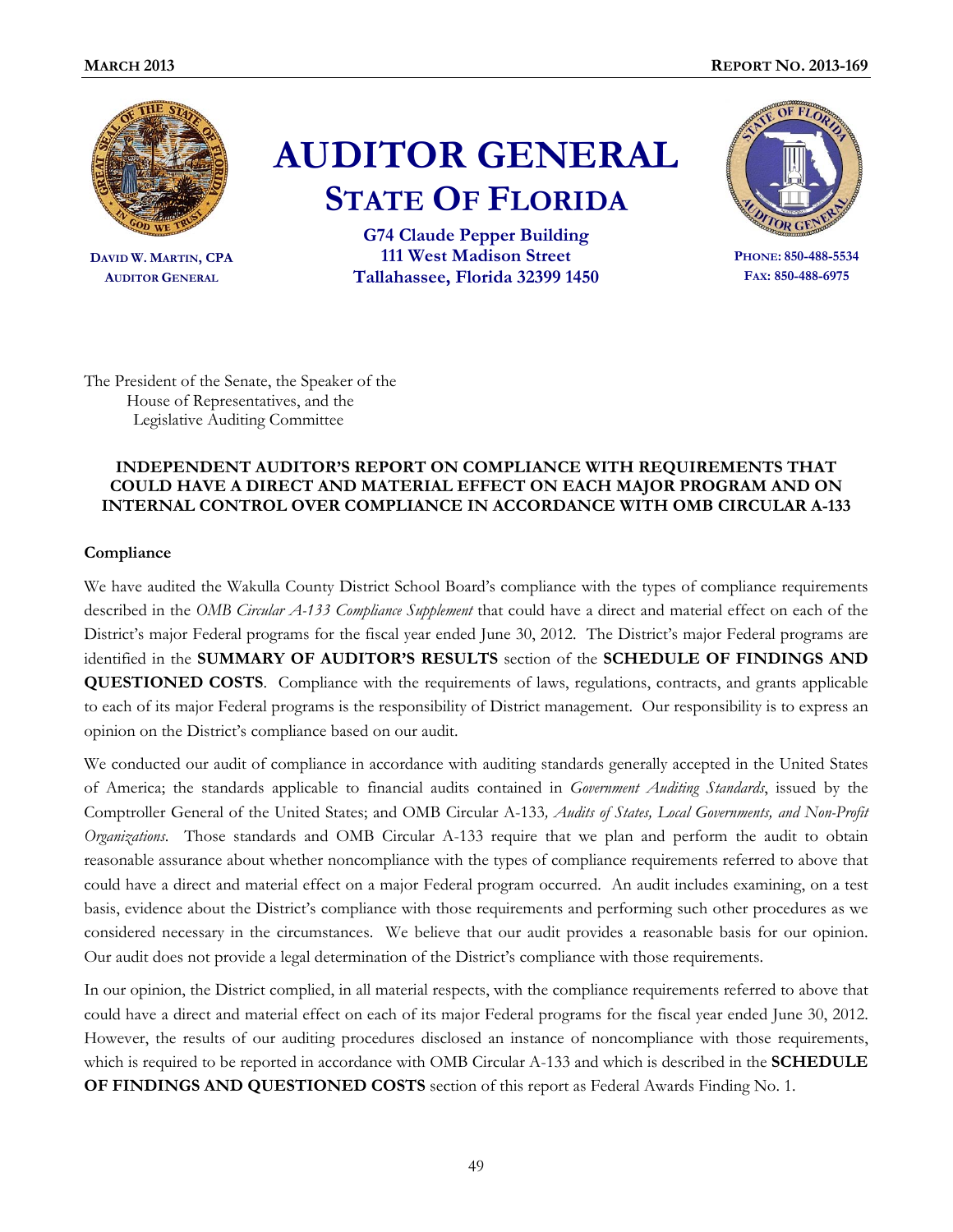#### **Internal Control Over Compliance**

District management is responsible for establishing and maintaining effective internal control over compliance with requirements of laws, regulations, contracts, and grants applicable to Federal programs. In planning and performing our audit, we considered the District's internal control over compliance with the requirements that could have a direct and material effect on a major Federal program to determine auditing procedures for the purpose of expressing our opinion on compliance and to test and report on internal control over compliance in accordance with OMB Circular A-133, but not for the purpose of expressing an opinion on the effectiveness of internal control over compliance. Accordingly, we do not express an opinion on the effectiveness of the District's internal control over compliance.

A *deficiency in internal control over compliance* exists when the design or operation of a control over compliance does not allow management or employees, in the normal course of performing their assigned functions, to prevent, or detect and correct, noncompliance with a type of compliance requirement of a Federal program on a timely basis. A *material weakness in internal control over compliance* is a deficiency, or combination of deficiencies, in internal control over compliance, such that there is a reasonable possibility that material noncompliance with a type of compliance requirement of a Federal program will not be prevented, or detected and corrected, on a timely basis.

Our consideration of internal control over compliance was for the limited purpose described in the first paragraph of this section and was not designed to identify all deficiencies in internal control that might be deficiencies, significant deficiencies, or material weaknesses. We did not identify any deficiencies in internal control over compliance that we consider to be *material weaknesses*, as defined above. However, we identified a certain deficiency in internal control over compliance that we consider to be a significant deficiency as described in the **SCHEDULE OF FINDINGS AND QUESTIONED COSTS** section of this report as Federal Awards Finding No. 1. A *significant deficiency in internal control over compliance* is a deficiency, or combination of deficiencies, in internal control over compliance with a type of compliance requirement of a Federal program that is less severe than a material weakness in internal control over compliance, yet important enough to merit attention by those charged with governance.

Management's response to the findings described in the **SCHEDULE OF FINDINGS AND QUESTIONED COSTS** section of this report is included as Exhibit A. We did not audit management's response and, accordingly, we express no opinion on the response.

#### **Restricted Purpose Relating to Testing of Internal Control Over Compliance**

The purpose of the provisions of this report addressing internal control over compliance is solely to describe the scope of our testing of internal control over compliance with the requirements that could have a direct and material effect on a major Federal program, and the results of that testing, and not to provide an opinion on the effectiveness of internal control over compliance. These provisions of our report are an integral part of an audit performed in accordance with *Government Auditing Standards* and OMB Circular A-133 in considering the entity's internal control over compliance. Accordingly, these provisions of our report are not suitable for any other purpose.

Respectfully submitted,

6. Martin

David W. Martin, CPA March 13, 2013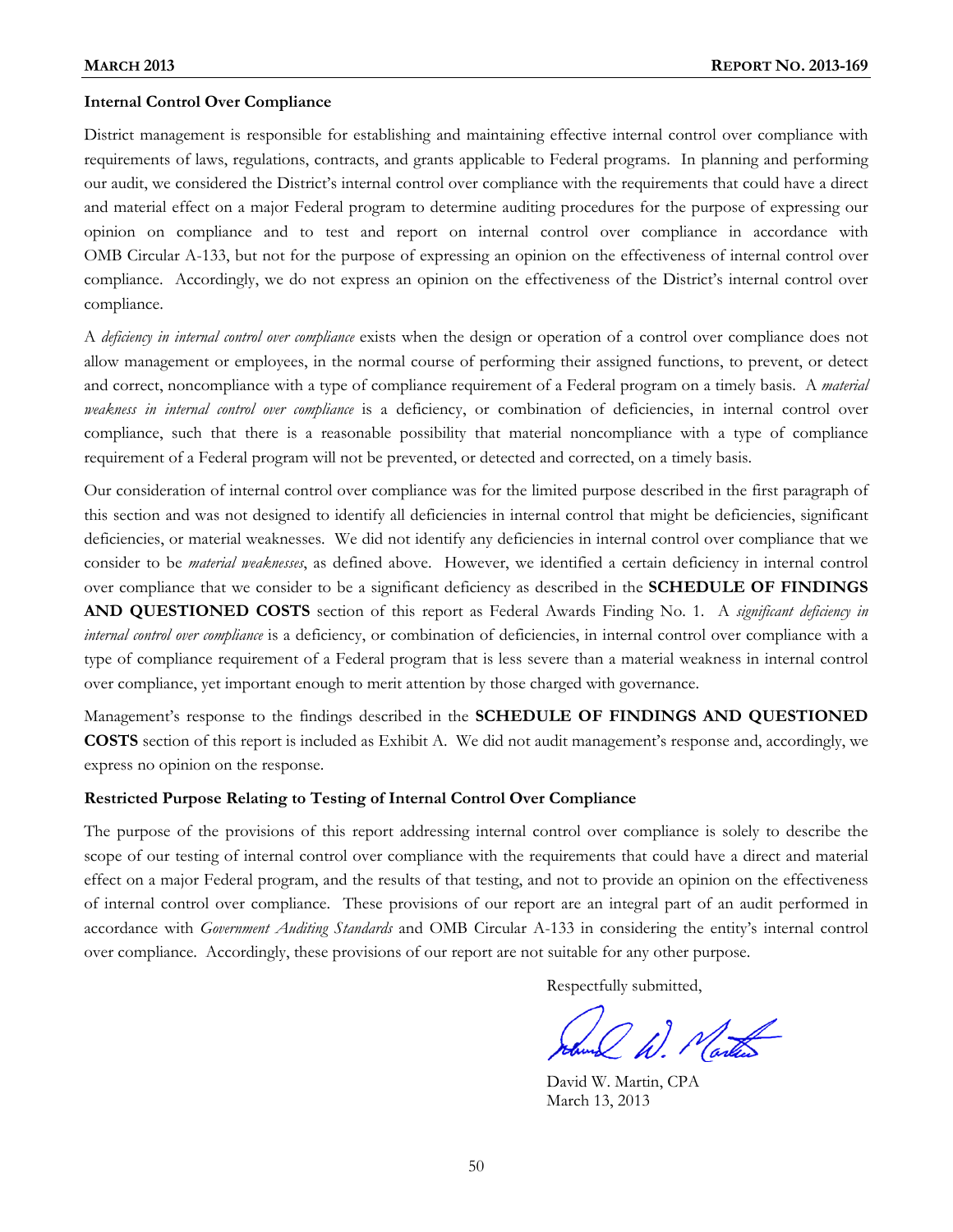## <span id="page-55-0"></span>**WAKULLA COUNTY DISTRICT SCHOOL BOARD SCHEDULE OF FINDINGS AND QUESTIONED COSTS FOR THE FISCAL YEAR ENDED JUNE 30, 2012**

## **SUMMARY OF AUDITOR'S RESULTS**

## **Financial Statements**

| Type of auditor's report issued:                                                                                          | Unqualified                                                                                                                                                                                            |
|---------------------------------------------------------------------------------------------------------------------------|--------------------------------------------------------------------------------------------------------------------------------------------------------------------------------------------------------|
| Internal control over financial reporting:                                                                                |                                                                                                                                                                                                        |
| Material weakness(es) identified?                                                                                         | N <sub>o</sub>                                                                                                                                                                                         |
| Significant deficiency(ies) identified that are<br>not considered to be a material weakness(es)?                          | None reported                                                                                                                                                                                          |
| Noncompliance material to financial<br>statements noted?                                                                  | $\rm No$                                                                                                                                                                                               |
| <b>Federal Awards</b>                                                                                                     |                                                                                                                                                                                                        |
| Internal control over major programs:                                                                                     |                                                                                                                                                                                                        |
| Material weakness(es) identified?                                                                                         | $\rm No$                                                                                                                                                                                               |
| Significant deficiency(ies) identified that<br>are not considered to be a material weakness(es)?                          | Yes                                                                                                                                                                                                    |
| Type of report the auditor issued on compliance for major programs:                                                       | Unqualified for all major programs                                                                                                                                                                     |
| Any audit findings disclosed that are required to be reported<br>in accordance with Section 510(a) of OMB Circular A-133? | Yes                                                                                                                                                                                                    |
| Identification of major programs:                                                                                         | Child Nutrition Cluster (CFDA Nos.<br>10.553 and 10.555) and ARRA - State<br>Stabilization Fund (SFSF) -<br>Fiscal<br>Race-to-the-Top Incentive<br>Grants,<br>Recovery Act (CFDA No. 84.395 -<br>ARRA) |
| Dollar threshold used to distinguish between<br>Type A and Type B programs:                                               | \$300,000                                                                                                                                                                                              |
| Auditee qualified as low-risk auditee?                                                                                    | Yes                                                                                                                                                                                                    |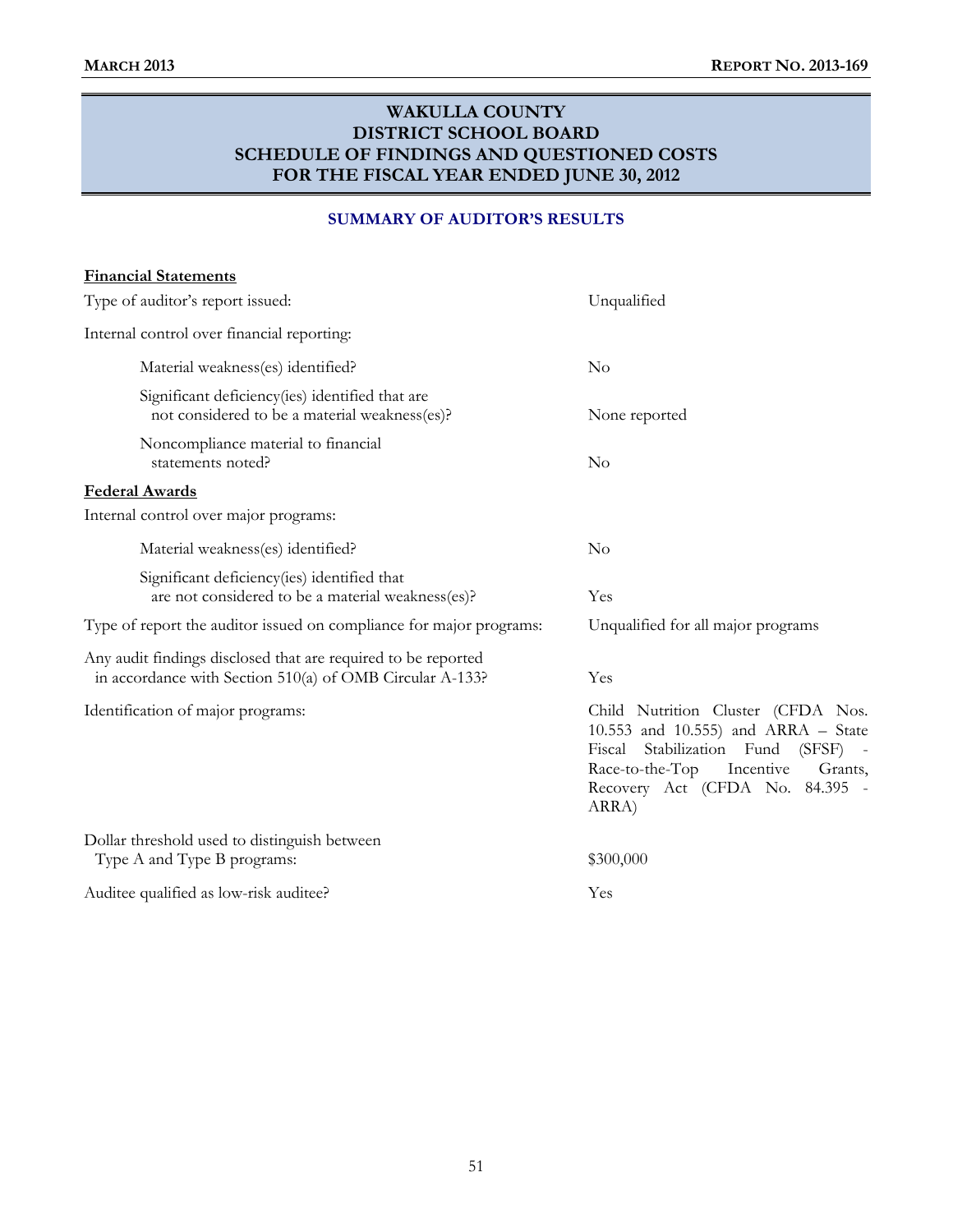## **WAKULLA COUNTY DISTRICT SCHOOL BOARD SCHEDULE OF FINDINGS AND QUESTIONED COSTS (CONTINUED) FOR THE FISCAL YEAR ENDED JUNE 30, 2012**

# **ADDITIONAL MATTERS**

#### **Finding No. 1: Compensation and Salary Schedules**

Section 1001.42(5)(a), Florida Statutes, requires the Board to designate positions to be filled, prescribe qualifications for those positions, and provide for the appointment, compensation, promotion, suspension, and dismissal of employees, subject to the requirements of Chapter 1012, Florida Statutes. Section 1012.22(1)(c)4.b., Florida Statutes, provides that, for instructional personnel, the Board must provide differentiated pay based upon district-determined factors, including, but not limited to, additional responsibilities, school demographics, critical shortage areas, and level of job performance difficulties.

While compensation of instructional personnel is typically subject to collective bargaining, the Board had not established a documented process to identify the instructional personnel entitled to differentiated pay using the factors prescribed in Section 1012.22(1)(c)4.b., Florida Statutes. Such a documented process could specify the factors to be used as the basis for determining differentiated pay, the process for applying the factors, and the individuals responsible for making such determinations.

The 2011-12 fiscal year salary schedule and union contract for instructional personnel provided pay levels based on various factors such as job classification, years of experience, level of education, and other factors. The instructional personnel salary schedule and union contract provided salary supplements for additional responsibilities beyond the standard workday, such as supplements for athletic coaches, band directors, and school improvement chairpersons. The salary schedule and union contract also evidenced consideration of differentiated pay for critical shortage areas by providing a salary supplement for speech language pathologists, for school demographics by providing a salary supplement for personnel at schools with 90 percent or more students receiving free or reduced-price meals, and for level of job performance difficulties by providing instructors higher salaries than paraprofessionals. However, the usefulness and relevance of the established differentiated pay factor for school demographics was not readily apparent since it is unlikely that any District schools would ever meet the District's criteria and no instructional personnel received a salary supplement for school demographics during the 2011-12 fiscal year. In addition, District records did not evidence the basis for identifying the critical shortage areas. Such documentation could include records evidencing a minimal number of applicants, high personnel turnover rates, and other factors demonstrating the difficulty of hiring and retaining speech language pathologists.

Without a Board-established documented process for identifying the basis for differentiated pay, the District may be limited in its ability to demonstrate that differentiated pay factors are consistently considered and applied. Similar findings were noted in our report Nos. 2011-146 and 2012-148.

**Recommendation: The Board should adopt a documented process for ensuring that differentiated pay of instructional personnel is appropriately identified on salary schedules, consistent with Section 1012.22(1)(c)4.b., Florida Statutes.**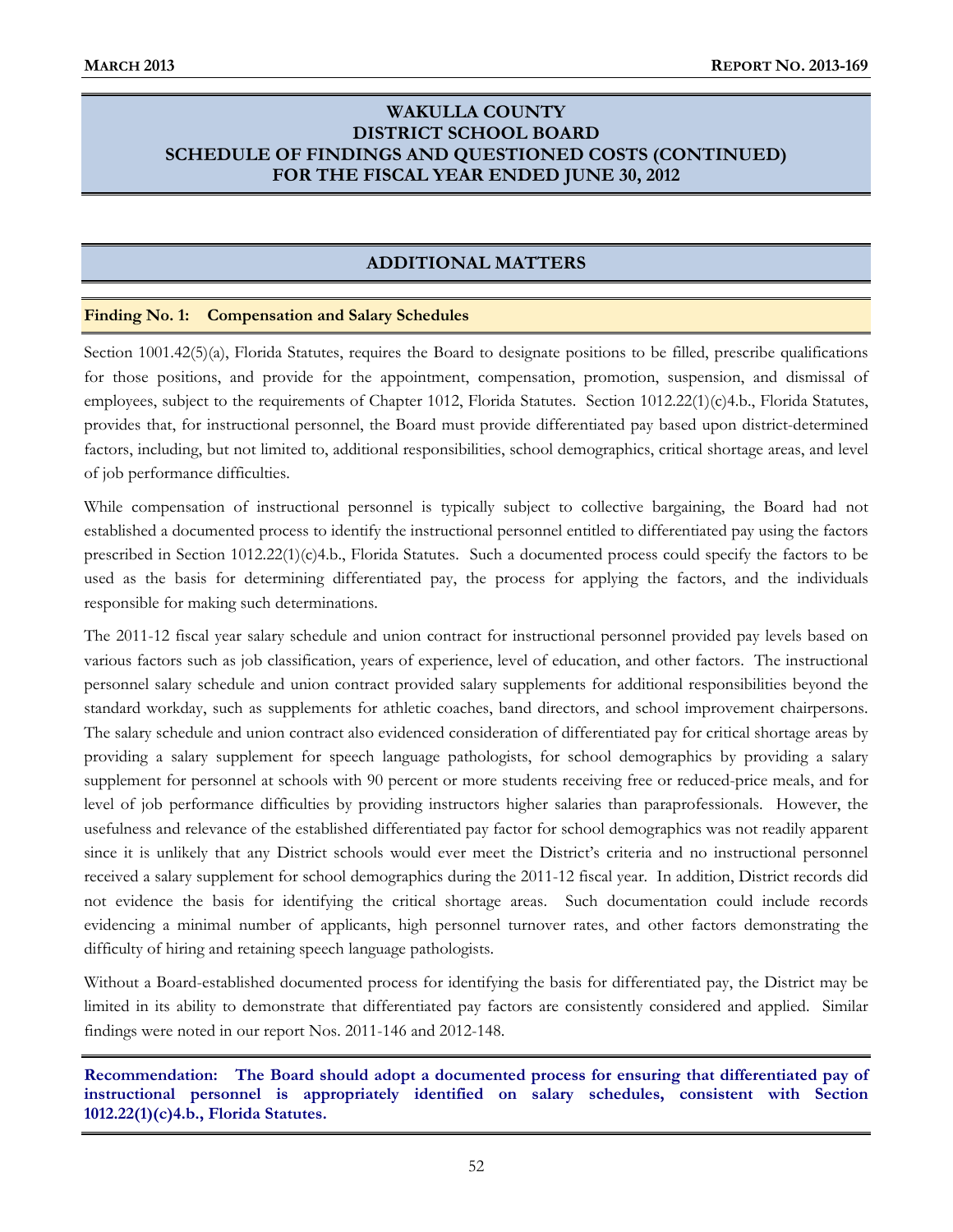#### **Finding No. 2: Contractual Services**

The District is required, pursuant to State Board of Education (SBE) Rule 6A-1.012, Florida Administrative Code (FAC), to request bids or proposals from three or more sources for purchases exceeding \$50,000. Pursuant to SBE Rule 6A-1.012(6), FAC, in lieu of requesting three bids or proposals, the District may make purchases at or below the unit prices in contracts awarded by another school board when the vendor awarded the contract will permit purchases by the District at the same terms, conditions, and unit prices awarded in such contract, and such purchases are to the District's economic advantage. For sole source purchases pursuant to SBE Rule 6A-1.012(12)(d), FAC, the District must publicly post a description of the purchase sought for a period of at least seven business days, and document that the purchase is available only from a sole source.

In March 2012, the Board approved a four-year contract with a company to provide energy education training and monitoring services for a monthly fee of \$14,500 for 48 consecutive months, or a total of \$696,000. Additional expenditures related to this contract included software costs of \$6,650 per year for the first three years and \$2,593 for the fourth year, and energy education specialist salary and travel expenses totaling \$70,000 per year. However, contrary to the SBE rule, the District did not competitively select the company for the energy education training and monitoring services or document the basis upon which the services were not subject to the competitive selection process.

District personnel indicated that the company was selected based on several considerations, such as discussions with personnel at other school boards about their satisfaction with the company and related energy savings and, because of the unique services of the firm, the District concluded that no other firm in Florida provided the same services. However, District records did not evidence that the purchase was made based on another school board's competitive selection process. Also, the District did not publicly post a description of the purchase sought for a period of at least seven business days, and document that the purchase was available only from a sole source, contrary to SBE Rule 6A-1.012(12)(d), FAC.

In addition, the contract included a provision allowing the District to terminate the contract, but the provision required the District to pay significant termination penalties to the company, depending on the termination date. For example, the contract requires payment of \$217,500 if termination was before or at the end of the first year; \$174,000 if during or at the end of the second year; \$156,600 if during or at the end of the third year; and the lesser of \$139,200 or remaining monthly payments if during the fourth year. District personnel indicated that the anticipated savings from the services provided assurance for the District to enter into the contract; however, District records did not evidence the basis upon which the District determined the reasonableness of the termination penalties.

Without documentation to confirm the competitive selection process of other school boards and evidence the reasonableness of termination penalties, and procedures to ensure compliance with requirements related to sole source purchases, there is an increased risk that services will not be acquired at the lowest and best price consistent with desired quality.

**Recommendation: The District should enhance its procedures to ensure that payments are based on competitive bids as required and that the reasonableness of termination penalties and sole source purchases are appropriately documented.**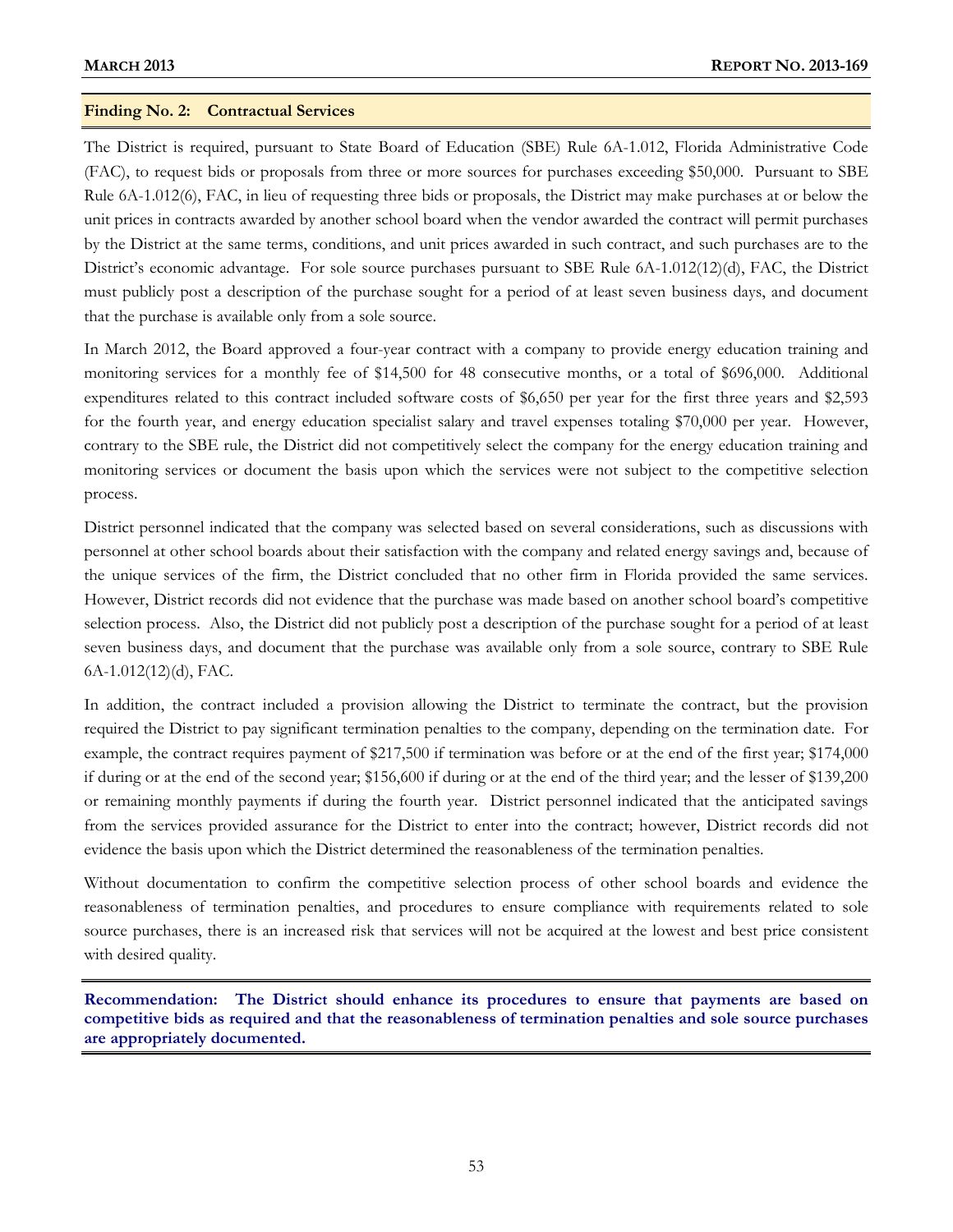#### **Finding No. 3: Adult General Education Classes**

Section 1004.02(3), Florida Statutes, defines adult general education, in part, as comprehensive instructional programs designed to improve the employability of the State's workforce. The District received State funding for adult general education and proviso language in Chapter 2011-69, Laws of Florida, Specific Appropriation 96, required that each school district report enrollment for adult general education programs identified in Section 1004.02, Florida Statutes, in accordance with Florida Department of Education (FDOE) instructional hours reporting procedures. In addition, Section 1011.80(5)(d), Florida Statutes, prohibits the District from reporting adult general education contact hours of students whose direct instructional costs were fully funded by an external agency.

For the 2011-12 fiscal year, the District reported to the FDOE 15,925 adult general education instructional contact hours for 118 students enrolled in 619 classes. To determine the accuracy of the hours reported, we tested 2,058 contact hours reported for 15 students enrolled in 63 classes and noted the District improperly reported 160 hours for 2 students enrolled in 2 classes whose direct instructional costs were fully funded by the State Adults with Disabilities Program, contrary to Section 1011.80(5)(d), Florida Statutes. Because District personnel were unaware of this requirement, we expanded our review and noted 844 additional hours reported for a total of 8 students enrolled in 13 other classes whose direct instructional costs were fully funded by the State Adults with Disabilities Program. As a result, the District improperly reported 1,004 hours for 8 students in 15 classes.

Since future funding may be based, in part, on enrollment data submitted to the FDOE, it is important that the data be submitted correctly. Similar findings were noted in our report Nos. 2011-146 and 2012-148.

**Recommendation: The District should enhance its controls to ensure accurate reporting of instructional contact hours for adult general education classes to the FDOE. The District should also determine the extent of adult general education hours misreported and contact the FDOE for proper resolution.** 

#### **Finding No. 4: Bank Account Reconciliations**

Effective internal controls require that reconciliations of bank account balances to the general ledger be performed on a timely, routine basis and reviewed by supervisory personnel. Such reconciliations are necessary to provide reasonable assurance that cash assets agree with recorded amounts, permit prompt detection and correction of unrecorded and improperly recorded cash transactions or bank errors, and provide for the efficient and economic management of cash resources.

During the fiscal year 2011-12, the District maintained seven bank accounts. The fiscal secretary was responsible for preparing bank account reconciliations and the chief finance officer was responsible for review and approval of the reconciliations. Of the 84 monthly bank account reconciliations for the 2011-12 fiscal year, District personnel did not timely perform bank account reconciliations for certain payroll and account payables bank accounts. At June 30, 2012, the cash in bank balances for the payroll and account payables bank accounts were \$23,816 and \$58,661, respectively; however, the March through June 2012 payroll bank account reconciliations were not prepared and approved until October 2012. Also, the May and June 2012 account payables bank account reconciliations were not prepared and approved until January 2013. Further, District records for the remaining bank account reconciliations did not evidence the date the bank account reconciliations were prepared and several reconciliations did not evidence supervisory review and approval.

District personnel indicated that the untimely preparation and supervisory approvals of the bank account reconciliations were caused, in part, because of additional time to investigate and correct minor reconciling items.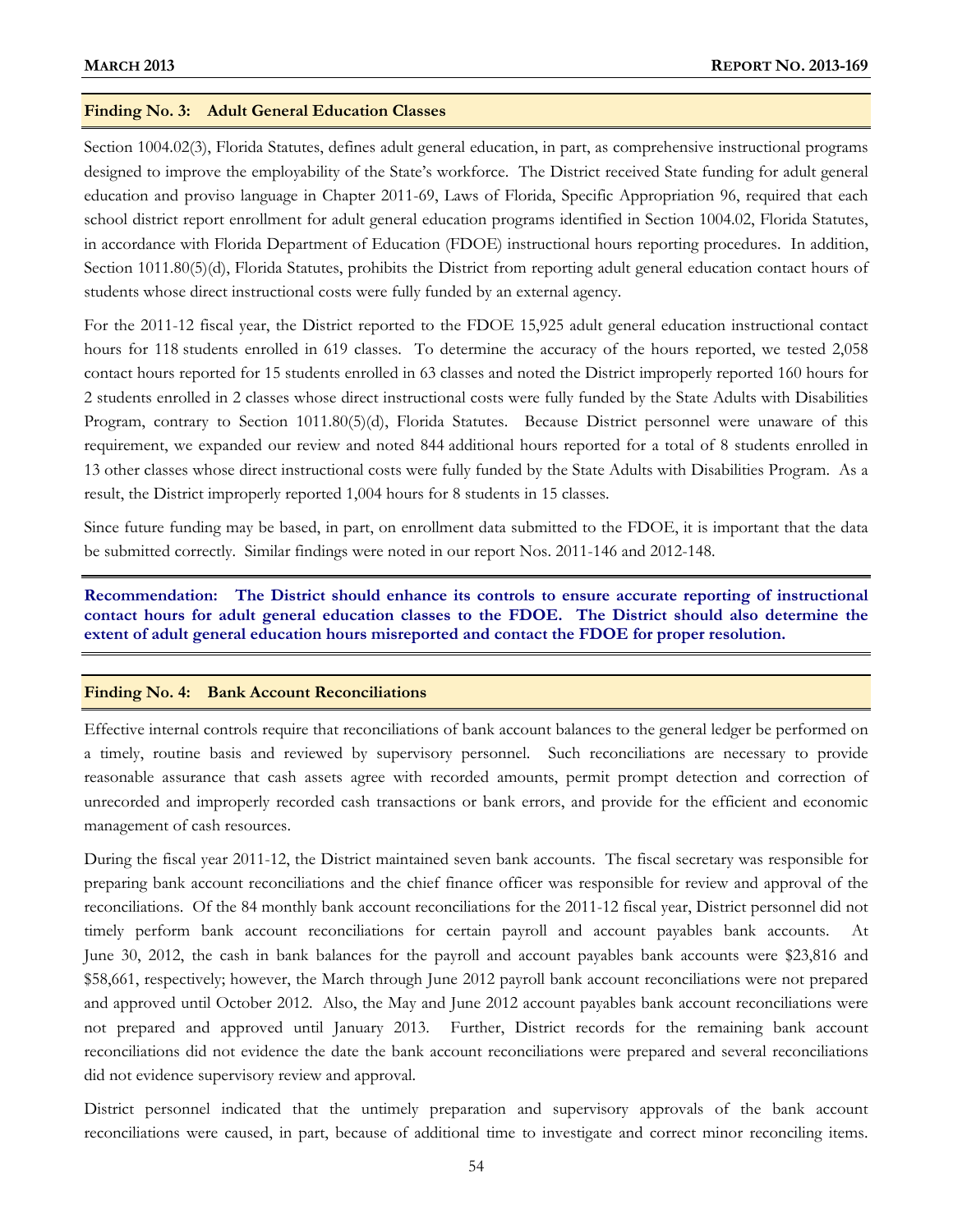Untimely bank account reconciliations and supervisory review and approval of the reconciliations increases the risk that errors or fraud could occur and not be promptly detected.

#### **Recommendation: The District should enhance its procedures to ensure that bank account reconciliations are timely completed, reviewed, and approved.**

#### **Finding No. 5: Information Technology – Disaster Recovery Plan**

An important element of an effective internal control system over information technology (IT) operations is a disaster recovery plan to help minimize data and asset loss in the event of a major hardware or software failure. A disaster recovery plan should identify the critical applications, provide for backups of critical data sets, and provide a step-by-step plan for recovery. In addition, plan elements should be tested periodically to disclose any areas not addressed and to facilitate proper conduct in an actual disruption of IT operations.

The District participates in the Panhandle Area Educational Consortium (PAEC) and obtains certain IT services, such as financial, payroll, student records, and other critical applications, from the Northwest Regional Data Center (NWRDC). The NWRDC developed an IT disaster recovery plan whereby member districts agreed to serve as alternate-processing sites for each other in the event of a disaster that interrupts critical IT operations. Also, the District prepared an IT disaster recovery plan that contained provisions for backups for critical onsite systems and general provisions for the protection and shutdown of computer hardware and equipment; however, the plan lacked the specific processes and procedures to be followed at the District to affect the recovery and restoration of financial, payroll, student records, and other critical applications. Such processes and procedures should include identification and prioritization of critical IT applications and systems and identification of the District's disaster recovery team members and their respective roles and responsibilities. In addition, the plan had not been tested locally to determine operability.

District personnel indicated that the District's IT disaster recovery plan was not revised to identify the specific processes and procedures to recover and restore critical applications because the Director of Technology Services position became vacant in June 2012. Without a detailed plan for the District's disaster recovery, there is an increased risk that the District may be unable to continue critical operations, or maintain availability of information systems data and resources, in the event of a disruption of IT operations. Similar findings were noted in our report Nos. 2011-146 and 2012-148.

**Recommendation: The District should revise and update its disaster recovery plan to include the specific processes and procedures necessary to affect the recovery and restoration of data for critical applications and test the plan in a simulated exercise to ensure it includes all the necessary components.** 

#### **Finding No. 6: Information Technology – Security Incident Response Plan**

Computer security incident response plans are established by management to ensure an appropriate, effective, and timely response to security incidents. These written plans typically detail responsibilities and procedures for identifying, logging, and analyzing security violations and include a centralized reporting structure, provision for designated staff to be trained in incident response, notification to affected parties, and periodic review of critical system resources to ensure continued integrity.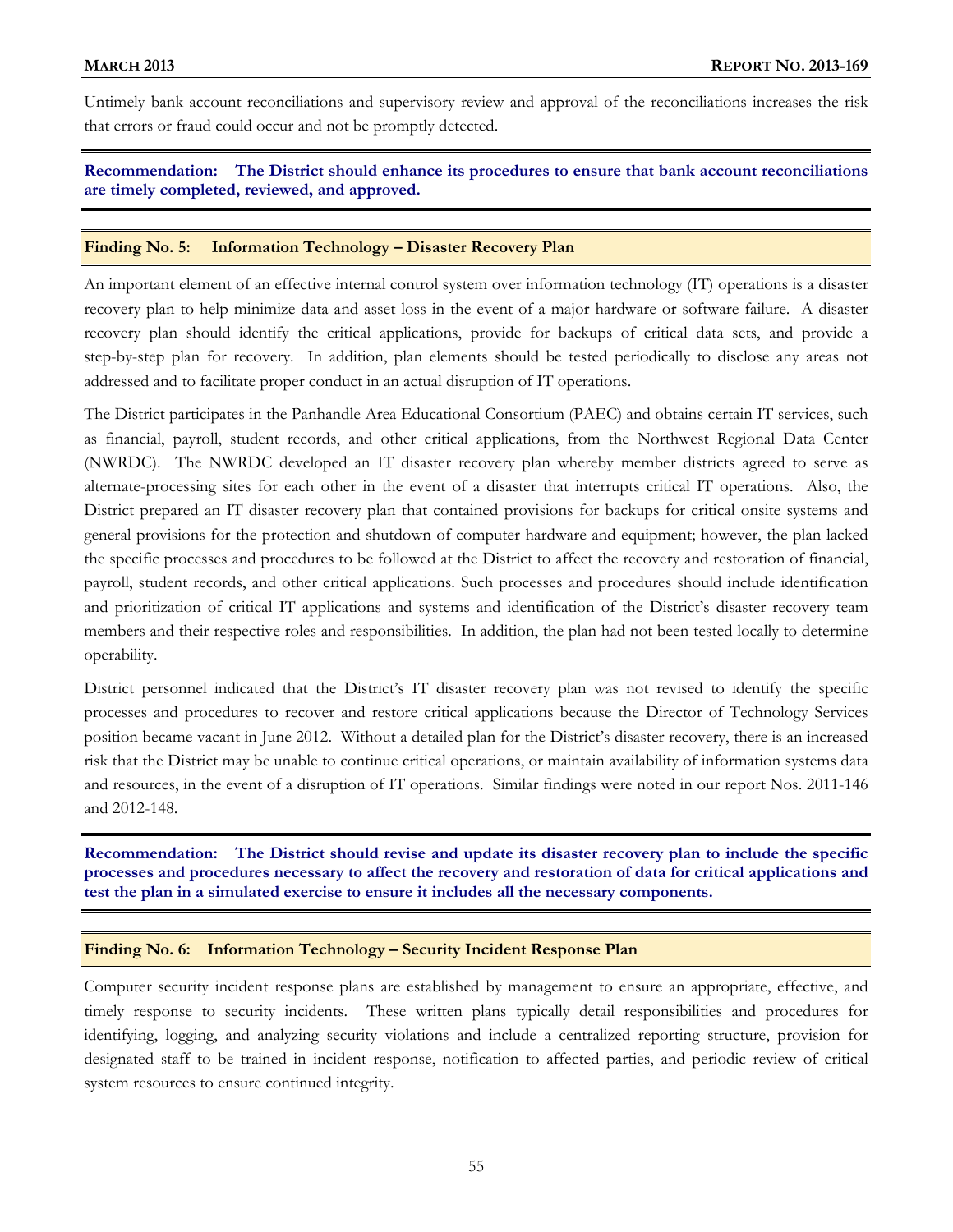District IT procedures included security incident response procedures for identifying and logging significant security events; analyzing security violations and incidents; and issuing security alerts and advisories to District personnel. However, the District did not have an established incident response team in place and District procedures did not include an established process for reporting security violations and incidents to the appropriate law enforcement, notifying affected parties, and periodically reviewing critical system resources. Should an event occur that involves the potential or actual compromise, loss, or destruction of District data or IT resources, the lack of comprehensive security incident response procedures and an established incident response team may result in the District's failure to take appropriate and timely action to prevent further loss or damage to the District's data and IT resources. A similar finding was noted in our report No. 2012-148.

**Recommendation: The District should enhance its IT security incident response procedures to provide reasonable assurance that the District will respond in an appropriate and timely manner to events that may jeopardize the confidentiality, integrity, or availability of data and IT resources.** 

#### **Finding No. 7: Information Technology – Security Controls - Data Loss Prevention**

Security controls are intended to protect the confidentiality, integrity, and availability of data and IT resources. Our audit disclosed certain District security controls related to data loss prevention that needed improvement. We are not disclosing specific details of the issues in this report to avoid the possibility of compromising District data and IT resources. However, we have notified appropriate District management of the specific issues.

Without adequate security controls related to data loss prevention, the risk is increased that the confidentiality, integrity, and availability of District data and IT resources may be compromised. A similar finding was noted in our report No. 2012-148.

**Recommendation: The District should improve its IT security controls related to data loss prevention to ensure the continued confidentiality, integrity, and availability of District data and IT resources.** 

### **FEDERAL AWARDS FINDING AND QUESTIONED COSTS**

**Federal Awards Finding No. 1: Federal Agency: United States Department of Education Pass-Through Entity: Florida Department of Education Program: State Fiscal Stabilization Fund – Race-to-the-Top Incentive Grants, Recovery Act (CFDA No. 84.395 - ARRA) Finding Type: Noncompliance and Significant Deficiency Questioned Costs: \$41,814** 

**Allowable Costs/Cost Principles and Procurement**. United States Office of Management and Budget Circular A-87 provides that costs must be necessary and reasonable for the proper and efficient performance and administration of Federal awards and be adequately documented. For the 2011-12 fiscal year, the District reported Race-to-the-Top Program expenditures of \$179,108, and we tested seven expenditures totaling \$107,437 for propriety. One of the expenditures was for software services for the period January 2012 to June 2014, of which \$41,814 represented a prepayment of services. Because the District prepaid for these software services, there is an increased risk that the services may not be properly received, and the District's recourse may be limited should disagreements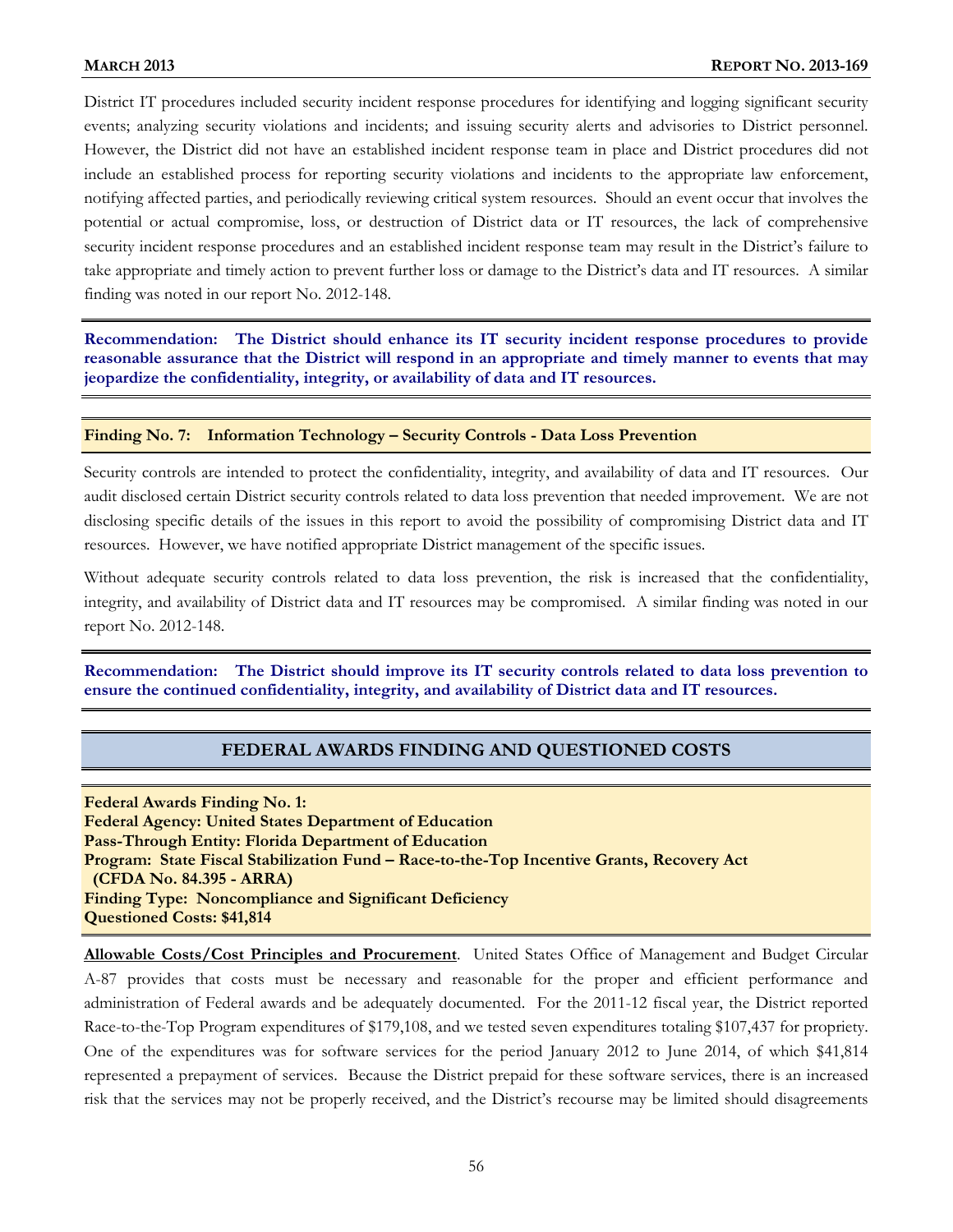arise between the District and the vendor. The \$41,814 prepayment of the software services represents questioned costs subject to disallowance by the FDOE.

**Recommendation: The District should enhance its procedures to ensure that services are received prior to payment. In addition, the District should document the allowability of the \$41,814 of question costs to the grantor (FDOE) or restore this amount to the Race-to-the-Top Program.** 

District Contact Person: Randy Beach, Chief Financial Officer

## **PRIOR AUDIT FOLLOW-UP**

Except as discussed in the preceding paragraphs, the District had taken corrective actions for findings included in our report No. 2012-148. The following table provides information on recurring District audit findings:

| <b>Current Fiscal Year</b><br><b>Finding Numbers</b> | 2010-11 Fiscal Year<br><b>Audit Report and</b><br><b>Finding Numbers</b> | 2009-10 Fiscal Year<br><b>Audit Report and</b><br><b>Finding Numbers</b> |  |  |
|------------------------------------------------------|--------------------------------------------------------------------------|--------------------------------------------------------------------------|--|--|
|                                                      | Audit Report                                                             | Audit Report                                                             |  |  |
|                                                      | No. 2012-148,                                                            | No. 2011-146,                                                            |  |  |
| 1                                                    | Finding No. 3                                                            | Finding No. 4                                                            |  |  |
|                                                      | Audit Report                                                             | Audit Report                                                             |  |  |
|                                                      | No. 2012-148,                                                            | No. 2011-146,                                                            |  |  |
| 3                                                    | Finding No. 6                                                            | Finding No. 2                                                            |  |  |
|                                                      | Audit Report                                                             | Audit Report                                                             |  |  |
|                                                      | No. 2012-148,                                                            | No. 2011-146,                                                            |  |  |
| 5                                                    | Finding No. 7                                                            | Finding No. 8                                                            |  |  |
|                                                      | Audit Report                                                             |                                                                          |  |  |
|                                                      | No. 2012-148,                                                            |                                                                          |  |  |
| 6                                                    | Finding No. 8                                                            | NA                                                                       |  |  |
|                                                      | Audit Report                                                             |                                                                          |  |  |
|                                                      | No. 2012-148,                                                            |                                                                          |  |  |
|                                                      | Finding No. 9                                                            | NΑ                                                                       |  |  |

NA – Not Applicable

## **MANAGEMENT'S RESPONSE**

Management's response is included as Exhibit A.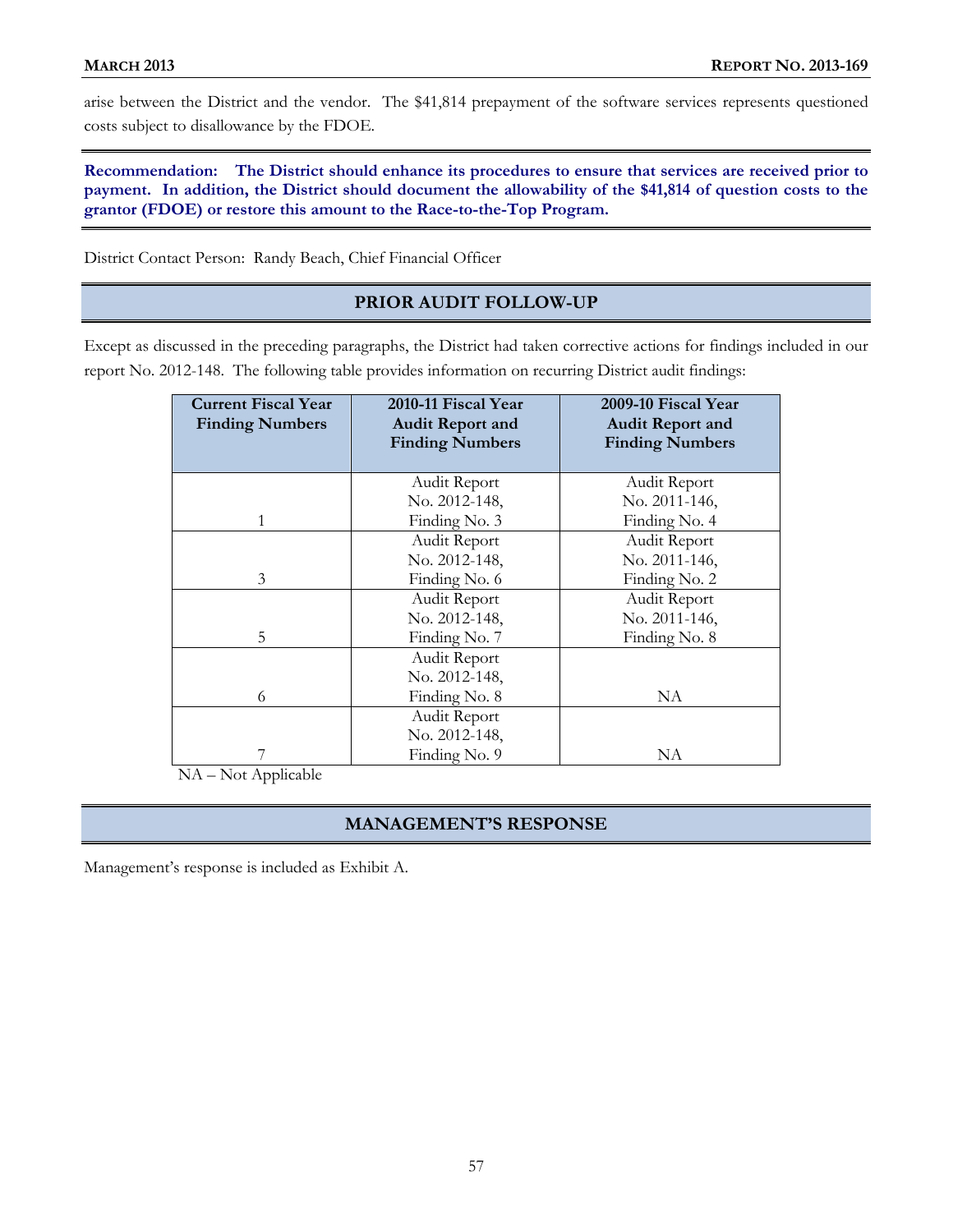# <span id="page-62-0"></span>**SUMMARY SCHEDULE OF PRIOR AUDIT FINDINGS – FEDERAL AWARDS**

#### **WAKULLA COUNTY DISTRICT SCHOOL BOARD SUMMARY SCHEDULE OF PRIOR AUDIT FINDINGS - FEDERAL AWARDS For the Fiscal Year Ended June 30, 2012**

Listed below is the District's summary of the status of prior audit findings on Federal programs:

| Audit Report No.<br>and Federal | Program/Area | <b>Brief Description</b>                    | <b>Status</b> | Comments |
|---------------------------------|--------------|---------------------------------------------|---------------|----------|
| Awards Finding No.              |              |                                             |               |          |
| 2012-148                        |              | There were no prior Federal audit findings. |               |          |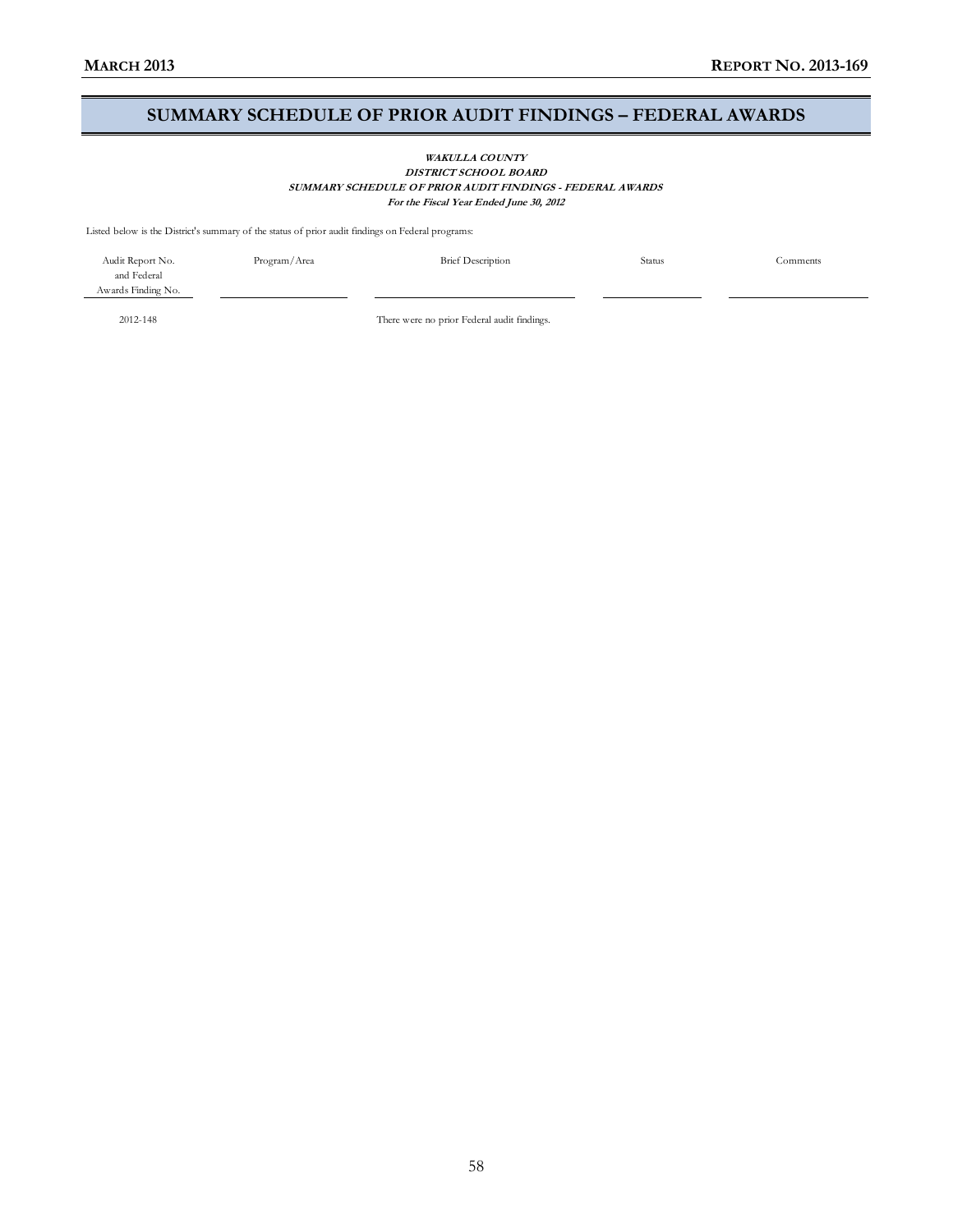#### **EXHIBIT A MANAGEMENT'S RESPONSE**

# WAKULLA COUNTY SCHOOL BOARD

<span id="page-63-0"></span>

ROBERT PEARCE<br>SUPERINTENDENT

**RAY GRAY DISTRICT I** 

**MELISA TAYLOR DISTRICT II** 

February 21, 2013

69 ARRAN ROAD<br>POST OFFICE BOX 100 CRAWFORDVILLE, FLORIDA 32326<br>TELEPHONE: (850)926-0065 FAX: (850) 926-0123



**BECKY COOK**<br>DISTRICT III

**GREG THOMAS**<br>DISTRICT IV

**JERRY EVANS DISTRICT V** 

Mr. David W. Martin, CPA **Auditor General** 111 West Madison Street Tallahassee, FL 32302

Dear Mr. Martin:

The preliminary and tentative findings and recommendations for the fiscal year ended June 30, 2012 have been reviewed with Karen Revell and Stellar Lee. Our response to the findings and recommendations are as follows:

Finding No. 1:

The District will continue to work on establishing a process to ensure that differentiated pay is properly identified on the instructional salary schedule.

Finding No. 2:

The District agrees with this finding and will improve procedures to ensure that future sole source purchases comply with SBE Rule 6A-1.012.

Finding No. 3:

District personnel responsible for the reporting of instructional hours for adult education classes will be properly trained to enter data correctly in the student information systems in accordance with guidelines established by DOE. DOE personnel will also be contacted to discuss any possible resolution regarding the hours misreported.

Finding No. 4:

The District agrees with this finding and will enhance efforts to resume timely reconciliations and approvals of bank accounts.

Crawfordville Elementary • Medart Elementary • Riversink Elementary • Shadeville Elementary Riversprings Middle School . Wakulla Middle School . Wakulla High School Wakulla Education Center . Sopchoppy Education Center